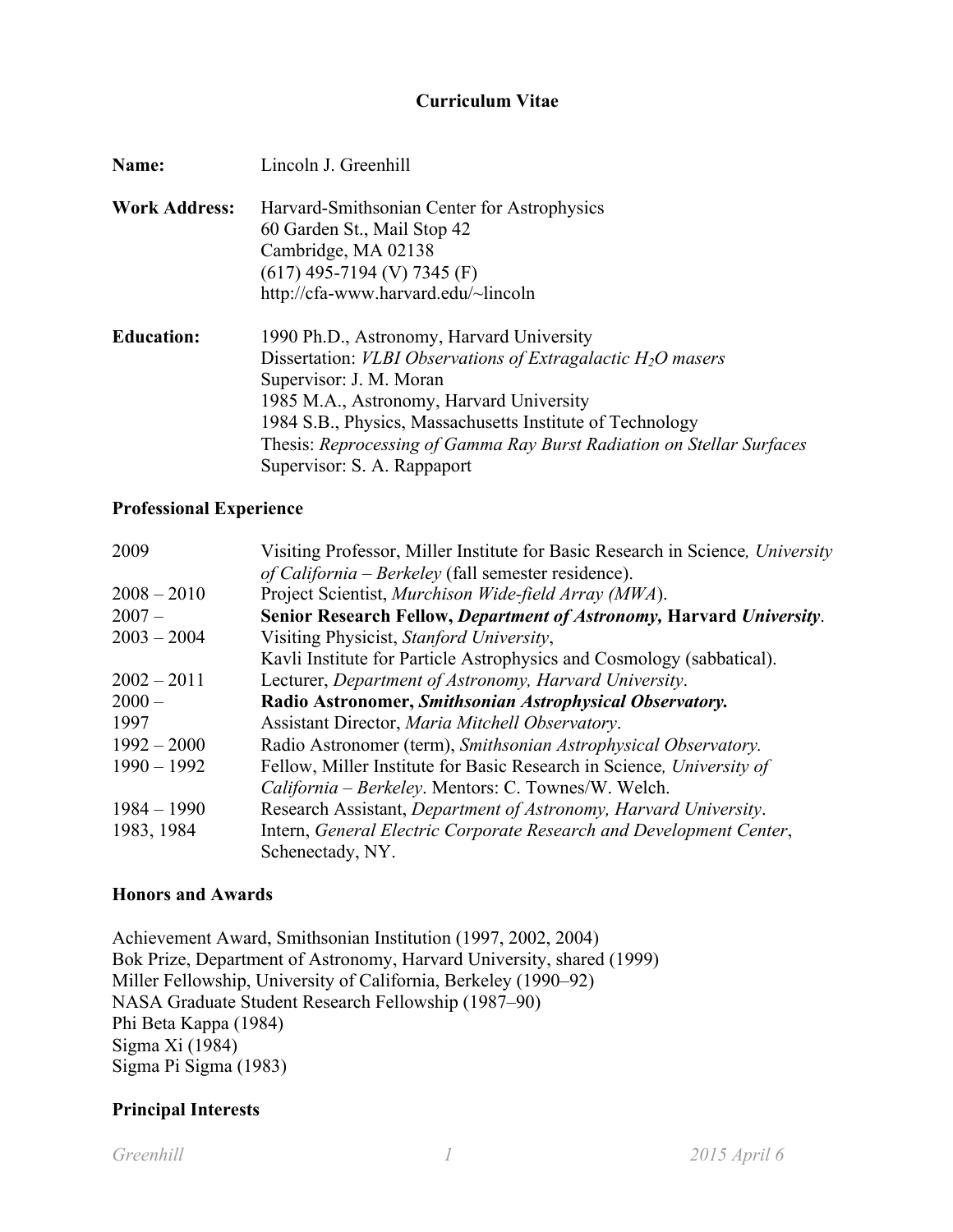Cosmology — cosmological dark age and epoch of reionization, dark energy, estimation of cosmological parameters. Supermassive black holes — accretion disk geometries, jets, the structures of active galactic nuclei. Star formation — structure and gas dynamics in close proximity to young stars. Late-type variable stars — circumstellar envelopes and mass-loss. Astronomical masers. Interferometry at radio and infrared wavelengths. Signal Processing. Algorithms. High Performance Computing. Massively Parallel GPU computing

## **Committees and Service**

| 2013          | SAO Submillimeter Array postdoctoral fellow selection committee                                                                                                                                                                                                                                                                                                 |  |
|---------------|-----------------------------------------------------------------------------------------------------------------------------------------------------------------------------------------------------------------------------------------------------------------------------------------------------------------------------------------------------------------|--|
| $2012 -$      | Founding Associate Editor, Journal of Astronomical Instrumentation                                                                                                                                                                                                                                                                                              |  |
|               | (World Scientific)                                                                                                                                                                                                                                                                                                                                              |  |
| 2011          | Organizer: Special Session on Hydrogen Epoch of Reionization Arrays                                                                                                                                                                                                                                                                                             |  |
|               | (shared with C.L. Carilli following original effort of D.C. Backer)                                                                                                                                                                                                                                                                                             |  |
| 2010          | SOC: International SKA Aperture Array Verification Program                                                                                                                                                                                                                                                                                                      |  |
| $2010 - 2012$ | Board member: Collaboration for Astronomical Signal Process and                                                                                                                                                                                                                                                                                                 |  |
|               | Electronics Research (CASPER)                                                                                                                                                                                                                                                                                                                                   |  |
| 2010          | SOC: CASPER2010: Workshop for New Paths in Heterogeneous Digital                                                                                                                                                                                                                                                                                                |  |
|               | <b>Signal Processing</b>                                                                                                                                                                                                                                                                                                                                        |  |
| 2010          | SOC: SKA Science in Australasia                                                                                                                                                                                                                                                                                                                                 |  |
| $2008 - 2010$ | JAXA/ISAS VSOP2 International Science Council, member at large                                                                                                                                                                                                                                                                                                  |  |
| $2007 - 2009$ | Harvard Initiative for Innovative Computing core member, manager for Data                                                                                                                                                                                                                                                                                       |  |
|               | <b>Intensive Science</b>                                                                                                                                                                                                                                                                                                                                        |  |
| $2007 - 2009$ | Science Advisory Group for EVLA                                                                                                                                                                                                                                                                                                                                 |  |
| 2007          | GBT Dynamic Scheduling Concept Review Committee                                                                                                                                                                                                                                                                                                                 |  |
| $2006 - 2010$ | Square Kilometer Array International Science Working Group                                                                                                                                                                                                                                                                                                      |  |
| 2006          | NASA Deep Space Network Working Group                                                                                                                                                                                                                                                                                                                           |  |
| $2005 - 2006$ | Strategic Science Planning Committee, Harvard-Smithsonian CfA                                                                                                                                                                                                                                                                                                   |  |
| $2003 - 2004$ | NASA Deep Space Network Executive Management Board                                                                                                                                                                                                                                                                                                              |  |
| $2002 - 2003$ | NRAO VLA/VLBA large proposal Skeptical Review Committee                                                                                                                                                                                                                                                                                                         |  |
| 2002          | National Science Foundation AST Division proposal reviewer                                                                                                                                                                                                                                                                                                      |  |
| 2001          | CfA Prize Committee (chair)                                                                                                                                                                                                                                                                                                                                     |  |
| $2000 - 2003$ | AUI Visiting Committee to the NRAO                                                                                                                                                                                                                                                                                                                              |  |
| $1999 - 2010$ | U.S. SKA consortium, SAO representative                                                                                                                                                                                                                                                                                                                         |  |
| 1999          | NRAO VLA/VLBA Scheduling Committee                                                                                                                                                                                                                                                                                                                              |  |
| $1997 - 2000$ | <b>NRAO Users Committee</b>                                                                                                                                                                                                                                                                                                                                     |  |
| $1997 - 1999$ | <b>ARISE Space VLBI Science Advisory Committee</b>                                                                                                                                                                                                                                                                                                              |  |
| $1997 - 1998$ | NRAO VLA/VLBA proposal reviewer                                                                                                                                                                                                                                                                                                                                 |  |
| $1996 - 1998$ | Harvard-Smithsonian CfA Fellowship Selection Committee                                                                                                                                                                                                                                                                                                          |  |
| $\mathbf{r}$  | $\overline{11}$ $\overline{11}$ $\overline{11}$ $\overline{11}$ $\overline{11}$ $\overline{11}$ $\overline{11}$ $\overline{11}$ $\overline{11}$ $\overline{11}$ $\overline{11}$ $\overline{11}$ $\overline{11}$ $\overline{11}$ $\overline{11}$ $\overline{11}$ $\overline{11}$ $\overline{11}$ $\overline{11}$ $\overline{11}$ $\overline{11}$ $\overline{11}$ |  |

Referee for *The Astrophysical Journal, The Astronomical Journal, Nature, Astronomy & Astrophysics*, *Monthly Notices of the Royal Astronomical Society, Proceedings of the Astronomical Society of Japan,* and *Radio Science*

## **Professional Societies**

American Astronomical Society Internal Astronomical Union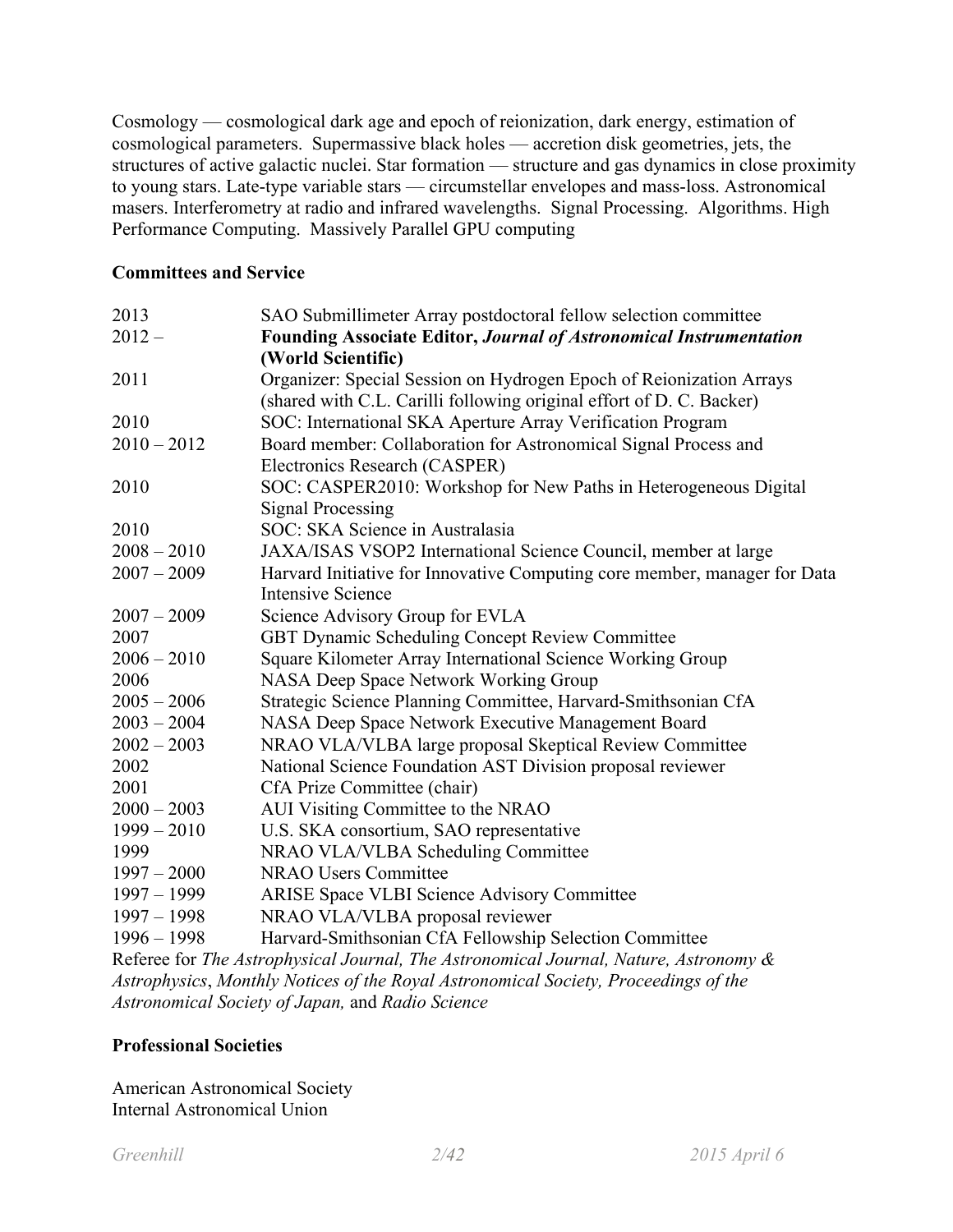International Union of Radio Science – Commission J IEEE

# **Supervision of Student Research**

| Direct        |                                                                             |
|---------------|-----------------------------------------------------------------------------|
| 2012          | J. Keller, REU, SciGPU project, Harvard SEAS (with J. Kocz)                 |
| 2012          | A. Patil, summer intern, LEDA project, Smithsonian (with J. Kocz)           |
| 2010          | N. Sravan, summer intern, MWA project, Smithsonian (with G. Bernardi)       |
| 2010          | P. LaPlante, REU, Harvard SEAS (with M. Clark)                              |
| 2009          | D. Gothe, REU, SciGPU project, Harvard SEAS (with S. Ord, R. Edgar)         |
| $2007 - 2010$ | R. Harris, Harvard, summer intern, later graduate candidate (research exam) |
| $2006 - 2009$ | B. Maruca, Harvard Ph.D. candidate (research co-advisor years 1, 2)         |
| 2006          | R. Michney, Dartmouth, undergraduate summer researcher                      |
| $2002 - 2005$ | G. Ball, Harvard, Ph.D. candidate                                           |
| $2002 - 2004$ | M. Modjaz, Harvard, Ph.D. candidate                                         |
| $2000 - 2007$ | P. Kondratko, Harvard, Ph.D. candidate (supervisor)                         |
| $1999 - 2000$ | A. Seth, SAO astrophysicist/technician                                      |
| $1998 - 2000$ | I. Zaw, Harvard, undergraduate                                              |
| $1998 - 1999$ | J. A. Eisner, Harvard, Senior Honors Thesis, Astronomy* (research advisor)  |
| $1998 - 1999$ | B. P. Holder, technician                                                    |
| $1997 - 1999$ | A. Bragg, Harvard, Ph.D. candidate                                          |
| 1997          | C. Schwartz, Colby College, REU intern, Maria Mitchell Observatory          |
| $1996 - 2000$ | A. S. Trotter, Harvard, Ph.D. candidate                                     |
| $1994 - 1997$ | J. R. Herrnstein, Harvard, Ph.D. candidate                                  |
| 1994          | I. Frommer, Harvard, undergraduate                                          |
| Indirect      |                                                                             |
| 2010          | SAO predoctoral fellow advisory committee (chair), L. Zhu                   |
| 2009          | Matthias Lee, REU, Harvard School of Engineering and Applied Sciences       |
| 2006          | External Examiner, doctoral defense, M. Gustafsson, Univ. Århus, DK         |
| $2005 - 2006$ | SAO predoctoral fellow advisory committee, S. Qin                           |
| $2003 - 2007$ | Thesis Advisory Committee, P. Kondratko, Harvard                            |
| $2003 - 2005$ | Thesis Advisory Committee, G. Ball, Harvard                                 |
| 2001          | SAO predoctoral fellow advisory committee (chair), A. Brunthaler            |
| $1999 - 2001$ | Thesis Advisory Committee (chair), S. Ransom, Astronomy (Harvard)           |
| 1997          | Dissertation Exam Committee, J. Herrnstein, Astronomy (Harvard)             |
| $1996 - 2000$ | Thesis Advisory Committee, A. Trotter, Astronomy (Harvard)                  |

\* Recipient of Goldberg and Hoopes thesis prizes within Department and University.

# **Supervision and Hosting of Postdoctoral and Visiting Fellows**

| $2014-$       | H. Garsden (Postdoctoral Fellow Harvard)  |
|---------------|-------------------------------------------|
| $2013 -$      | D. Price (Postdoctoral Fellow Harvard)    |
| $2013-$       | B. Barsdell (Postdoctoral Fellow Harvard) |
| $2011 - 2014$ | J. Kocz (Postdoctoral Fellow Harvard)     |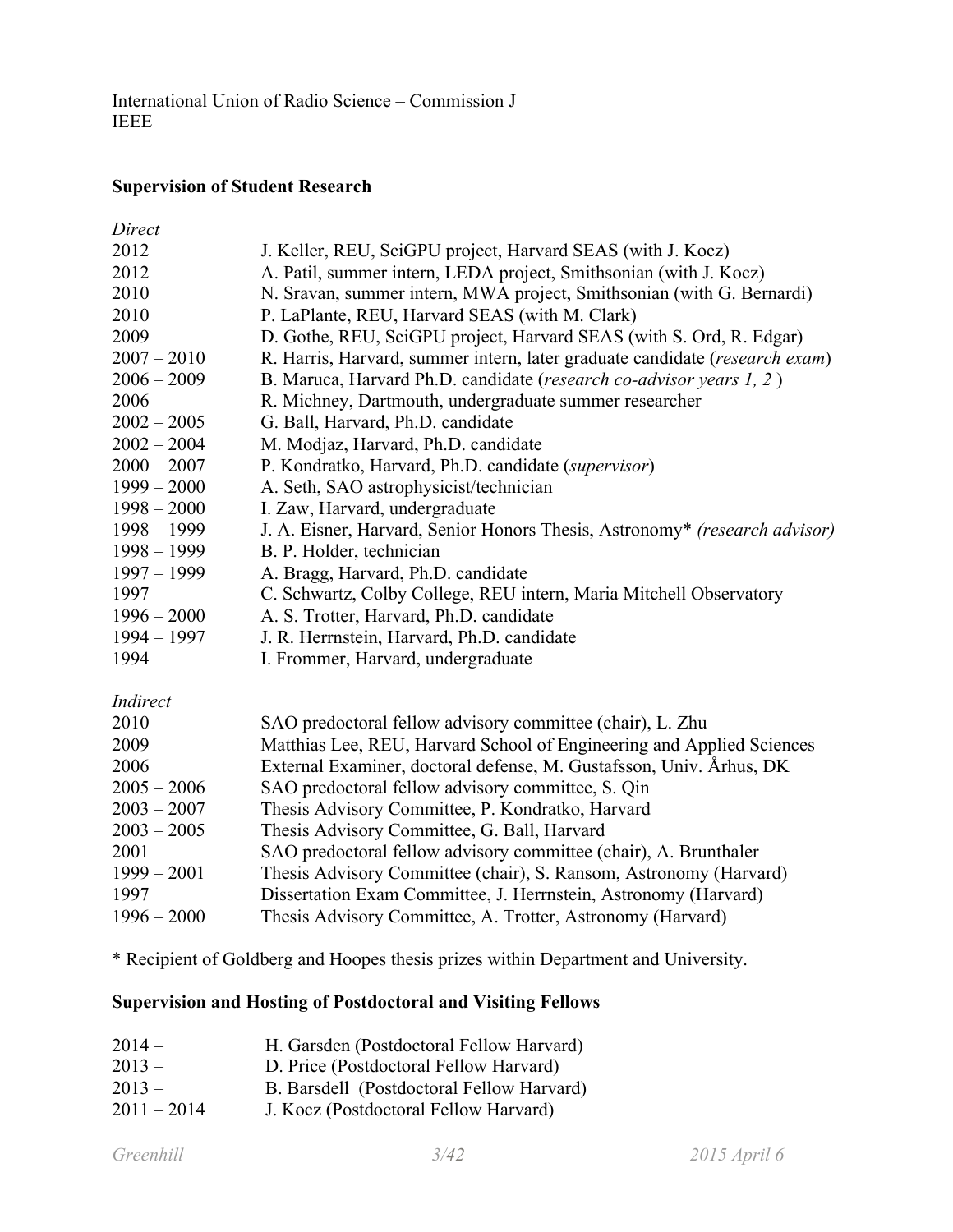- 2009 2012 G. Bernardi (Postdoctoral Fellow SAO)
- S. M. Ord (Postdoctoral Fellow SAO)
- 2006 2009 C. Goddi (Postdoctoral Fellow SAO; shared)
- 2006 2009 R. B. Wayth (Postdoctoral Fellow SAO)
- 2006 2009 A. Tilak (Postdoctoral Fellow SAO)
- 2005 2009 D. A. Mitchell (Postdoctoral Fellow SAO)
- 2005 2008 L. D. Matthews (Visiting Scientist SAO)
- 1999 2002 J. D. Monnier (CfA-wide Postdoctoral Fellow; now faculty, U. Michigan)

## **Supervision of Scientific Staff**

| $2009-$       | D. A. Mitchell (Radio Astronomer, SAO)                        |
|---------------|---------------------------------------------------------------|
| $2009-$       | M. A. Clark (Research Associate, Harvard College Observatory) |
| $2009 - 2010$ | S. M. Ord (Radio Astronomer, SAO)                             |
| $2009 - 2010$ | A. Tilak (Radio Astronomer, SAO)                              |
| $2008 - 2009$ | R. G. Edgar (Research Associate, Harvard IIC/SEAS) – partial  |
|               |                                                               |

## **Teaching Experience (Harvard University)**

| 2012   | NRAO Synthesis Imaging Workshop, Socorro, NM                                                 |
|--------|----------------------------------------------------------------------------------------------|
|        | Invited lectures: "Low-Frequency Interferometry," and "Radio Telescopes<br>Around the World" |
| 2007/F | Astronomy 98f (Astronomy Junior Tutorial)                                                    |
|        | Lecture for I. Shapiro                                                                       |
| 2006/F | Astronomy 208 (The Interstellar Medium)                                                      |
|        | Lecture for P. Casselli                                                                      |
| 2002/S | Astronomy 191 (Astrophysics Laboratory)                                                      |
|        | Lectures for M. Reid and D. Wilner                                                           |
| 1999/F | Astronomy 192 (Astronomical Measurements)                                                    |
|        | Lecture for I. Shapiro                                                                       |
| 1998/S | Astronomy 218 (Radio Astronomy)                                                              |
|        | Lecture for J. Moran                                                                         |
| 1996/S | Astronomy 97 (Introductory Tutorial)                                                         |
|        | Lecture for J. Moran                                                                         |
| 1996/F | Astronomy 208 (The Interstellar Medium)                                                      |
|        | Lecture for A. Goodman                                                                       |
| 1995/S | Astronomy 145 (Topics in Astrophysics)                                                       |
|        | Lecture for A. Goodman                                                                       |
| 1995/F | Astronomy 145 (Topics in Astrophysics)                                                       |
|        | Lecture for A. Goodman                                                                       |
| 1993/S | Astronomy 97 (Introductory Tutorial)                                                         |
|        | Lecture for J. Moran                                                                         |
| 1987/S | Astronomy 145 (Topics in Astrophysics)                                                       |
|        | <b>Assistant to M. Birkinshaw</b>                                                            |
| 1986/S | Astronomy 145 (Topics in Astrophysics)                                                       |
|        | Assistant to M. Birkinshaw                                                                   |
| 1985/F | Astronomy 192 (Astronomical Techniques)                                                      |
|        | Assistant to J. P. Huchra                                                                    |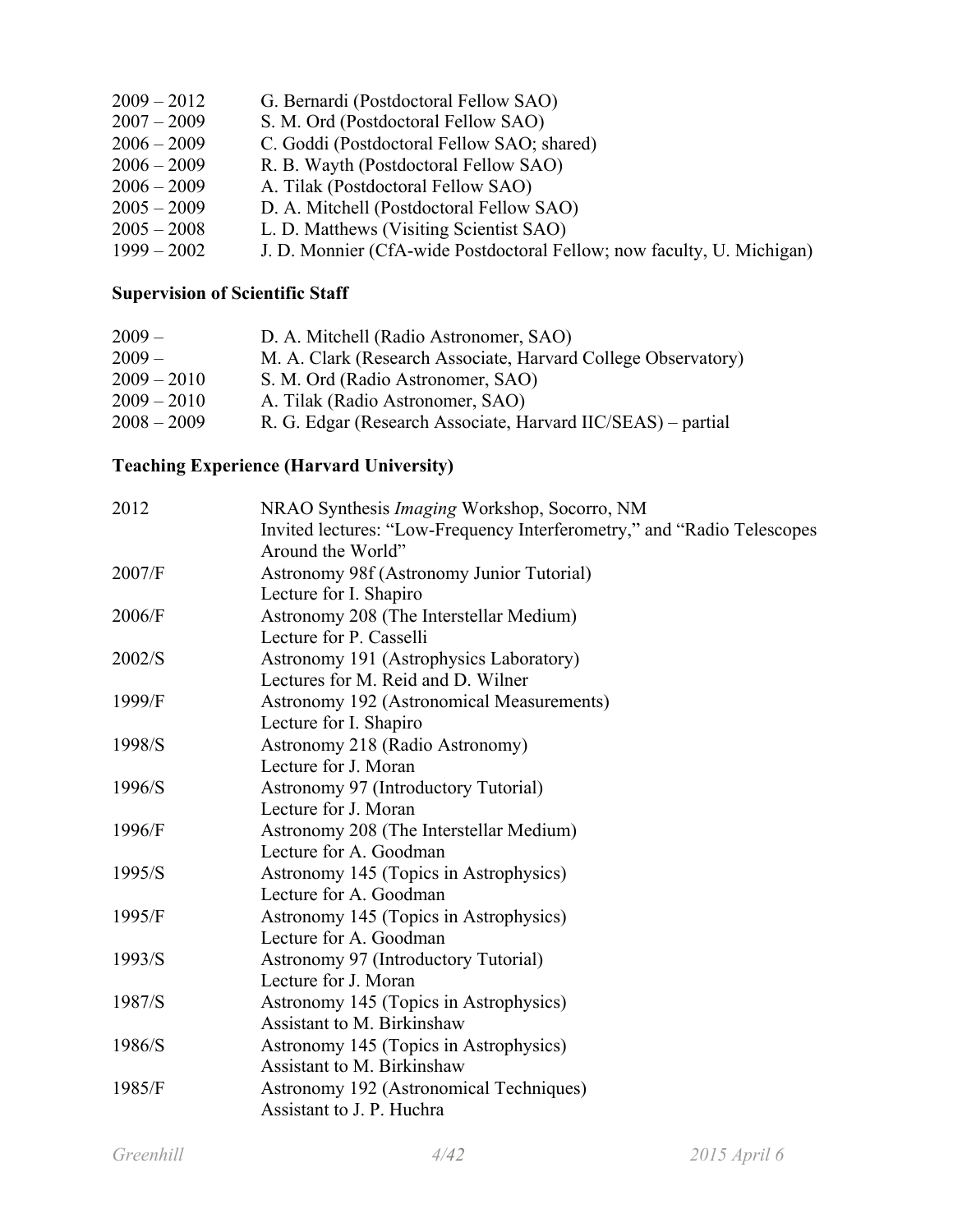# **Invited Papers, Seminars, and Colloquia**

| University of New Mexico, Department of Physics and Astronomy colloquium, "Toward                   |
|-----------------------------------------------------------------------------------------------------|
| Estimating the Thermal History of the Dark Age," November 2014 (invited)                            |
| Boston University, Department of Astronomy seminar, "Toward Estimating the Thermal History of       |
| the Dark Age," November 2014 (invited)                                                              |
| Exascale Radioastronomy, "The Cosmological Dark Age and High Throughput Real-time                   |
| Computing," March 2014 (invited)                                                                    |
| International Square Kilometer Array Calibration and Imaging Workshop, "LEDA," March 2014           |
| (contributed)0                                                                                      |
| AAS, "LEDA," 223 <sup>rd</sup> meeting, January, 2014 (contributed)                                 |
| Yale University, Department of Astronomy colloquium, "Pursuing the Thermal History of the           |
| Universe through the End of the Cosmic Dark Ages," April 2013 (invited)                             |
| CAASTRO Workshop on Reionization, "LEDA," March 2013 (contributed)                                  |
| ICEAA 2012, "A 512-element Full-correlation Sparse Aperture Array," September 2012 (invited)        |
| AAS special session on New Horizons for Science from the Moon, "HI at z~20: the LEDA Array,"        |
| June 2012 (contributed)                                                                             |
| Harvard Institute for Applied Computational Science, "Frontier Cosmology and GPU Computing,"        |
| April 2012 (invited)                                                                                |
| CalTech Astrophysics Seminar, "Toward Detecting the Universe $@$ z~20 The LEDA array,"              |
| February 2012 (invited)                                                                             |
| National Radio Science Meeting, "Large Aperture Experiment to Detect the Dark Ages," January        |
| 2012 (contributed)                                                                                  |
| IAU Symposium 287, "Dynamical Detection of a Magnetocentrifugal Wind from a 20 M <sub>o</sub> YSO," |
| January 2012 (contributed)                                                                          |
| University of Michigan Department of Astronomy Colloquium, "The Transition from the Dark Age        |
| to Reionization," December 2011 (invited)                                                           |
| Physical Sciences Seminar, IBM Watson Research Center, "Frontier Cosmology and GPU                  |
| Computing," December 2011 (invited)                                                                 |
| University of New Mexico, Department of Physics and Astronomy, "Transition from the Dark            |
| Ages to Reionization," December 2011 (invited)                                                      |
| National Radio Astronomy Observatory Colloquium (Socorro), "Transition from the Dark Ages to        |
| Reionization," December 2011 (invited)                                                              |
| National Ecological Observatory Network seminar, "Cosmic Dawn," October 2011 (invited)              |
| University of Colorado at Boulder, Department of Astronomy Colloquium, "Cosmic Dawn,"               |
| October 2011 (invited)                                                                              |
| CASPER2011 Workshop, NCRA, Pune, India, "The Universe at Redshifts > 20," October 2011              |
| (contributed)                                                                                       |
| BASP 2011, "GPU-enabled Imaging of an Irregular nonFlat Sky (with Warped Snapshot                   |
| Imaging)," September 2011 (contributed)                                                             |
| Asia-Pacific Regional IAU Meeting, "Epoch of Reionization Arrays," August 2011 (invited)            |
| Workshop on Novel Telescopes for 21cm Cosmology, "Large Aperture Experiment to Detect the           |
| Dark Ages," June 2011 (contributed)                                                                 |
| International Center for Computational Science, LLBL, "GPU Computing on a New Frontier in           |
| Cosmology," January 2011 (contributed)                                                              |
| AAS special session on Hydrogen Epoch of Reionization Arrays (HERA): Progress and Planning,         |

"*HERA,*" January 2011 (invited)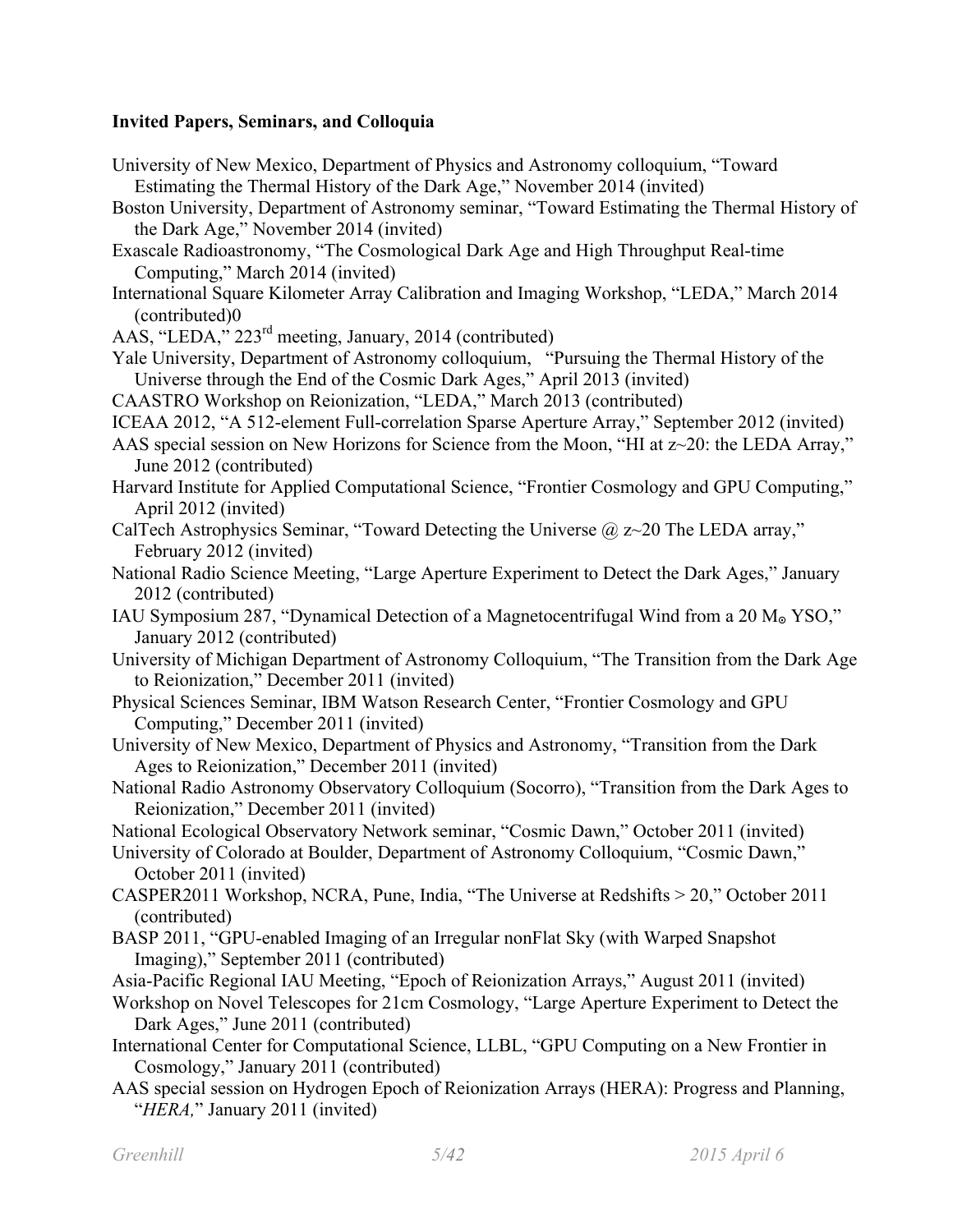## **Invited Papers, Seminars, and Colloquia**

- International SKA Aperture Array Verification Program: "The HERA Programme," December 2010 (invited)
- International SKA Science and Technology Forum 2010: "EOR Study with the MWA First Glimpses at Foregrounds," August 2010 (invited)
- Aspen Winter Physics School, "MWA Status Report & Paths Forward to SKA," February 2010 (contributed)
- Berkeley ASIAA Workshop on High Mass Star Formation, "Orion Source I: Opportunity Knocks," January 2010 (invited)
- Institute for Physics, Mathematics and the Universe, Focus Week on Reionization, "Outback Radio Cosmology and the Epoch of Reioniation," December 2009 (invited)
- University of Florida, Gainesville, Department of Astronomy Colloquium, "Moving Images of a Massive YSO," November 2009 (invited)
- University of California, Berkeley, Department of Astronomy Colloquium, "Moving Images of Accretion and Outflow for a High-Mass YSO," November 2009 (invited)
- HaRIKEN2009: Application of GPU Computation to Brain Science, Quantum Science, Astronomy, Fluid Dynamics and other sciences, "High Performance Computing as Linchpin in Nextgeneration Radio Telescopes," August 2009 (invited)
- 3rd International Workshop on the Connection Between Particle Physics and Cosmology, invited talk, May 2009 (invited)
- Harvard Initiative in Innovative Computing colloquium, "High Performance Computing as Linchpin in Next-generation Radio Telescope," April 2009 (invited)
- ANU Research School of Astronomy & Astrophysics colloquium, "First Steps to the Dark Age," January 2009 (invited)
- Sackler Conference on 21 cm Cosmology, "21cm Computing Challenges," invited talk, May 2008 Massive Star Formation: Observations Confront Theory, invited talk, September 2007

IAU Symposium 242, Alice Springs, Australia, invited review, March 2007

The History of Nuclear Black Holes in Galaxies, Cambridge, MA, invited overview, March 2007 AAS special session on the Epoch of Reionization, Washington, DC, invited talk, January 2006 New Techniques and Results in Low Frequency Radio Astronomy, Hobart, Tasmania, invited

- review, December 2005
- International Union of Radio Science meeting, Boulder, CO, invited talk, January 2005 Oxford University, Astrophysics Seminar, March 2004

Center for Star Formation Research, NASA/Ames, invited talk, January 2004

Stanford University, Astronomy-CSSA Seminar, December 2003

University of California, Berkeley, Radio Astronomy Laboratory Seminar, December 2003 University of Toronto, Department of Astronomy colloquium, October 2003

Future Directions in High Resolution Astronomy, Socorro, NM, invited review, June 2003 Stanford University, Astronomy-CSSA Seminar, March 2003

Meeting on The Centers of Galaxies, Schloss-Ringberg, Germany, invited paper, November 2002 AAS topical session on The New Radio Universe, Albuquerque, NM, invited review, June 2002 IAU Symposium 206, Mangaratiba, Brazil, invited review, March 2001

European VLBI Network Symposium 2000, Gothenburg, Sweden, invited review, July 2000 AAS topical session on Supermassive Black Holes, Rochester, NY, invited review, June 2000 Harvard-Smithsonian Center for Astrophysics colloquium, May 1999

International Union of Radio Science meeting, Boulder, CO, invited paper, January 1998 University of Colorado, Boulder, Department of Astronomy colloquium, December 1997 California Institute of Technology, Department of Astronomy colloquium, April 1997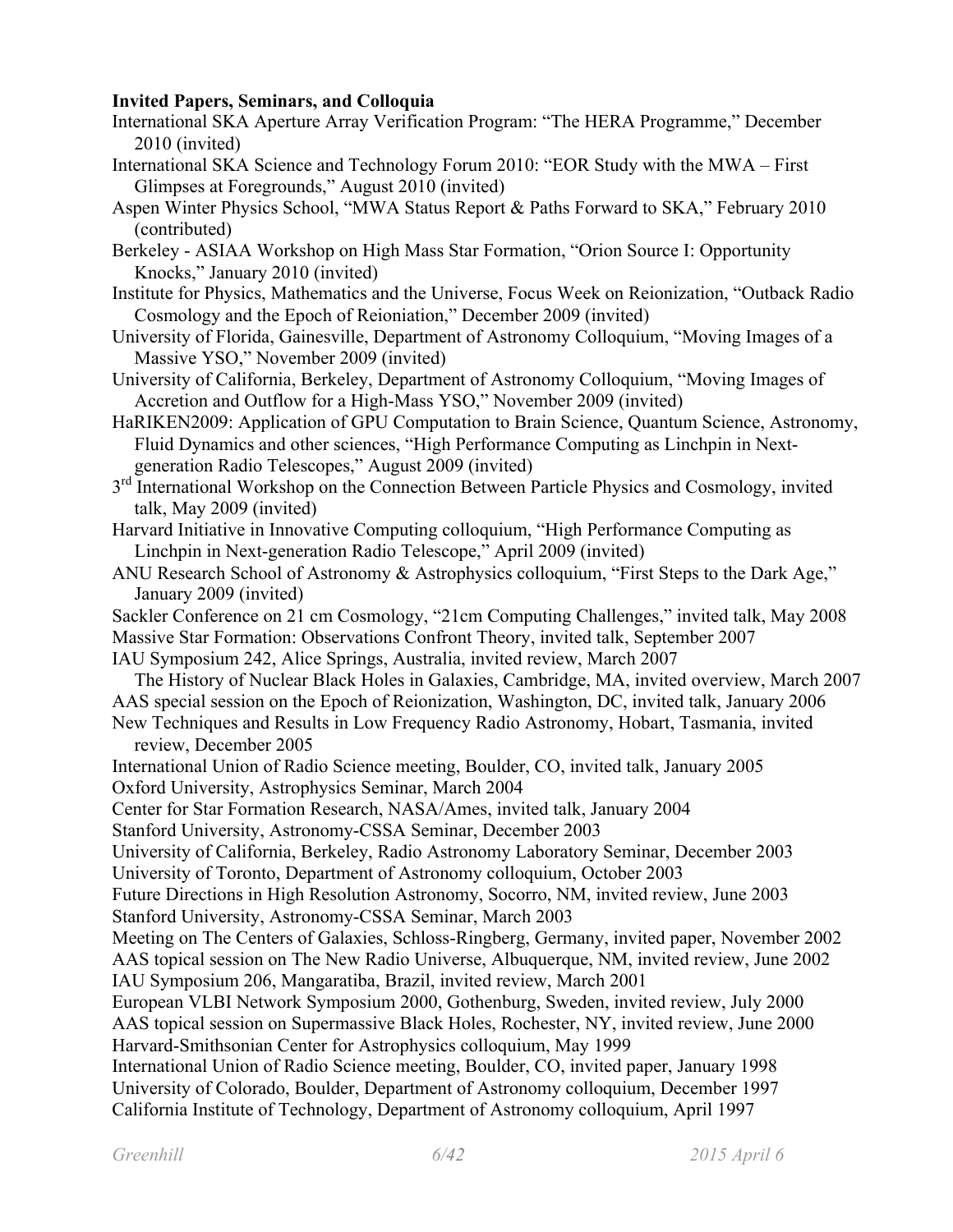## **Invited Papers, Seminars, and Colloquia**

Lawrence Livermore Laboratory, IGPP Seminar, April 1997 NOAO/KPNO/NSO/Steward Obs./NRAO colloquium, April 1997 Max-Planck-Institut für Radioastronomie colloquium, September 1996 IAU Colloquium 159 on Emission Lines in Active Galaxies: New Methods, Shanghai, June 1996 University of British Columbia, Department of Physics colloquium, February 1996 University of New Mexico, Department of Physics and Astronomy colloquium, January 1996 University of California, Berkeley, Department of Astronomy colloquium, September 1995 Symposium on The Physics of LINERS in View of Recent Observations, STScI, September 1995 Massachusetts Institute of Technology, Astrophysics colloquium, December 1994 Massachusetts Institute of Technology, Astrophysics colloquium, December 1993

## **Public Talks, Invited Lectures, and Video**

| Science for the Public lecture, Belmont Media Center and Library, May 2015 (booked)         |
|---------------------------------------------------------------------------------------------|
| "The Dark Age of the Universe," evening public lecture                                      |
| University of Florida, Gainesville, November 2009                                           |
| "The End of the Astronomical Dark Ages," evening public lecture                             |
| Smithsonian Astrophysical Observatory traveling exhibit (video), 2009–2012                  |
| Black Holes: Space Warps & Time Twists – video guide for "Black Hole Adventure"             |
| University of Tasmania, Hobart, Australia, December 2005                                    |
| "When the First Stars Formed," an evening public lecture                                    |
| Summer Science Program, Ojai, CA, August 2003                                               |
| "Brobding nagian Black Holes in the Centers of Galaxies"                                    |
| Massachusetts Institute of Technology, Cambridge, MA, November 2001                         |
| "Evidence for Supermassive Black Holes," an evening lecture to Physics students             |
| Harvard-Smithsonian Center for Astrophysics, Cambridge, MA, November 1999                   |
| "Black Holes of Brobdignagian Proportions," part of <i>Observatory Night</i> monthly series |

## **Contracts and Grants**

Greenhill, L. J., Tong, E. "Dark-age All-sky Radio Camera (DARC): Development and Science," SAO (\$47,520) *active* Greenhill, L. J. "Lifting the Veil of Terrestrial Radio Interference to Chase Cosmic Dawn," SI (\$54,037) *active* **Greenhill, L. J., Werthimer, D., Taylor, G. B., and Ellingson, S. W.** *(Greenhill lead PI)* **"Collaborative Research: Large Aperture Experiment to Detect the Dark Ages (LEDA)," NSF (\$761,775; \$1,915,223 total)** *active* **Aspuru-Guzik, A., Greenhill, L. J., and Pfister, H. "CDI Type II: Bridging the Computational Semantic Gap: A Demand-Driven Framework for Portal-Based Chemistry, Astronomy and Neurobiology," NSF (\$585,258; \$2,100,000 total)** *active* **Greenhill, L. J. and Brower, R.** *(Brower lead PI)* **"Collaborative Research: Scalable Hierarchical Algorithms for Extreme Computing (SHARE)," NSF (\$230,755; \$604,843 total)** *active*

Greenhill, L. J., Weintroub, J., and Moran, J. M.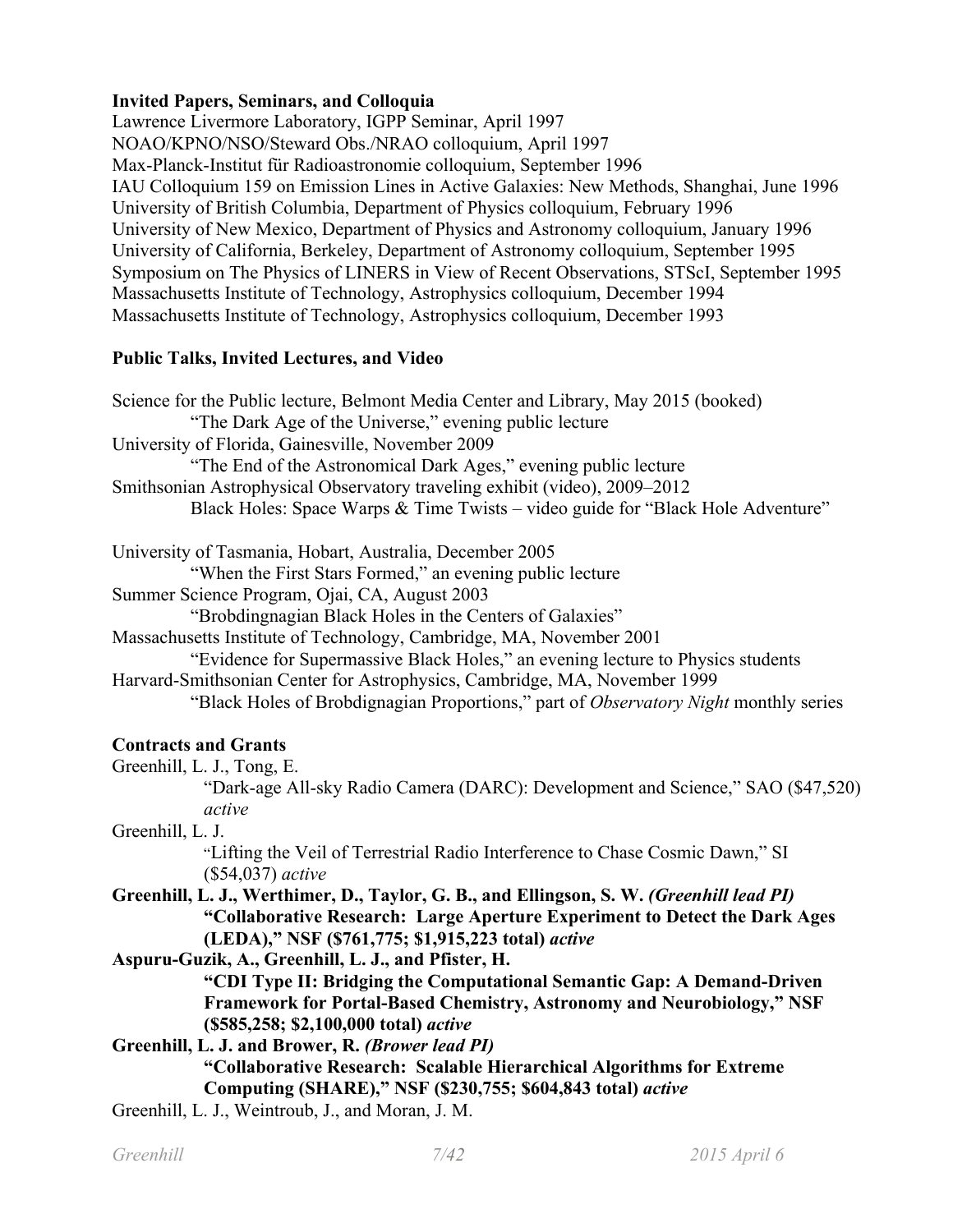"CASPER2010: Workshop for New Paths in Heterogeneous Digital Signal Processing," NSF (\$20,000) *closed* Ord, S. M., Mitchell, D. A., and Greenhill, L. J. "2Pi Processor for Pulsar and Transient Science," SAO (\$115, 560) *closed* **Pfister, H., Aspuru-Guzik, A., and Greenhill, L. J. "CDI Type II: Scientific Computation for Astronomy, Neurobiology and Chemistry using Graphics Processing Units and Solid-State Storage," NSF (\$455,855; \$2,000,251total)** *closed* Greenhill, L. J. "Identification of Anchor Galaxies for Constraint on Dark Energy through Measurement of Maser Distances" SAO (\$59,747) *closed* Nowak, M. A., Markoff, S., Canizares, C., Reynolds, C. R., Chiang, J., Greenhill, L., Young, A., and Wilms, J. "The Definitive Chandra Observations of NGC4258," NASA (\$48,286) *closed* Lonsdale, C. J., Hewitt, J. N., Salah, J. E., and Greenhill, L. J. "Mileura Wide-Field Array Science and Technology Demonstrator" NSF (\$913,204; \$5,240,245 total ) *closed* Greenhill, L. J.,, Humphreys, E.M.L., and Chandler, C. J. "What Does High-Mass Star Formation 'Look' Like? Movies of Accretion and Outflow 10–1000 AU from a Massive YSO," NSF (\$575,239) *closed* Greenhill, L. J. and Blundell, R. "Mapping EoR Structures Present During the Epoch of Reionization II," SAO (\$163,947) *closed* Kondratko, P. T., Greenhill, L. J., Moran, J. M., Lovell, J., Kuiper, T., and Jauncey, D. L. "Monitoring of Five NGC4258-like Water Megamasers Discovered with the GBT and the DSN II," NRAO-GBT (\$35,000) *closed* Greenhill, L. J. and Blundell, R. "Mapping EoR Structures Present During the Epoch of Reionization," SAO (\$157,178) *closed* Greenhill, L., Madejski, G., Wilson, A., Henkel, C., and Kondratko, P. "Masers as Beacons of Compton Thick AGN-Implications for X-ray Background Studies," NASA-XMM (\$75,911) *closed* Greenhill, L. J., Bersier, D., Macri, L. M., Reid, M. J., and Stanek, K. "Accurate and Robust Calibration of the Extragalactic Distance Scale with the Maser Galaxy NGC4258 II," NASA-HST (\$69,892; \$184,130 total) *closed* Kondratko, P. T., Greenhill, L. J., Moran, J. M., Lovell, J., Kuiper, T., and Jauncey, D. L. "Monitoring of Five NGC4258-like Water Megamasers Discovered with the GBT and the DSN," NRAO-GBT (\$28,463) *closed* Greenhill, L. J., Elvis, M. Fabbiano, G., Madejski , G., Ellingsen, S., McCallum, J., and Lovell, J. "Chandra Study of H2O Megamaser AGN: Do Type-2 Objects Form a Heterogeneous Class?" (NASA-CXO) (\$48,200) *closed* Greenhill, L. J. "GBT Water Maser Survey of Herbig Ae/Be Stars," NRAO-GBT (\$2,600) *closed* Greenhill, L. J., Bersier, D., Macri, L. M., Reid, M. J., and Stanek, K. "Accurate and Robust Calibration of the Extragalactic Distance Scale with the Maser Galaxy NGC4258," NASA-HST (\$53,256; \$155,092 total) *closed* Greenhill, L. J. and Wilner, D. J.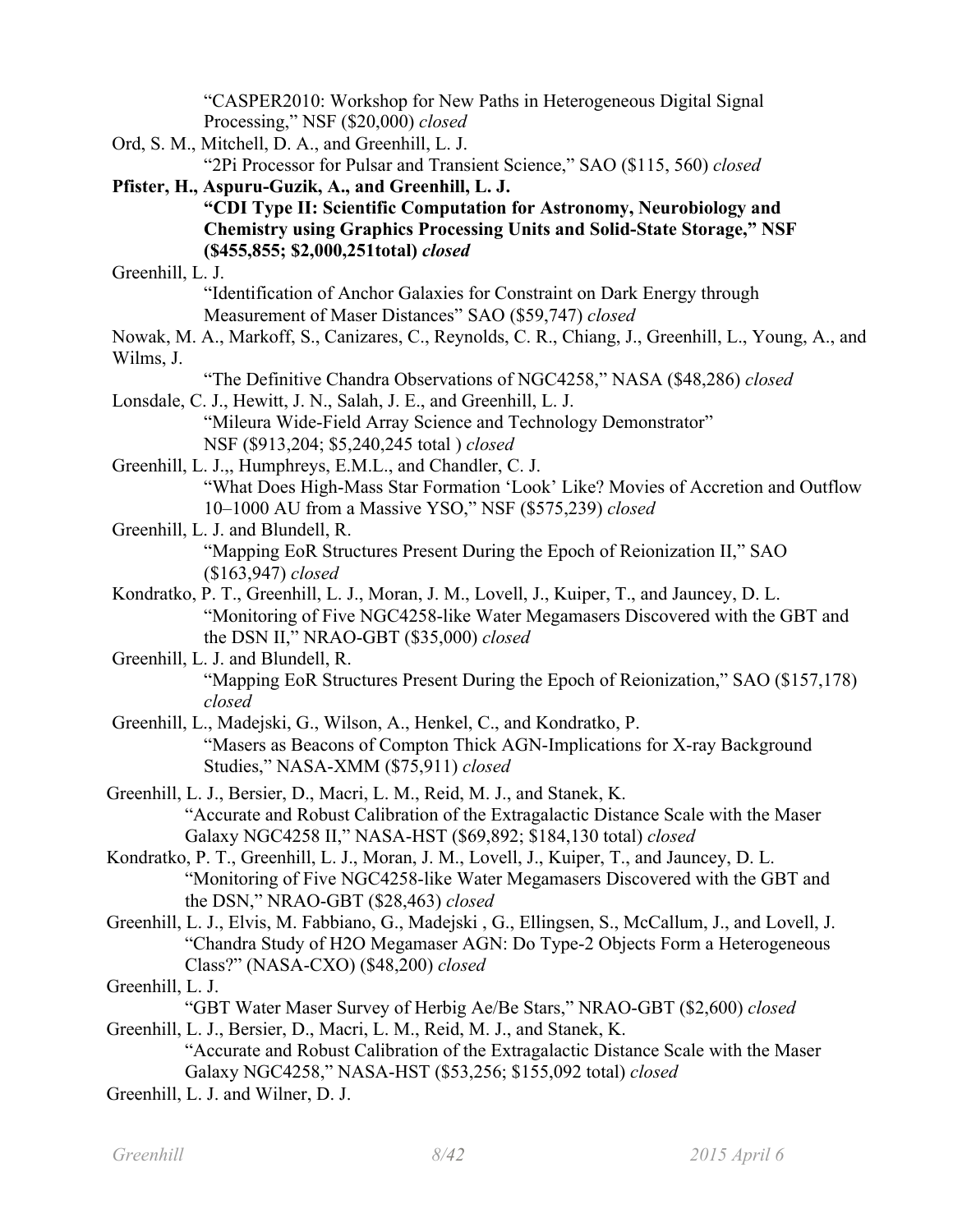"Square Kilometer Array Development," SAO (\$11,000) *closed*

- Greenhill, L. J., Madejski, G., McGregor, P. J., Ellingsen, S. P., and Moran, J. M. "Is There an AGN in the 'Normal' Galaxy IRASF01063-8034?" NASA-XMM (\$42,900 total) *closed*
- Greenhill, L. J. et al.
- "Detection of AGN in Apparently Normal Galaxies," NRAO-GBT (\$24,390) *closed* Greenhill, L. J., Goodman, A. A., & Gaensler, B. M.
	- "SKA R&D:The Use of Fiber Optic Networks and the Design of a Polarization Capable Interferometer," NSF-AST (\$60,160) *closed*
- Greenhill, L. J. and Moran, J. M. "All-sky Megamaser Survey: Accretion Disks and Supermassive Blackholes," SAO (\$15,700) *closed*
- Reid, M. J., Greenhill, L. J., and Moran, J. M. "Measurement of Precision Geometric Distances to Three Anchor Points in the Local Universe," NASA OSS-SARA (\$210,000) *closed*
- Greenhill, L. J., Moran, E. C., Filippenko, A. V., Moran, J. M., Herrnstein, J. R. "Multi-epoch XMM Observations of NGC4258," NASA-XMM (\$44,300) *closed*
- Greenhill, L. J. and Moran, J. M. "H2O Megamasers, Accretion Disks, and Supermassive Blackholes," SAO (\$75,000) *closed*
- Moran, J. M. and Greenhill, L. J. "Sources of Outflow in the Orion BN/KL Region," SI-SSP (\$35,000) *closed*
- Madejski, G., Done, C., Zycki, P., Greenhill, L., Moran, J., and Herrnstein, J. "X-ray Observations of the Megamaser Seyfert 2 Galaxy NGC 4945," NASA-AXAF (\$20,000) *closed*
- Moran, J. M., Genzel, R., Quirrenbach, A., Greenhill, L. J., Menten, K., Drapatz, S., Kegel, W., and Lo, K.-Y. "High Spectral Resolution Observations of Megamaser Galaxies," NASA-ISO (\$50,000) *closed*
- Reid, M. J., Greenhill, L. J., Menten, K. M., and Moran, J. M. "The Nuclear Jet in M87," NASA-VSOP (\$245,300) *closed*
- Cecil, G., DePree, C., Greenhill, L. J., and Moran, J. M. "The Helical Jet/ISM Interaction in NGC 4258," NASA-HST (\$9,000) *closed*

## **Bibliography**

#### **Dissertation, Thesis, and Reports**

- 1983 Greenhill, L. J. and Dakin, J. T., High Pressure Sodium Lamps in the Red and Near-Infrared, General Electric Co. Technical Report.
- 1984 Greenhill, L. J., On Optical Counterparts of Cosmic Gamma-Ray Bursts, S.B. Thesis, Massachusetts Institute of Technology, Cambridge, Massachusetts.
- 1986 Greenhill, L. J., VLBI Mapping of 43 GHz SiO Emission Associated with IRc2 in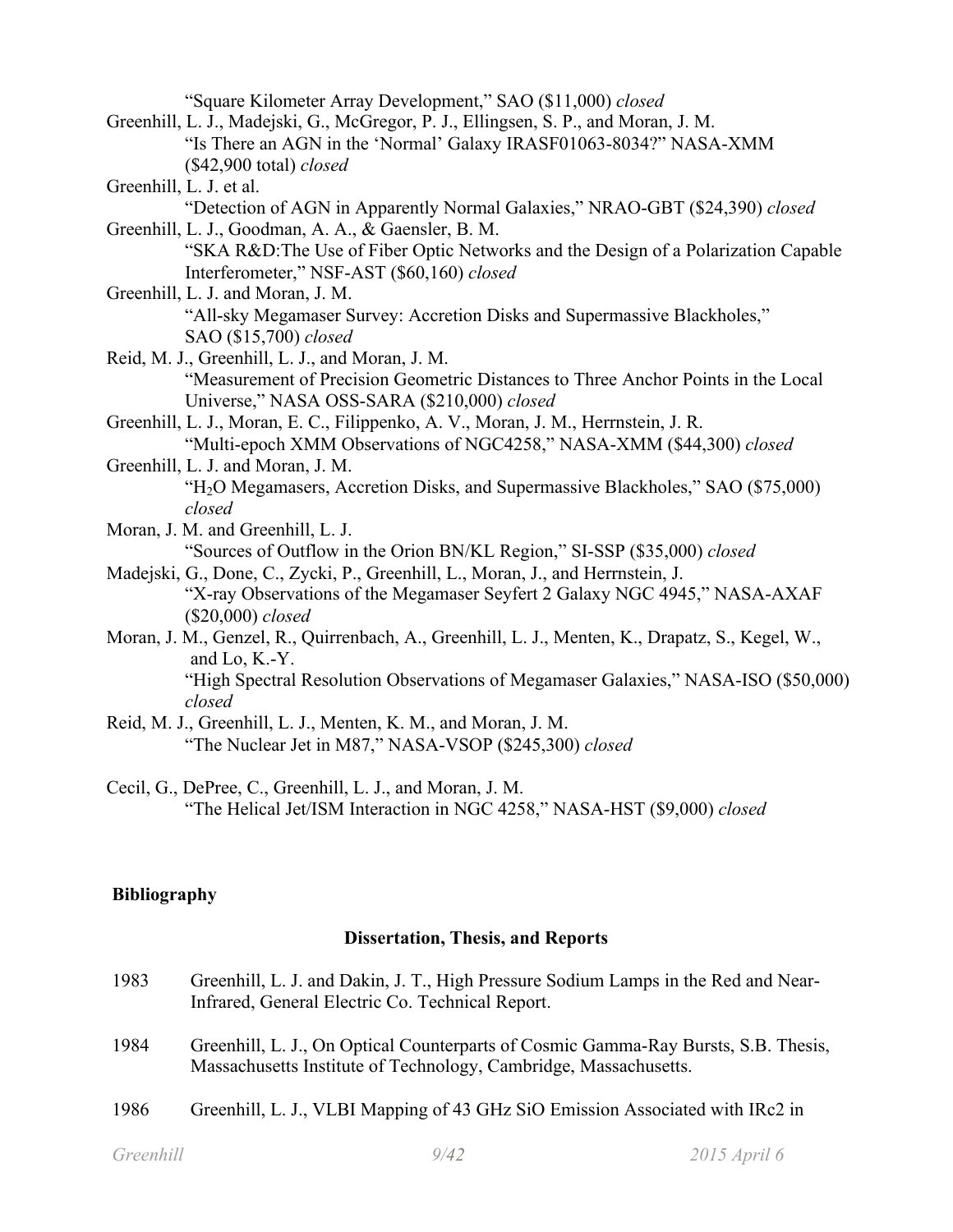## **Dissertation, Thesis, and Reports**

Orion-KL, second year exam, Harvard University, Cambridge, Massachusetts.

1990 Greenhill, L. J., Observations of Extragalactic Water Vapor Masers, Ph.D. Dissertation, Harvard University, Cambridge, Massachusetts.

## **Articles in Refereed Journals (131)**

- 1989 McIntosh, G. C., Predmore, C. R., Moran, J. M., Greenhill, L. J., Reid, M. J., Rogers, A. E. E., and Barvanis, R. E. "VLBI and Polarimetric Observations of the SiO Masers in R Cassiopeia," *Ap. J.*, **337**, 934.
- 1990 Greenhill, L. J., Moran, J. M., Reid, M. J., Gwinn, C. R., Menten, K. M., Eckart, A., and Hirabayashi, H., "VLBI Observations of H2O Masers in the Galaxy M33," *Ap. J.*, **364**, 513.
- 1992 Bester, M., Danchi, W.C., Degiacomi, C. G., Greenhill, L. J., and Townes, C. H., "Atmospheric Fluctuations – Structure Functions and Projected Performance of Future Instruments," *Ap. J.*, **392**, 357.
- 1993 Greenhill, L. J., Moran, J. M., Reid, M. J., Menten, K. M., and Hirabayashi, H., "Microarcsecond Proper Motions of Extragalactic Water Vapor Masers in M33," *Ap. J.*, **406**, 482.
- 1994 Argon, A. L., Greenhill, L. J., Moran, J. M., Reid, M. J., Menten, K. M., Henkel, C., and Inoue, M., "The Angular Structure and Intraday Variability of a Water Vapor Maser in IC10," *Ap. J.*, **422**, 586.
- 1994 Danchi, W. C., Bester, M., Degiacomi, C. G., Greenhill, L. J., and Townes, C. H., "Characteristics of Dust Shells Around 13 Late-type Stars," *Astron. J.*, **107**, 1469.
- 1994 Rogers, A. E. E., Doeleman, S., Wright, M. C. H., Bower, G. C., Backer, D. C., Padin, S., Phillips, J. A., Emerson, D., Greenhill, L. J., Moran, J. M., and Kellermann, K. I., "Small Scale Structure of Sgr A\* from VLBI at 3 mm Wavelength," *Ap. J. (Lett.)*, **434**, 59.
- 1994 Townes, C. H., Bester, M., Danchi, W. C., Degiacomi, C. G., and Greenhill, L. J., "An IR Spatial Interferometer at 10 µm Wavelength and Measurement of Stellar Dust Shells," *IR Phys. Tech.*, **5**, 503.
- 1995 Greenhill, L. J., Jiang, D. R., Moran, J. M., Reid, M. J., Lo, K.-Y., and Claussen, M. J., "Detection of a Subparsec Diameter Disk in the Nucleus of NGC 4258," *Ap. J.*, **440**, 619.
- 1995 Greenhill, L. J., Colomer, F., Moran, J. M., Backer, D. C., Danchi, W. C., and Bester,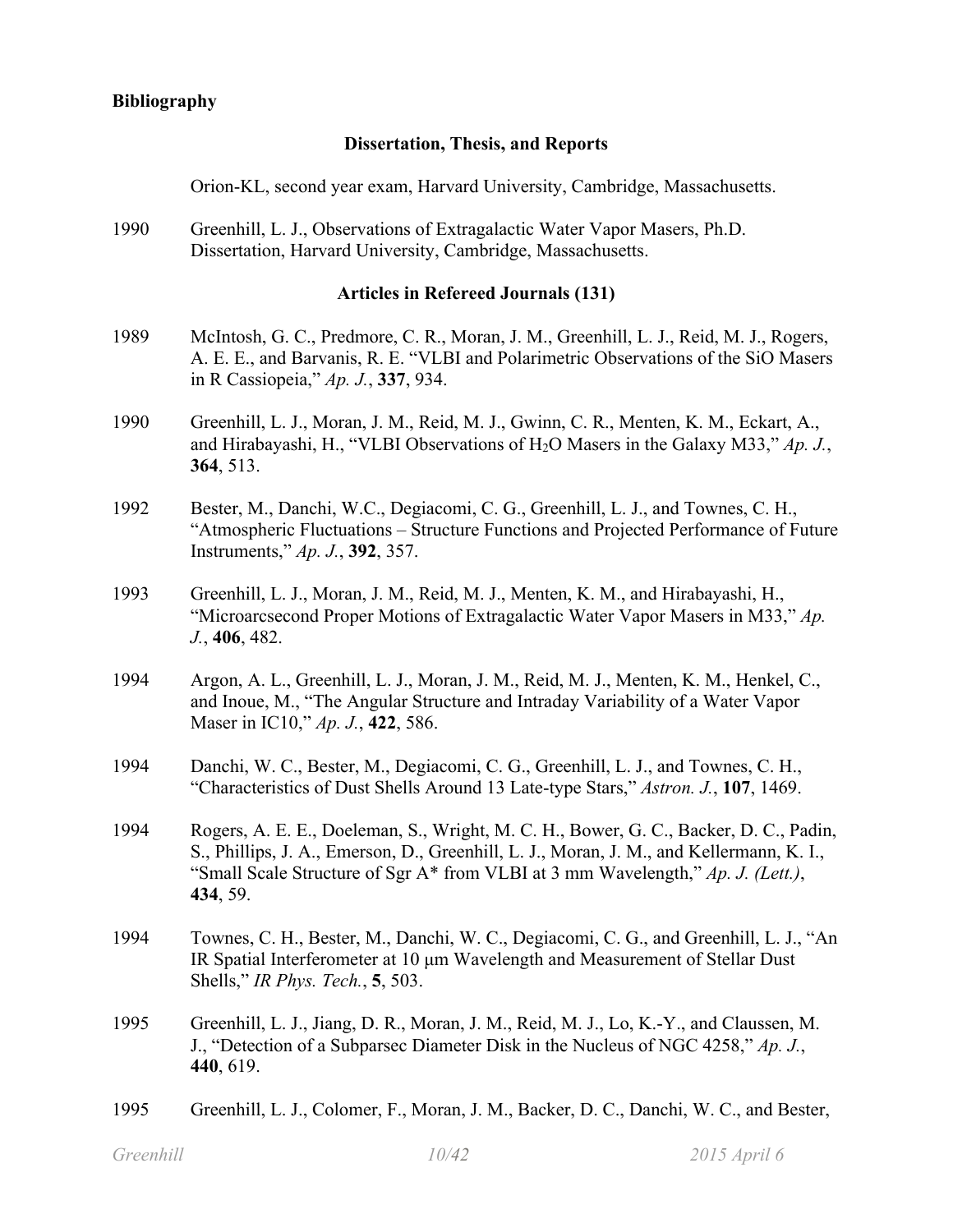M., "Interferometric Observations of the SiO Masers and Dust Shell of VX Sagittarii," *Ap. J.*, **449**, 365.

- 1995 Greenhill, L. J., Henkel, C., Becker, R., Wilson, T. L., and Wouterloot, J. G. A., "Centripetal Acceleration within the Subparsec Nuclear Maser Disk of NGC 4258," *Astron. and Astrophys.*, **304**, 21.
- 1995 Miyoshi, M., Moran, J. M., Herrnstein, J. R., Greenhill, L. J., Nakai, N., Diamond, P. J., and Inoue, M., "Evidence for a Massive Black Hole from High Rotation Velocities in a Sub-parsec Region of NGC 4258," *Nature*, **373**, 127.
- 1995 Koekemoer, A. M., Henkel, C., Greenhill, L. J., Dey, A., van Breugel, W., Codella, C., and Antonucci, R., "A Water-Vapour Giga-Maser in the Active Galaxy TXFS2226–184," *Nature*, **378**, 697.
- 1996 Herrnstein, J. R., Greenhill, L. J., and Moran, J. M., "The Warp in the Subparsec Molecular Disk in NGC 4258 as an Explanation for Persistent Asymmetries in the Maser Spectrum," *Ap. J. (Lett.)*, **468**, L17.
- 1996 Greenhill, L. J., Gwinn, C. R., Antonucci, R., and Barvainis, R., "VLBI Imaging of Water Maser Emission from the Nuclear Torus of NGC 1068," *Ap. J. (Lett.)*, **472**, L21.
- 1997 Greenhill, L. J., Ellingsen, S. P., Norris, R. P., Gough, R. G., Sinclair, M. W., Moran, J. M., and Mushotzky, R., "Extremely Rapid Variations of Water Maser Emission from the Circinus Galaxy," *Ap. J. (Lett.)*, **474**, L103.
- 1997 Herrnstein, J. R., Moran, J. M., Greenhill, L. J., Diamond, P. J., Miyoshi, M., Nakai, N., and Inoue, M., "Discovery of a Subparsec Jet 4000 Schwarzschild Radii Away from the Central Engine of NGC 4258," *Ap. J. (Lett.)*, **475**, L17.
- 1997 Greenhill, L. J., Moran, J. M., and Herrnstein, J. R., "The Distribution of H<sub>2</sub>O Maser Emission in the Nucleus of NGC 4945," *Ap. J. (Lett.)*, **481**, L23.
- 1997 Trotter, A. S., Moran, J. M., Greenhill, L. J., Zheng, X. W., and Gwinn, C. R., "VLBA Imaging of the OH Maser in IIIZw35," *Ap. J. (Lett.)*, **485**, L79.
- 1997 Greenhill, L. J., Herrnstein, J. R., Moran, J. M., Menten, K. M., and Velusamy, T., "A Search for H<sub>2</sub>O Maser Emission Toward Active Galactic Nuclei: Discovery of a Nuclear Maser Source in NGC 3735," *Ap. J. (Lett.)*, **486**, L15.
- 1997 Lopez, B., Danchi, W. C., Bester, M., Hale, D. D. S., Lipman, E. A., Monnier, J. D., Tuthill, P. G., Townes, C. H., Degiacomi, C. G., Geballe, T. R., Greenhill, L. J., Cruzalebes, P., Lefevre, J., Mekarina, D., Mattei, J. A., Nishimoto, D., and Kervin, P. W., "Nonspherical Structures and Temporal Variations in the Dust Shell of o Ceti Observed with a Long Baseline Interferometer at 11 Microns," *Ap. J.*, **488**, 807.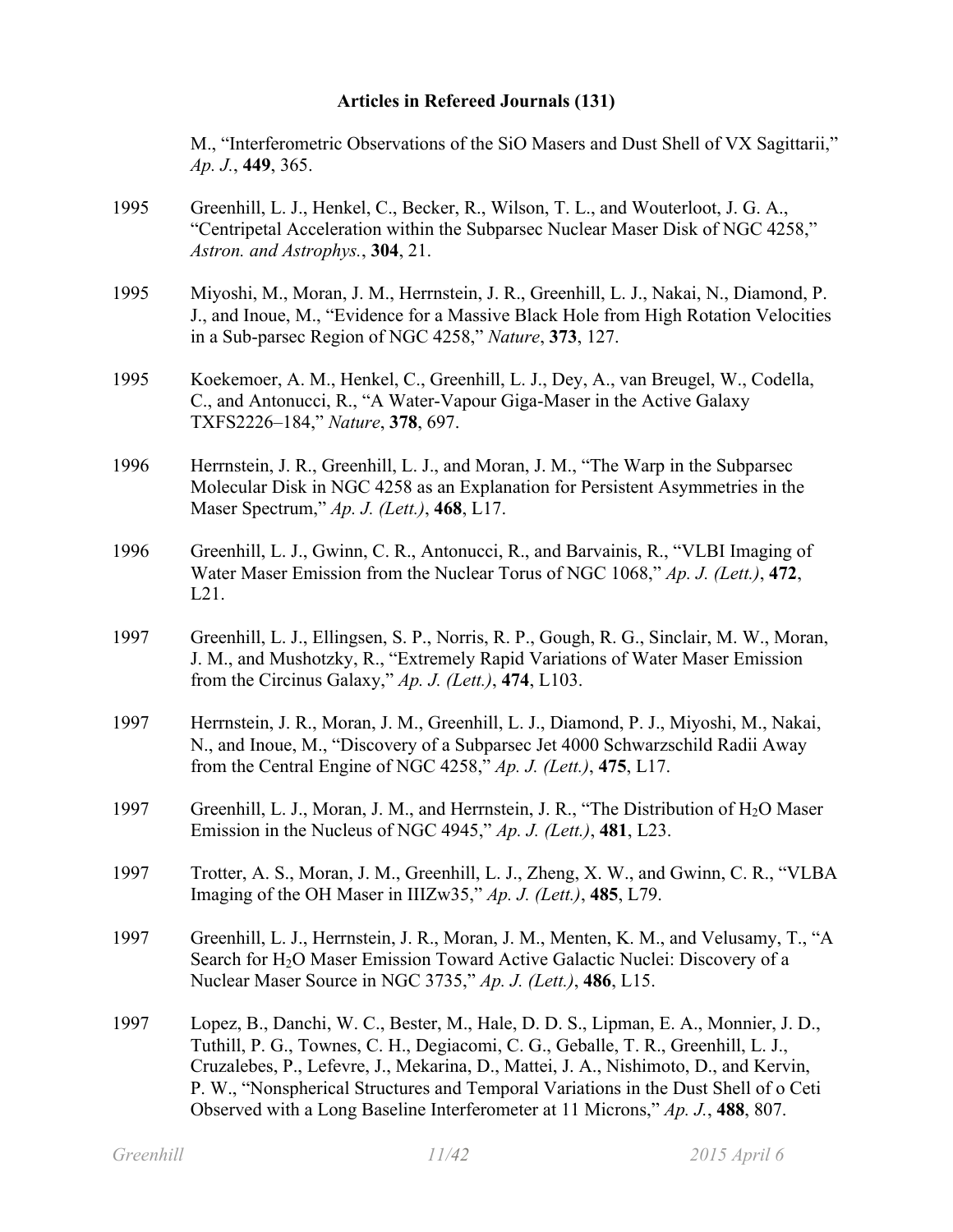| Greenhill | 12/42                                                                                                                                                                                                                                                                         | 2015 April 6 |
|-----------|-------------------------------------------------------------------------------------------------------------------------------------------------------------------------------------------------------------------------------------------------------------------------------|--------------|
| 2001      | Torrelles, J. M., Patel, N. A., Gòmez, J. F., Ho, P. T. P., Rodríguez, L. F., Anglada,<br>G., Garay, G., Greenhill, L. J., Curiel, S., and Cantó, J., "Spherical Episodic Ejection                                                                                            |              |
| 2000      | Cecil, G., Greenhill, L. J., DePree, C. G., Nagar, N., Wilson, A. S., Dopita, M. A.,<br>Pérez-Fournon, I., Argon, A. L., and Moran, J. M., "The Active Jet in NGC 4258 and<br>its Associated Shocks," Ap. J., 536, 675.                                                       |              |
| 2000      | Patel, N. A., Greenhill, L. J., Herrnstein, J. R., Zhang, Q., Moran, J. M., Ho, P. T. P.,<br>and Goldsmith, P. F., "Proper Motions of Water Masers Associated with IRAS<br>21391+5802," Ap. J., 538, 268.                                                                     |              |
| 2000      | Bragg, A. E., Greenhill, L. J., and Moran, J. M., "Accelerations of Water Masers in<br>NGC 4258," Ap. J., 535, 73.                                                                                                                                                            |              |
| 1999      | Masheder, M. R. W., van Langevelde, H. J., Richards, A. M. S., Greenhill, L., and<br>Gray, M. D. "VLBI Observations of OH stars: S Persei," New Astr. Rev., 43 (8-10),<br>563-567.                                                                                            |              |
| 1999      | Moran, J. M., Greenhill, L. J., and Herrnstein, J. R., "Observational Evidence for<br>Massive Black Holes in the Centers of Active Galaxies," proceedings of conference,<br>Black Holes and Relativity, Bangalore, India, December 1997. J. Astrophys. &<br>Astron., 20, 165. |              |
| 1999      | Herrnstein, J. R., Moran, J. M., Greenhill, L. J., Diamond, P. J., Inoue, M., Nakai, N.,<br>Miyoshi, M., Henkel, C., and Riess, A., "A Geometric Distance to the Galaxy NGC<br>4258 from Orbital Motions in a Nuclear Gas Disk," Nature, 400, 539.                            |              |
| 1998      | Greenhill, L. J., Gwinn, C. R., Schwartz, C., Moran, J. M., and Diamond, P. J.,<br>"Coexisting Conical Bipolar and Equatorial Outflows from a High-Mass Protostar,"<br>Nature, 396, 650.                                                                                      |              |
| 1998      | Trotter, A. S., Greenhill, L. J., Moran, J. M., Reid, M. J., Irwin, J. A., and Lo, K.-Y.,<br>"Water Maser Emission and the Parsec-Scale Jet in NGC 3079," Ap. J., 495, 740.                                                                                                   |              |
| 1998      | Herrnstein, J. R., Moran, J. M., Greenhill, L. J., Blackman, E. G., and Diamond, P. J.,<br>"Polarimetric Observations of the Masers in NGC 4258: An Upper Limit on the<br>Large-Scale Magnetic Field 0.2 Parsecs from the Central Engine," Ap. J., 508, 243.                  |              |
| 1998      | Herrnstein, J. R., Greenhill, L. J., Moran, J. M., Diamond, P. J., Inoue, M., Nakai, N.,<br>and Miyoshi, M., "VLBA Continuum Observations of NGC 4258: Constraints on an<br>Advection-Dominated Accretion Flow," Ap. J. (Lett.), 497, 69.                                     |              |
| 1998      | Doeleman, S. S., Lonsdale, C. J., and Greenhill, L. J., "VLBI Imaging of the 86 GHz<br>SiO Maser Emission in the Circumstellar Envelope of VX Sagittarii," Ap. J. 494, 400.                                                                                                   |              |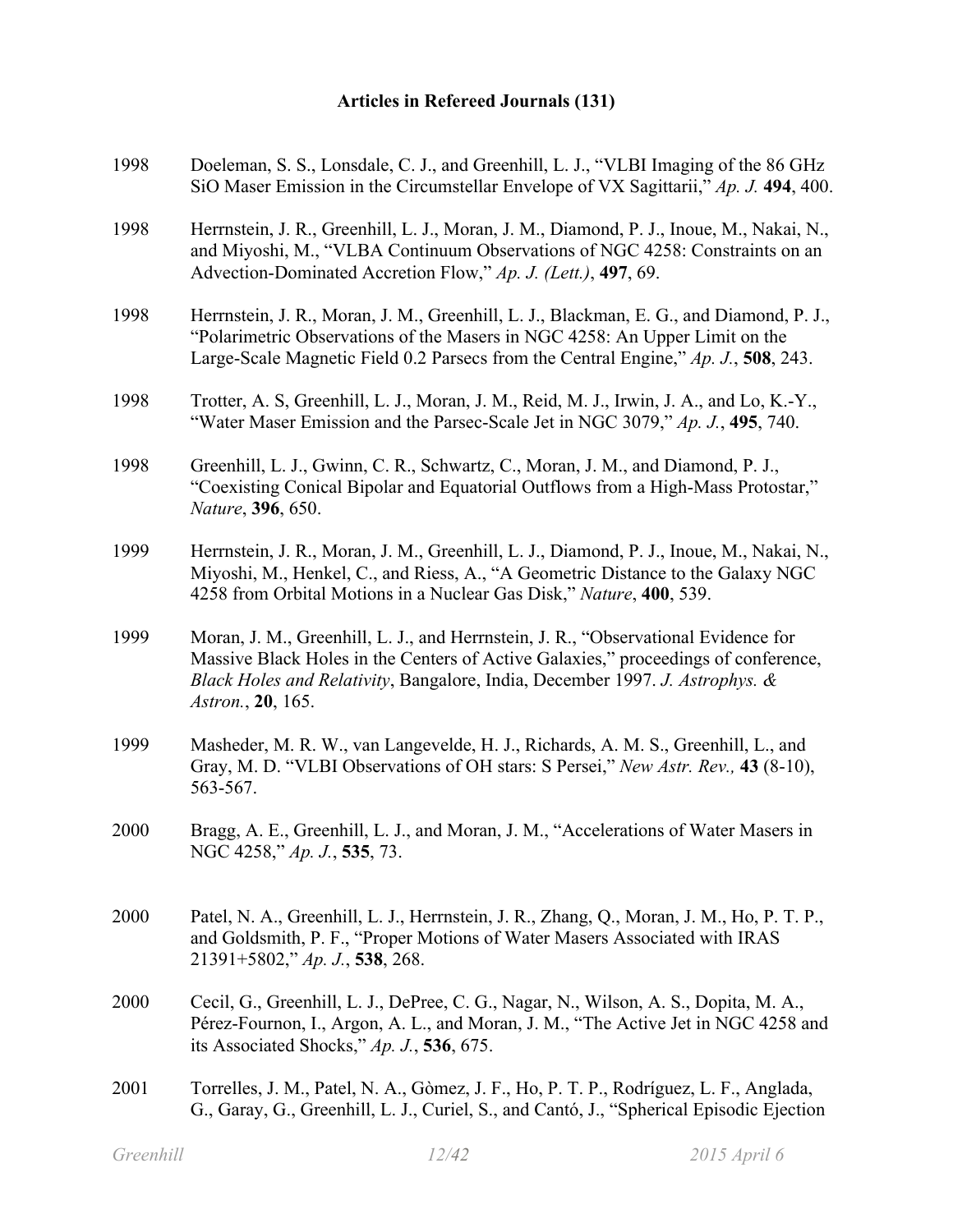of Material from a Young Star," *Nature*, **411**, 277.

- 2001 Ransom, S. M., Greenhill, L. J., Herrnstein, J. R., Manchester, R. N., Camilo, F., Eikenberry, S. S., Lyne, A. G., "A Binary Millisecond Pulsar in Globular Cluster NGC 6544," *Ap. J.*, **546**, L25.
- 2002 Curiel, S., Trinidad, M. A., Cantó, J., Rodríguez, L. F., Torrelles, J. M., Ho, P. T. P., Patel, N. A., Greenhill, L., Gómez, J. F., Garay, G., Hernández, L., Contreras, M. E., Anglada, G., "Detection of a Candidate for the Exciting Source of the Expanding Water Maser Bubble in Cepheus A," *Ap. J.*, **564**, 35.
- 2002 Greenhill, L. J., Ellingsen, S. P., Norris, R. P., McGregor, P. J., Gough, R. G., Sinclair, M. W., Rayner, D. P., Phillips, C. J., Herrnstein, J. R., and Moran, J. M., "A Search for H2O Maser Emission in Southern AGN and Star Forming Galaxies – Discovery of a Maser in the Edge-on Galaxy IRAS F01063-8034," *Ap. J.*, **565**, 836.
- 2002 Monnier, J. D., Greenhill, L. J., Tuthill, P. G., and Danchi, W. C. "Radio Properties of Pinwheel Nebulae," *Ap. J.*, **566**, 399.
- 2002 Eisner, J. A., Greenhill, L. J., Herrnstein, J. R., Moran, J. M., and Menten, K. M. "Outflow 20–2000 AU from a High-Mass Protostar in W51-IRS2," *Ap. J.*, **569**, 334.
- 2002 Greenhill, L. J. "ε Eridani, υAndromedae, 51 Pegasi, HD 209458, HD 196050," *IAU Circulars*, **7985**, 1.
- 2002 Seth, A. C., Greenhill, L. J., and Holder, B. P. "Water Masers as Tracers of Protostellar Disks and Outflows in the Intermediate Mass Star Forming Region NGC 2071," *Ap. J.*, **581**, 325.
- 2002 Henkel, C., Braatz, J. A.,Greenhill, L. J., and Wilson, A. S., "Discovery of water vapor megamaser emission from Mrk 1419 (NGC 2960): An analogue of NGC 4258?" *A&A*, **394**, L23.
- 2003 Greenhill, L. J., Kondratko, P. T., Lovell, J. E. J., Kuiper T. B. H., Moran, J. M., Jauncey, D. L., and Baines, G. A. "The Discovery of H<sub>2</sub>O Maser Emission in Seven AGN and at High Velocities in the Circinus Galaxy," *Ap. J.*, **582**, L11.
- 2003 Done, C., Madejski, G. M., Zycki, P. T., and Greenhill, L. J. "Simultaneous Chandra and Rossi X-ray Timing Explorer Observations of the Nearby Bright Seyfert 2 Galaxy, NGC 4945," *Ap. J.*, **588**, 763.
- 2003 Greenhill, L. J., Booth, R. S., Ellingsen, S. P., Herrnstein, J. R., Jauncey, D. L., McCulloch, P. M., Moran, J. M., Norris, R. P., Reynolds, J. E., and Tzioumis, A. K., "A Warped Accretion Disk and Wide Angle Outflow in the Inner Parsec of the Circinus Galaxy," *Ap. J.*, **590**, 162.
- 2004 Ransom, S. M., Stairs, I. H., Backer, D. C., Greenhill, L. J., Bassa, C. G.,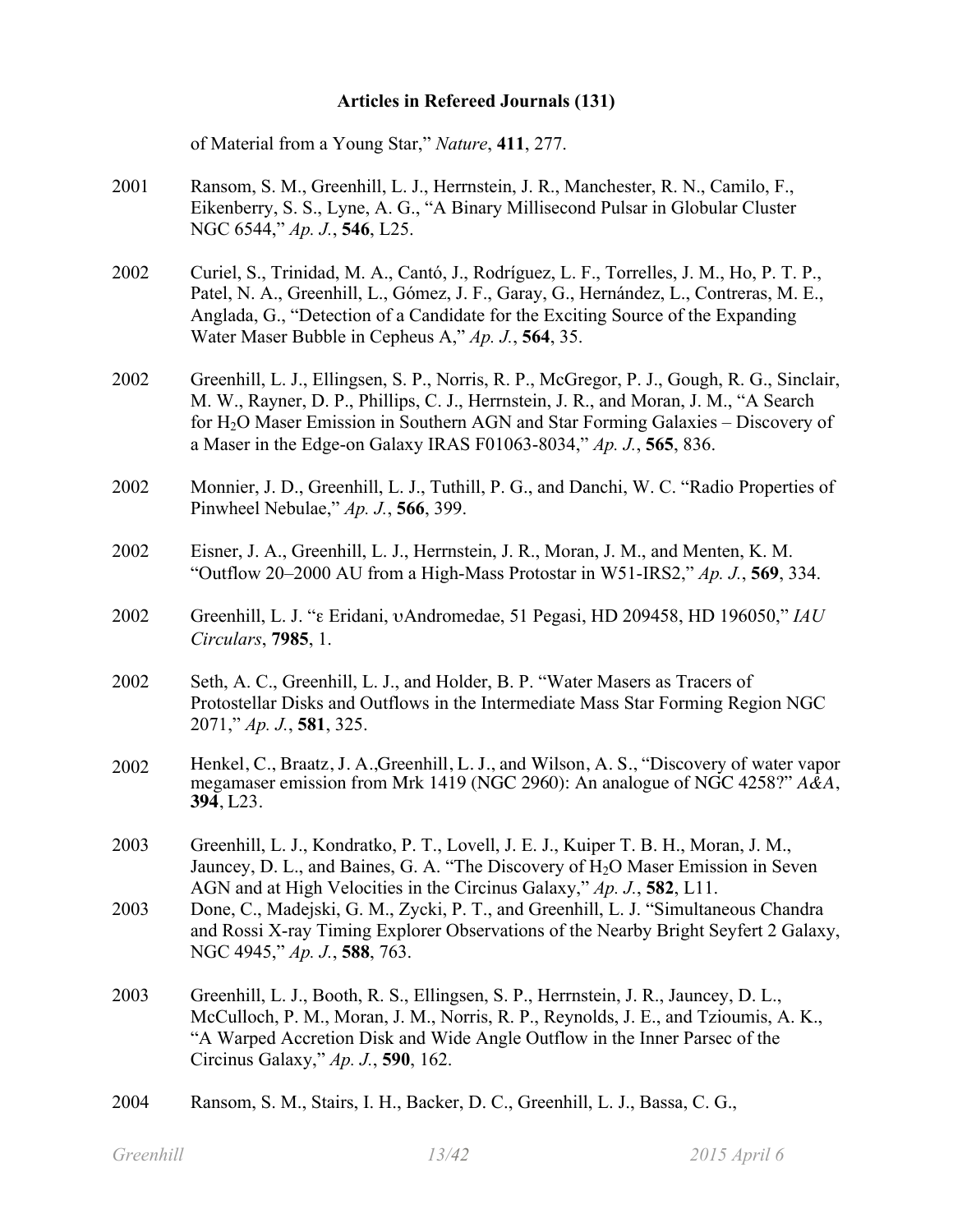Hessels, J.W. T., and Kaspi, V. M., "Green Bank Telescope Discovery of Two Binary Millisecond Pulsars in the Globular Cluster M30," *Ap. J.,* **604**, 328.

- 2004 Greenhill, L. J., Gezari, D. Y., Danchi, W. C., Najita, J., Monnier, J. D., and Tuthill, P. G., "High Angular Resolution Mid-infrared Imaging of Young Stars in Orion BN/KL," *Ap. J.*, **605**, L57.
- 2004 Romani, R. W., Sowards-Emmerd, D., Greenhill, L., and Michelson, P., "Q0906+6930: The Highest-Redshift Blazar," *Ap. J. (Lett.)*, **610**, L9.
- 2004 Beuther, H., Zhang, Q., Greenhill, L. J., Reid, M. J., Wilner, D. J., Keto, E., Marrone, D., Ho, P. T. P., Moran, J. M., Rao, R., Shinnaga, H., Liu, S.-Y., "Sub-arcsecond, Sub-mm Continuum Observations of Orion-KL," *Ap. J. (Lett.)*, **616**, L23.
- 2004 Braatz, J. A., Henkel, C., Greenhill, L. J., Moran, J. M., and Wilson, A. S., "A Green Bank Telescope Search for Water Masers in Nearby Active Galactic Nuclei," *Ap. J. (Lett.)*, **617**, L29.
- 2004 Argon, A. L., Greenhill, L. J., Moran, J. M., Reid, M. J., Menten, K. M., and Inoue, M., "The IC133 Water Vapor Maser in the Galaxy M33: A Geometric Distance," *Ap. J.*, **615**, 702.
- 2004 Greenhill, L. J., "Extragalactic Water Masers, Geometric Estimation of H<sub>o</sub> and Characterization of Dark Energy," *Science with the Square Kilometer Array*, eds. C. Carilli and S. Rawlings, *New Astronomy Reviews*, **48**, 1079.
- 2004 Rawlings, S., Abdalla, F. B., Bridle, S. L., Blake, C. A., Baugh, C. M., Greenhill, L. J., and van der Hulst, J. M., "Galaxy Evolution and Cosmology with the Square Kilometre Array," *Science with the Square Kilometer Array*, eds. C. Carilli and S. Rawlings, *New Astronomy Reviews*, **48**, 1013.
- 2004 Morganti, R., Greenhill, L. J., Peck, A. B., Jones, D. L., Henkel, C., "Disks, Tori, and Cocoons: Emission and Absorption Diagnostics of AGN Environments," *Science with the Square Kilometer Array*, eds. C. Carilli and S. Rawlings, *New Astronomy Reviews*, **48**, 1195.
- 2004 Kondratko, P. T., Greenhill, L. J., and Moran, J. M., "Evidence for a Geometrically Thick Self-Gravitating Accretion Disk in NGC 3079," *Ap. J.*, **618**, 618-634.
- 2005 Brunthaler, A., Reid, M. J., Falcke, H., Greenhill, L. J., and Henkel, C., "The Geometric Distance and Proper Motion of the Triangulum Galaxy (M33)," *Science,*  **307**, 1440-1443.
- 2005 Modjaz, M., Moran, J. M., Kondratko, P. T., and Greenhill, L. J., "Probing the Magnetic Field at Sub-Parsec Radii in the Accretion Disk of NGC 4258," *Ap. J.*, **626**, 104-119.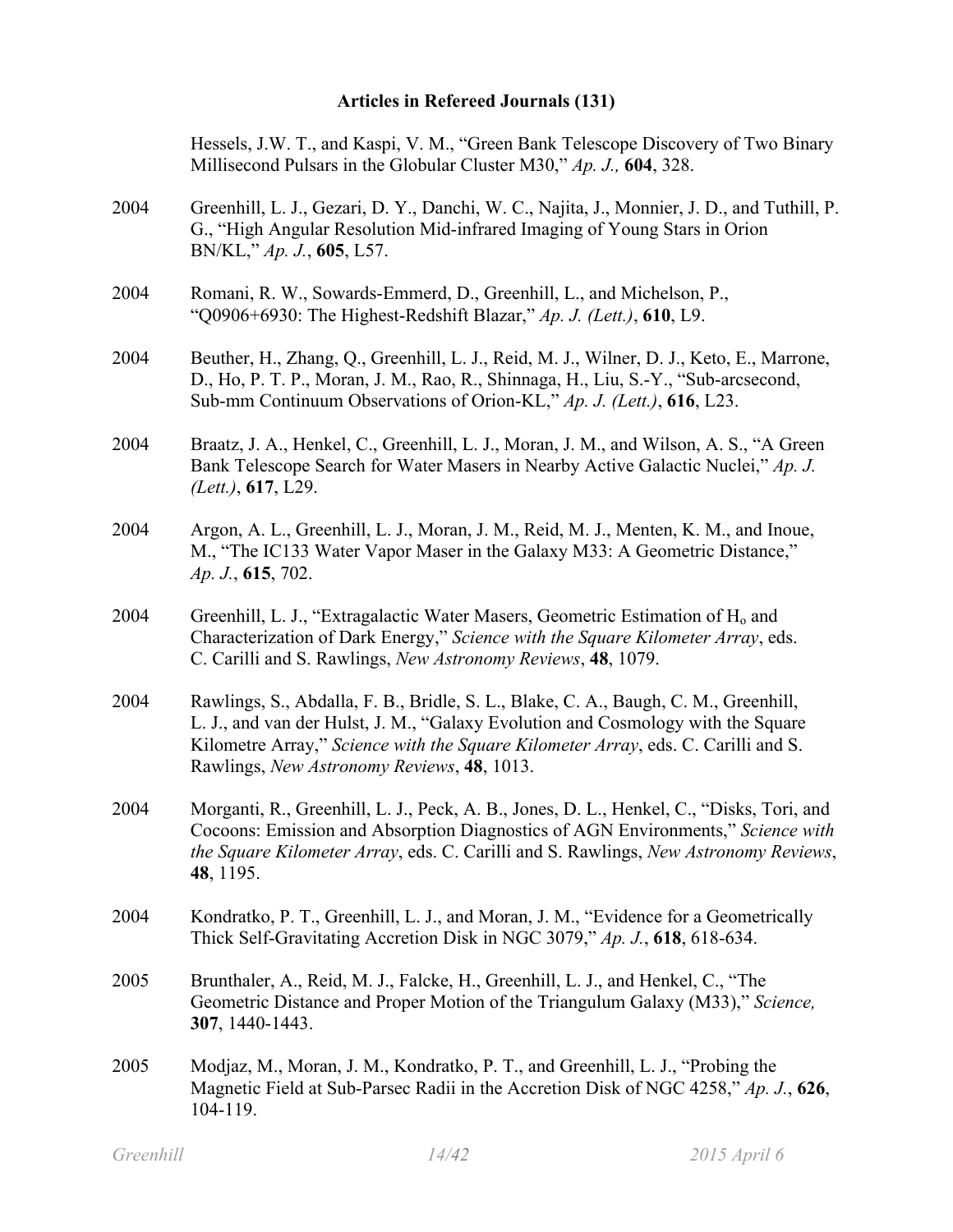- 2005 Fruscione, A., Greenhill, L. J., Filippenko, A. V., Moran, J. M., Herrnstein, J. R., and Galle, E., "X-Ray Luminosity and Absorption Column Fluctuations in the  $H_2O$  Maser Galaxy NGC 4258 from Weeks to Years," *Ap. J.*, **624**, 103-117.
- 2005 Herrnstein, J. R., Moran, J. M., Greenhill, L. J., and Trotter, A. S., "The Geometry of and Mass Accretion Rate through the Maser Accretion Disk in NGC 4258," *Ap. J.*, **629**, 719-738.
- 2005 McCallum, J. N., Ellingsen, S. P., Jauncey, D. L., Lovell, J. E. J., and Greenhill, L. J., "Scintillation in the Circinus Galaxy H2O Megamasers," *Ap. J.*, **629**, 1231-1236.
- 2005 Beuther, H., Zhang, Q., Greenhill, L. J., Reid, M. J., Wilner, D., Keto, E., Shinnaga, H., Ho, P. T. P., Moran, J. M., Liu, S. Y., and Chang, C. M., "Line Imaging of Orion KL at 865 µm with the Submillimeter Array," *Ap. J.*, **632**, 355-370.
- 2005 Humphreys, E. M. L., Greenhill, L. J., Reid, M. J., Beuther, H., Moran, J. M., Gurwell, M., Wilner, D. J., and Kondratko, P. T., "First Detection of Millimeter/ Submillimeter Extragalactic H2O Maser Emission," *Ap. J. (Lett.)*, **634**, L133-L136.
- 2006 Madejski, G., Done, C., Zycki, P. T., and Greenhill, L., "X-Ray Emission from Megamaser Galaxy IC2560," *Ap. J.*, **636,** 75-82.
- 2006 Kondratko, P. T., Greenhill, L. J., Moran, J. M., Lovell, J. E. J., Kuiper, T. B. H., Jauncey, D. L., Cameron, L. Gómez, J. F., Garcia-Miró, C., Moll, E., de Gregorio-Monsalvo, I., and Jiménez-Bailón, E., "Discovery of Water Maser Emission in Eight AGNs with 70 m Antennas of NASA's Deep Space Network," *Ap. J.*, **638**, 100-105*.*
- 2006 Zhang, J. S., Henkel, C., Kadler, M., Greenhill, L. J., Nagar, N., Wilson, A. S., and Braatz, J. A., "Extragalactic H<sub>2</sub>O Masers and X-Ray Absorbing Column Densities," *A&A*, **450***,* 933-944*.*
- 2006 Kondratko, P. T., Greenhill, L. J., and Moran, J. M., "The Discovery of Water Maser Emission in Five AGN and a Possible Correlation Between Water Maser and Nuclear 2-10 keV Luminosities," *Ap. J.,* **652**, 136-145.
- 2006 Macri, L. M., Stanek, K. Z., Bersier, D. F., Greenhill, L. J., and Reid, M. J., "A New Cepheid Distance to the Maser-Host Galaxy NGC4258 and Its Implications for the Hubble Constant," *Ap. J.,* **652**, 1133-1149.
- 2006 Brunthaler, A., Henkel, C., de Blok, W. J. G., Reid, M. J., Greenhill, L. J., and Falcke, H., "Water Masers in the Local Group of Galaxies," *A&A*, **457**, 109-114.
- 2007 Argon, A. L., Greenhill, L. J., Reid, M. J., Moran, J. M., and Humphreys, E. M. L., "Toward a New Distance to the Active Galaxy NGC4258: VLBI Monitoring of Water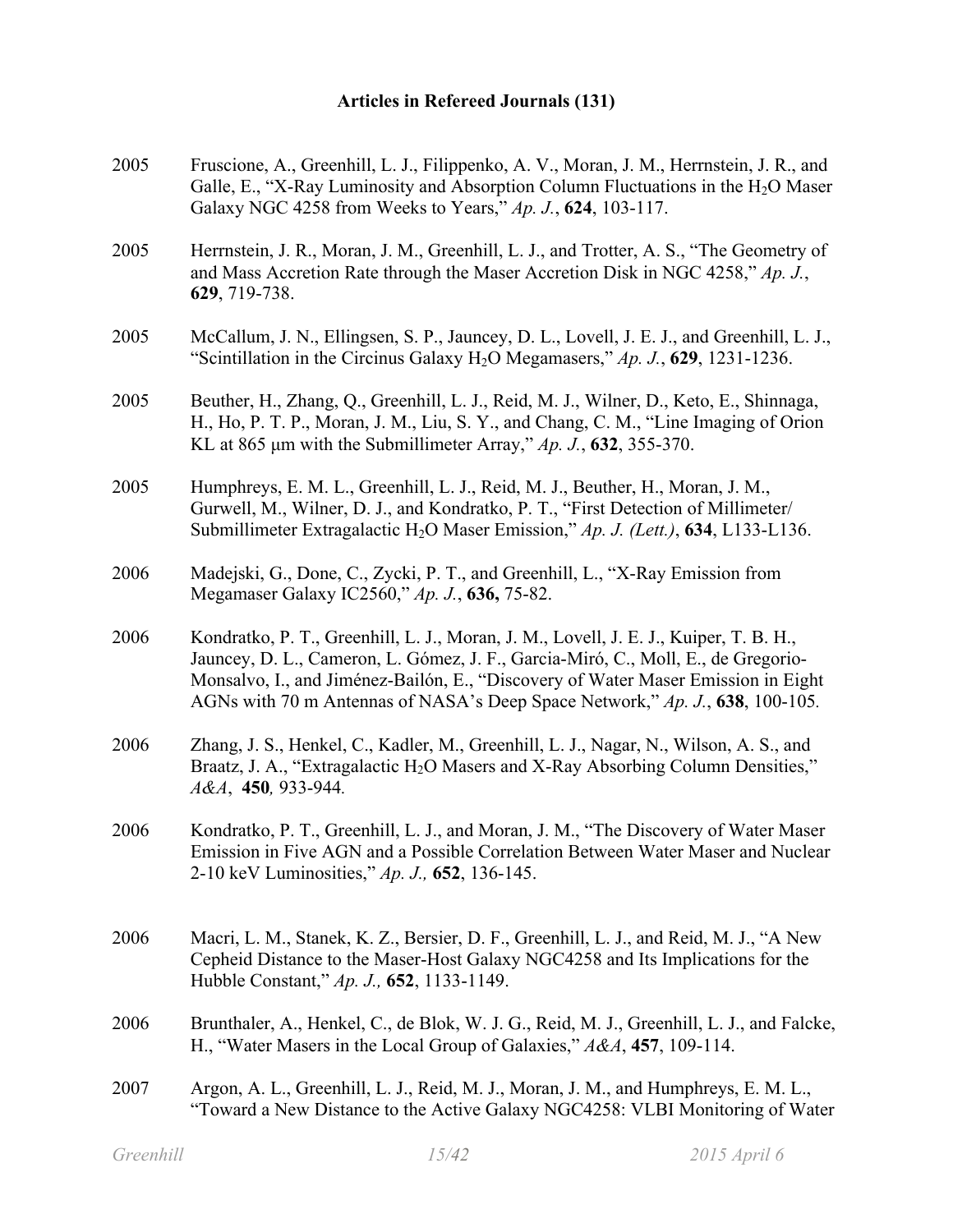Maser Emission," *Ap. J.*, **659**, 1040-1062.

- 2007 Reid, M. J., Menten, K. M., Greenhill, L. J., and Chandler, C. J., "Imaging the Ionized Disk of the High-Mass Protostar Orion-I," *Ap. J.*, **664**, 950-955.
- 2007 Pellegrini, S., Siemiginowska, A., Fabbiano, G., Elvis, M., Greenhill, L., Soria, R., Baldi, A., and Kim, D. W., "A Deep Chandra, VLA, and Spitzer IRAC Study of the Very Low Luminosity Nucleus of the Elliptical NGC821," *Ap. J.*, **677**, 749-759.
- 2008 Humphreys, E. M. L., Reid, M. J., Greenhill, L. J., Moran, J. M., and Argon, A. L., "Toward a New Distance to the Active Galaxy NGC4258: Centripetal Accelerations and Investigation of Spiral Structure, " *Ap. J.*, **672**, 800-816.
- 2008 Kondratko, P. T., Greenhill, L. J., and Moran, J. M., "Parsec-Scale Accretion Disk in NGC3393," *Ap. J.*, **678**, 87-95.
- 2008 Tilak, A., Greenhill, L. J., Done, C., and Madejski, G., "A Deep 0.3-10 keV Spectrum of the H2O Maser Galaxy IC2560," *Ap. J*., **678**, 701-711.
- 2008 Mitchell, D. A., Greenhill, L. J., Wayth, R. B., Sault, R. J., Morales, M. F., and Ord, S. M., "Real-time Calibration of the Murchison Wide-Field Array," *IEEE JSTSP,* **2**, 707-717.
- 2008 Greenhill, L. J., Tilak, A., and Madejski, G., "Prevalence of High X-Ray Obscuring Columns among AGN that Host Water Masers," *Ap. J*. *(Lett.)*, **686**, L13-L16.
- 2008 Dijkstra, M., Lidz, A., Pritchard, J. R., Greenhill, L. J., Mitchell, D. A., Ord, S. M., and Wayth, R. B., "On the Detectability of the Hydrogen 3-cm Fine-Structure Line from the Epoch of Reionization," *MNRAS*, **390**, 1430-1436.
- 2009 Yang, Y., Wilson, A. S., Matt, G., Terashima, Y., and Greenhill, L. J., "Suzaku Observations of the Circinus Galaxy," *Ap. J.*, **691**, 131-139.
- 2009 Goddi, C., Greenhill, L. J., Humphreys, E. M. L., Matthews, L. D., Tan, J. C., and Chandler, C. J., "A 42.3-43.6 GHz Spectral Survey of Orion BN/KL: First Detection of the v=0 J=1–0 Line from the Isotopologues <sup>29</sup>SiO and <sup>30</sup>SiO," *Ap. J.*, **691**, 1254-1264.
- 2009 Reid, M. J., Braatz, J. A., Condon, J. J., Greenhill, L. J., Henkel, C., and Lo, K. Y., "The Megamaser Cosmology Project: I. VLBI observations of UGC 3789," *Ap. J.*, **695**, 287-291.
- 2009 Riess, A. G., Macri, L., Li, W., Lampeitl, H., Casertano, S., Ferguson, H. C., Filippenko, A. V., Jha, S. W., Chornock, R., Greenhill, L., Mutchler, M., Ganeshalingham, M., and Hicken, M., "Cepheid Calibrations of Modern Type Ia Supernovae: Implications for the Hubble Constant," *Ap.J. Supp.*, **193**, 109-141.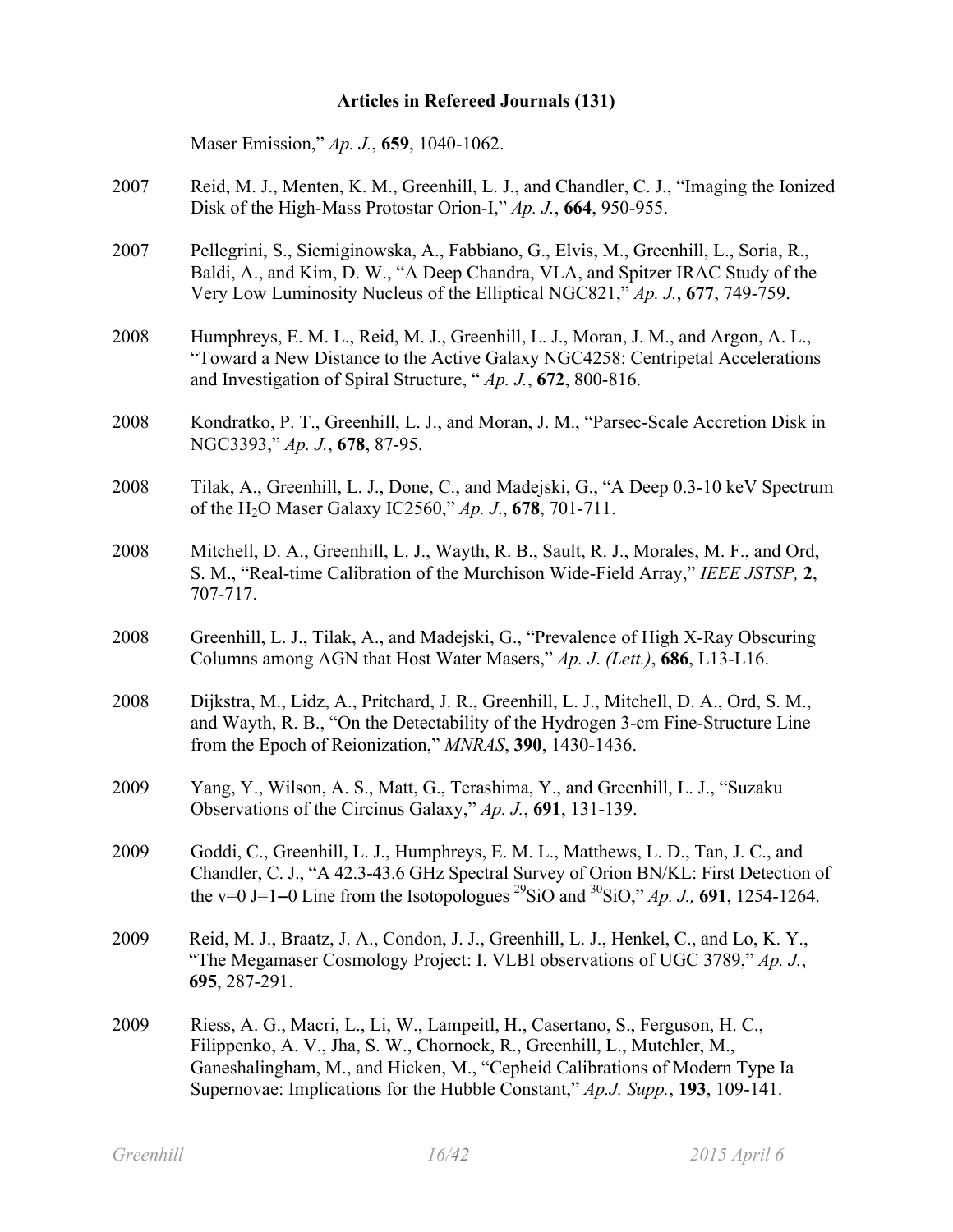- 2009 Lonsdale, C. J., Cappallo, R. J., Morales, M. F., Briggs, F. H., Benkevitch, L., Bowman, J. D., Bunton, J. D., Burns, S., Corey, B. E., deSouza, L., Doeleman, S. S., Derome, M., Deshpande, A., Gopalakrishna, M. R., Greenhill, L. J., Herne, D., Hewitt, J. N., Kamini, P. A., Kasper, J. C., Kincaid, B. B., Kocz, J., Kowald, E., Kratzenberg, E., Kumar, D., Lynch, M. J., Madhavi, S., Matejek, M., Mitchell, D., Morgan, E., Oberoi, D., Ord, S., Pathikulangara, J., Prabu, T., Rogers, A. E., Roshi, A., Salah, J. E., Sault, R. J., Shankar, N. U., Srivani, K. S., Stevens, J., Tingay, S., Vaccarella, A., Waterson, M., Wayth, R. B., Webster, R. L., Whitney, A. R., Williams, A., and Williams, C., "The Murchison Widefield Array: Design Overview," *Proc. IEEE*., **97**(8), 1497-1506.
- 2009 Wayth, R. B., Greenhill, L. J., and Briggs, F. H., "A GPU-Based Real-Time Software Correlation System for the Murchison Widefield Array Prototype," *PASP*, **121**, 857- 865.
- 2009 Goddi, C., Greenhill, L. J., Chandler, C. J.,Humphreys, E. M. L., Matthews, L. D., and Gray, M. D., "Maser Emission from SiO Isotopologues Traces the Innermost 100 AU Around Radio Source I in Orion Becklin–Neugebauer/Kleinmann-Low," *Ap.J.*, **698**, 1165-1173.
- 2009 Greenhill, L. J., Kondratko, P. T., Moran, J. M., and Tilak, A., "Discovery of Candidate H<sub>2</sub>O Disk Masers in AGN and Estimations of Centripetal Accelerations," *Ap.J.*, **707**, 787-799.
- 2010 Matthews, L. D., Greenhill, L. J., Goddi, C., Chandler, C. J., Humphreys, E. M. L., and Kunz, W., "A Feature Movie of SiO Emission 20-100 AU from the Massive Young Stellar Object Orion Source I," *Ap.J.*, **708**, 80-92.
- 2010 Sekiguchi, T., Ichikawa, K., Takahashi, T., and Greenhill, L. J., "Neutrino Mass from Cosmology: Impact of High-Accuracy Measurement of the Hubble Constant," *JCAP*, **3**, 15.
- 2010 Ord, S.M., Mitchell, D.A., Wayth, R.B., Greenhill, L.J., Bernardi, G., Gleadow, S., Edgar, R.G., Clark, M.A., Allen, G., Arcus, W., Benkevitch, L., Bowman, J.D., Briggs, F.H., Bunton, J.D., Burns, S., Cappallo, R.J., Coles, W.A., Corey, B.E., Desouza, L., Doeleman, S.S., Derome, M., Deshpande, A., Emrich, D., Goeke, R., Gopalakrishna, M.R., Herne, D., Hewitt, J.N., Kamini, P.A., Kaplan, D.L., Kasper, J.C., Kincaid, B.B., Kocz, J., Kowald, E., Kratzenberg, E., Kumar, D., Lonsdale, C.J., Lynch, M.J., McWhirter, S.R., Madhavi, S., Matejek, M., Morales, M.F., Morgan, E., Oberoi, D., Pathikulangara, J., Prabu, T., Rogers, A.E.E., Roshi, A., Salah, J.E., Schinkel, A., Udaya Shankar, N., Srivani, K.S., Stevens, J., Tingay, S.J., Vaccarella, A., Waterson, M., Webster, R.L., Whitney, A.R., Williams, A., Williams, C. "Interferometric Imaging with the 32-Element Murchison Wide-Field Array, " *PASP*, 122, 1353-1366.
- 2010 Edgar, R. G. Clark, M. A., Dale, K., Mitchell, D. A., Ord, S. M., Wayth, R. B., Pfister,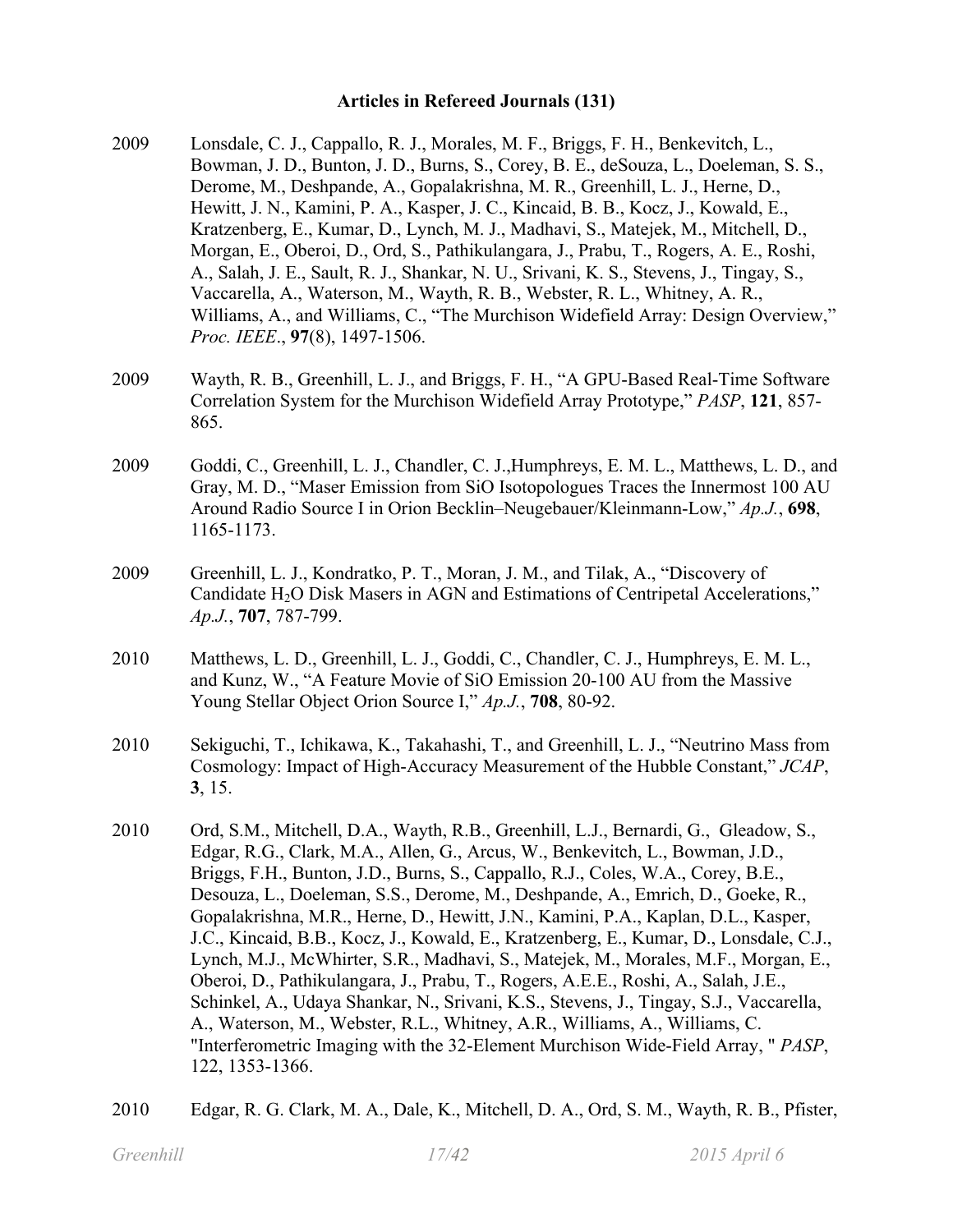H., and Greenhill, L. J., "Enabling a High Throughput Real Time Data Pipeline for a Large Radio Telescope Array with GPUs," *Comp.Phys.Comm.*, **181**, 1707-1714.

- 2011 Goddi, C., Humphreys, E. M. L., Greenhill, L. J., Chandler, C. J., and Matthews, L. D., "A Multi-Epoch Study of the Radio Continuum Emission of Orion Source I: Constraints on the Disk Evolution of a Massive YSO and the Dynamical History of Orion BN/KL," *Ap.J.*, **728**, 15-30.
- 2011 Pindor, B., Wyithe, J. S. B., Mitchell, D. A., Ord, S. M., Wayth, R. B., and Greenhill, L. J., "Subtraction of Bright Point Sources from Synthesis Images of the Epoch of Reionization," *PASA*, **28**, 46-57.
- 2011 Bernardi, G., Mitchell, D. A., Ord, S. M., Greenhill, L. J., Pindor, B., Wayth, R. B., and Wyithe, J. S. B., "Subtraction of Point Sources from Interferometric Radio Images Through an Algebraic Forward Modeling Scheme," *MNRAS*, **413**, 411-422.
- 2011 Goddi, C., Greenhill, L. J., Humphreys, E. M. L., Chandler, C. J., and Matthews, L. D., "Unveiling Sources of Heating in the Vicinity of the Orion BN/KL Hot Core as Traced by Highly Excited Inversion Transitions of Ammonia," *Ap.J. (Lett.),* **739**, L13- L16.
- 2011 Zhu, G., Zaw, I., Blanton, M. R., Greenhill, L. J., "The Host Galaxies of Circumnuclear Water Masers," *Ap.J.,* **742**, 73-83.
- 2012 Mitchell, D.A., Wayth, R.B., Bernardi, G., Greenhill, L.J., Ord, S.M. "Direction-Dependent Polarized Primary Beams in Wide-Field Synthesis Imaging, " *JAI*, 1, id. 1250003.
- 2013 Clark, M. A., LaPlante, P. C., Greenhill, L. J. "Accelerating radio astronomy crosscorrelation with graphics processing units," *Int. J. High Perf. Computing App,* 27, 178-192.
- 2013 Bernardi, G., Greenhill, L.J., Mitchell, D.A., Ord, S.M., Hazelton, B.J., Gaensler, B.M., de Oliveira-Costa, A., Morales, M.F., Udaya Shankar, N., Subrahmanyan, R., Wayth, R.B., Lenc, E., Williams, C.L., Arcus, W., Arora, B.S., Barnes, D.G., Bowman, J.D., Briggs, F.H., Bunton, J.D., Cappallo, R.J., Corey, B.E., Deshpande, A., deSouza, L., Emrich, D., Goeke, R., Herne, D., Hewitt, J.N., Johnston-Hollitt, M., Kaplan, D., Kasper, J.C., Kincaid, B.B., Koenig, R., Kratzenberg, E., Lonsdale, C.J., Lynch, M.J., McWhirter, S.R., Morgan, E., Oberoi, D., Pathikulangara, J., Prabu, T., Remillard, R.A., Rogers, A.E.E., Roshi, A., Salah, J.E., Sault, R.J., Srivani, K.S., Stevens, J., Tingay, S.J., Waterson, M., Webster, R.L., Whitney, A.R., Williams, A., Wyithe, J.S.B. "A 189 MHz, 2400 sq. deg. Polarization Survey with the Murchison Widefield Array 32-element Prototype, " ApJ, 771, id. 105.
- 2013 Greenhill, L.J., Goddi, C., Chandler, C.J., Matthews, L.D., Humphreys, E.M.L. "Dynamical Evidence for a Magnetocentrifugal Wind from a 20 Msun\$ Binary Young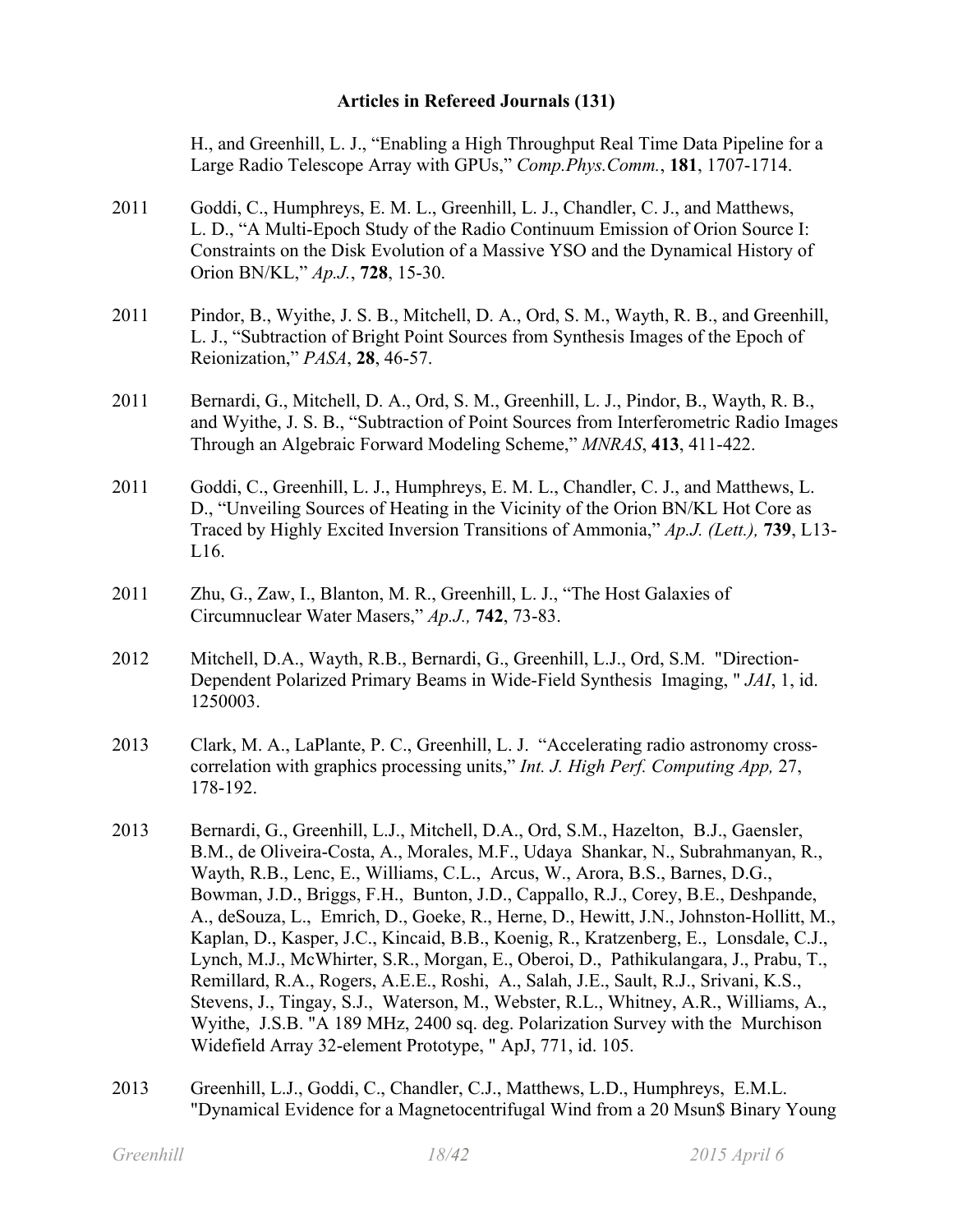Stellar Object, " ApJ, 770, L32-L37.

- 2013 Humphreys, E.M.L., Reid, M.J., Moran, J.M., Greenhill, L.J., Argon, A.L. "Toward a New Geometric Distance to the Active Galaxy NGC 4258. III. Final Results and the Hubble Constant, " ApJ, 775, id. 13.
- 2014 Kocz, J., Greenhill, L.J., Barsdell, B.R., Bernardi, G., Jameson, A., Clark, M.A., Craig, J., Price, D., Taylor, G.B., Schinzel, F., Werthimer, D. "A Scalable Hybrid FPGA/GPU FX Correlator, " *JAI*, 3, id. 1450002.
- 2015 Bernardi, G., McQuinn, M., Greenhill, L.J. "Foreground Model and Antenna Calibration Errors in the Measurement of the Sky-averaged 21 cm Signal at  $z \sim 20$ ," ApJ, 799, id. 90.
- 2015 Kocz, J., Greenhill, L.J., Barsdell, B.R., Price, D., Bernardi, G., Bourke, S., Clark, M.A., Craig, J., Dexter, M., Dowell, J., Eftekhari, T., Ellingson, S., Hallinan, G., Hartman, J., Jameson, A., MacMahon, D., Taylor, G., Schinzel, F., Werthimer, D. "Digital Signal Processing Using Stream High Performance Computing: A 512-Input Broadband Correlator for Radio Astronomy," *JAI*, 4, id. 1550003.
- 2015 Price, D.C., Barsdell, B.R., Greenhill, L.J. "HDFITS: porting the FITS data model to HDF5," *Astronomy & Computing*, in review.
- 2015 Price, D.C., Clark, M.A., Barsdell, B.R., Babich, R., Greenhill, L.J. "Optimizing performance per watt on GPUs in High Performance Computing: temperature, frequency and voltage effects," *Proc. International Conf. Energy-Aware HPC*, Dresden, August 31-September 1 2015, in review.

## **Collaboration Articles in Refereed Journals**

- 2011 Oberoi, D., Matthews, L.D., Cairns, I.H., Emrich, D., Lobzin, V., Lonsdale, C.J., Morgan, E.H., Prabu, T., Vedantham, H., Wayth, R.B., Williams, A., Williams, C., White, S.M., Allen, G., Arcus, W., Barnes, D., Benkevitch, L., Bernardi, G., Bowman, J.D., Briggs, F.H., Bunton, J.D., Burns, S., Cappallo, R.C., Clark, M.A., Corey, B.E., Dawson, M., DeBoer, D., De Gans, A., deSouza, L., Derome, M., Edgar, R.G., Elton, T., Goeke, R., Gopalakrishna, M.R., Greenhill, L.J., Hazelton, B., Herne, D., Hewitt, J.N., Kamini, P.A., Kaplan, D.L., Kasper, J.C., Kennedy, R., Kincaid, B.B., Kocz, J., Koeing, R., Kowald, E., Lynch, M.J., Madhavi, S., McWhirter, S.R., Mitchell, D.A., Morales, M.F., Ng, A., Ord, S.M., Pathikulangara, J., Rogers, A.E.E., Roshi, A., Salah, J.E., Sault, R.J., Schinckel, A., Udaya Shankar, N., Srivani, K.S., Stevens, J., Subrahmanyan, R., Thakkar, D., Tingay, S.J., Tuthill, J., Vaccarella, A., Waterson, M., Webster, R.L., Whitney, A.R. "First Spectroscopic Imaging Observations of the Sun at Low Radio Frequencies with the Murchison Widefield Array Prototype, " ApJ, 728, L27-L33.
- 2012 Beardsley, A.P., Hazelton, B.J., Morales, M.F., Capallo, R.J., Goeke, R., Emrich, D.,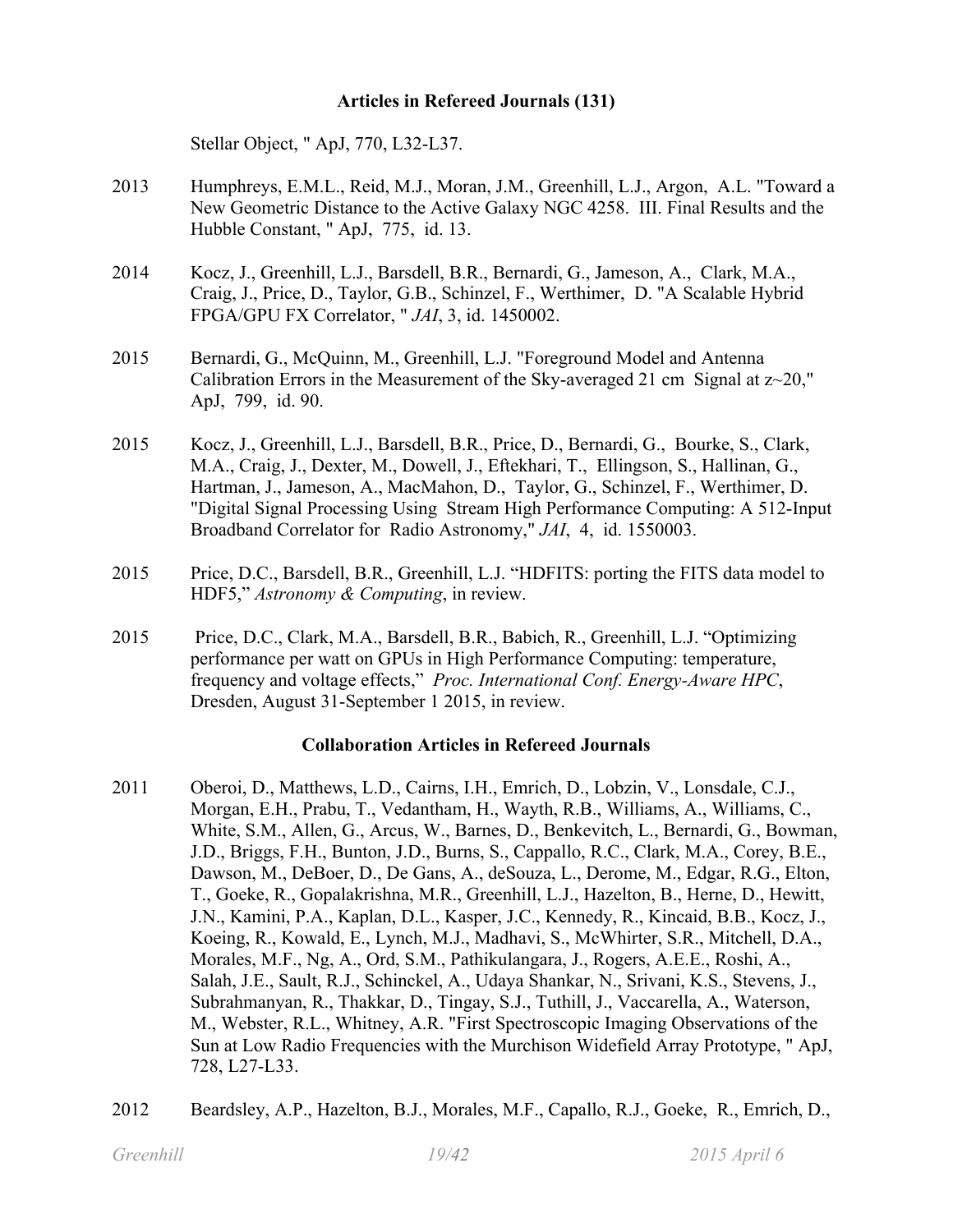Lonsdale, C.J., Arcus, W., Barnes, D., Bernardi, G., Bowman, J.D., Bunton, J.D., Corey, B.E., Deshpande, A., deSouza, L., Gaensler, B.M., Greenhill, L.J., Herne, D., Hewitt, J.N., Kaplan, D.L., Kasper, J.C., Kincaid, B.B., Koenig, R., Kratzenberg, E., Lynch, M.J., McWhirter, S.R., Mitchell, D.A., Morgan, E., Oberoi, D., Ord, S.M., Pathikulangara, J., Prabu, T., Remillard, R.A., Rogers, A.E.E., Roshi, A., Salah, J.E., Sault, R.J., Shankar, N.U., Srivani, K.S., Stevens, J., Subrahmanyan, R., Tingay, S.J., Wayth, R.B., Waterson, M., Webster, R.L., Whitney, A.R., Williams, A., Williams, C.L., Wyithe, J.S.B. "A new layout optimization technique for interferometric arrays, applied to the Murchison Widefield Array, " *MNRAS*, 425, 1781-1788.

- 2012 Taylor, G.B., Ellingson, S.W., Kassim, N.E., Craig, J., Dowell, J., Wolfe, C.N., Hartman, J., Bernardi, G., Clarke, T., Cohen, A., Dalal, N.P., Erickson, W.C., Hicks, B., Greenhill, L.J., Jacoby, B., Lane, W., Lazio, J., Mitchell, D., Navarro, R., Ord, S.M., Pihlstr{\"o}m, Y., Polisensky, E., Ray, P.S., Rickard, L.J., Schinzel, F.K., Schmitt, H., Sigman, E., Soriano, M., Stewart, K.P., Stovall, K., Tremblay, S., Wang, D., Weiler, K.W., White, S., Wood, D.L. "First Light for the First Station of the Long Wavelength Array, " *JAI*, 1, id. 1250004.
- 2012 Williams, C.L., Hewitt, J.N., Levine, A.M., de Oliveira-Costa, A., Bowman, J.D., Briggs, F.H., Gaensler, B.M., Hernquist, L.L., Mitchell, D.A., Morales, M.F., Sethi, S.K., Subrahmanyan, R., Sadler, E.M., Arcus, W., Barnes, D.G., Bernardi, G., Bunton, J.D., Cappallo, R.C., Crosse, B.W., Corey, B.E., Deshpande, A., deSouza, L., Emrich, D., Goeke, R.F., Greenhill, L.J., Hazelton, B.J., Herne, D., Kaplan, D.L., Kasper, J.C., Kincaid, B.B., Koenig, R., Kratzenberg, E., Lonsdale, C.J., Lynch, M.J., McWhirter, S.R., Morgan, E.H., Oberoi, D., Ord, S.M., Pathikulangara, J., Prabu, T., Remillard, R.A., Rogers, A.E.E., Anish Roshi, D., Salah, J.E., Sault, R.J., Udaya Shankar, N., Srivani, K.S., Stevens, J.B., Tingay, S.J., Wayth, R.B., Waterson, M., Webster, R.L., Whitney, A.R., Williams, A.J., Wyithe, J.S.B. "Low-frequency Imaging of Fields at High Galactic Latitude with the Murchison Widefield Array 32 Element Prototype, " ApJ, 755, id. 47.
- 2012 Sullivan, I.S., Morales, M.F., Hazelton, B.J., Arcus, W., Barnes, D., Bernardi, G., Briggs, F.H., Bowman, J.D., Bunton, J.D., Cappallo, R.J., Corey, B.E., Deshpande, A., deSouza, L., Emrich, D., Gaensler, B.M., Goeke, R., Greenhill, L.J., Herne, D., Hewitt, J.N., Johnston-Hollitt, M., Kaplan, D.L., Kasper, J.C., Kincaid, B.B., Koenig, R., Kratzenberg, E., Lonsdale, C.J., Lynch, M.J., McWhirter, S.R., Mitchell, D.A., Morgan, E., Oberoi, D., Ord, S.M., Pathikulangara, J., Prabu, T., Remillard, R.A., Rogers, A.E.E., Roshi, A., Salah, J.E., Sault, R.J., Udaya Shankar, N., Srivani, K.S., Stevens, J., Subrahmanyan, R., Tingay, S.J., Wayth, R.B., Waterson, M., Webster, R.L., Whitney, A.R., Williams, A., Williams, C.L., Wyithe, J.S.B. "Fast Holographic Deconvolution: A New Technique for Precision Radio Interferometry, " ApJ, 759, id. 17
- 2013 B. McKinley, F. Briggs, D. L. Kaplan, L. J. Greenhill, G. Bernardi, J. D. Bowman, A. de Oliveira-Costa, S. J. Tingay, B. M. Gaensler, M. Johnston-Hollitt8, J. D. Bunton, W. Arcus, D. Barnes, R. C. Cappallo, B. E. Corey, A. Deshpande, L. deSouza, D. Emrich, R. Goeke, B. J. Hazelton, D. Herne, J. N. Hewitt, J. C. Kasper, B. B.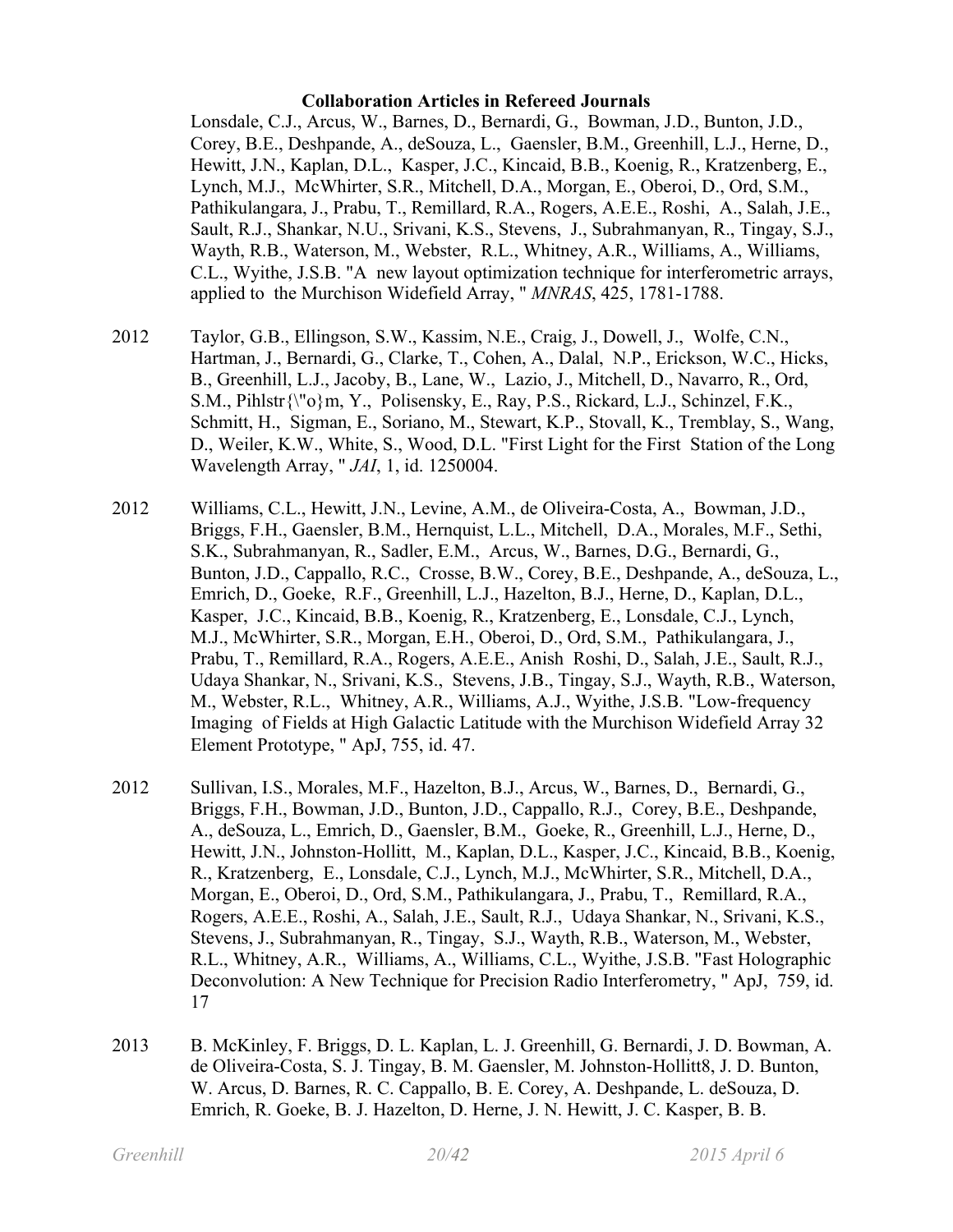Kincaid11, R. Koenig, E. Kratzenberg, C. J. Lonsdale, M. J. Lynch, S. R. McWhirter, D. A. Mitchell, M. F. Morales, E. Morgan, D. Oberoi, S. M. Ord, J. Pathikulangara, T. Prabu, R. A. Remillard, A. E. E. Rogers, A. Roshi, J. E. Salah, R. J. Sault, N. Udaya Shankar, K. S. Srivani, J. Stevens, R. Subrahmanyan, R. B. Wayth, M. Waterson, R. L. Webster, A. R. Whitney, A. Williams, C. L. Williams, J. S. B. Wyithe, "Low Frequency Observations of the Moon with the Murchison Widefield Array," *AJ*, 145, id. 23.

- 2013 Tingay, S.J., Goeke, R., Bowman, J.D., Emrich, D., Ord, S.M., Mitchell, D.A., Morales, M.F., Booler, T., Crosse, B., Wayth, R.B., Lonsdale, C.J., Tremblay, S., Pallot, D., Colegate, T., Wicenec, A., Kudryavtseva, N., Arcus, W., Barnes, D., Bernardi, G., Briggs, F., Burns, S., Bunton, J.D., Cappallo, R.J., Corey, B.E., Deshpande, A., Desouza, L., Gaensler, B.M., Greenhill, L.J., Hall, P.J., Hazelton, B.J., Herne, D., Hewitt, J.N., Johnston-Hollitt, M., Kaplan, D.L., Kasper, J.C., Kincaid, B.B., Koenig, R., Kratzenberg, E., Lynch, M.J., Mckinley, B., Mcwhirter, S.R., Morgan, E., Oberoi, D., Pathikulangara, J., Prabu, T., Remillard, R.A., Rogers, A.E.E., Roshi, A., Salah, J.E., Sault, R.J., Udaya-Shankar, N., Schlagenhaufer, F., Srivani, K.S., Stevens, J., Subrahmanyan, R., Waterson, M., Webster, R.L., Whitney, A.R., Williams, A., Williams, C.L., Wyithe, J.S.B. "The Murchison Widefield Array: The Square Kilometre Array Precursor at Low Radio Frequencies, " *PASA*, 30, id. e007.
- 2013 Bowman, J.D., Cairns, I., Kaplan, D.L., Murphy, T., Oberoi, D., Staveley-Smith, L., Arcus, W., Barnes, D.G., Bernardi, G., Briggs, F.H., Brown, S., Bunton, J.D., Burgasser, A.J., Cappallo, R.J., Chatterjee, S., Corey, B.E., Coster, A., Deshpande, A., deSouza, L., Emrich, D., Erickson, P., Goeke, R.F., Gaensler, B.M., Greenhill, L.J., Harvey-Smith, L., Hazelton, B.J., Herne, D., Hewitt, J.N., Johnston-Hollitt, M., Kasper, J.C., Kincaid, B.B., Koenig, R., Kratzenberg, E., Lonsdale, C.J., Lynch, M.J., Matthews, L.D., McWhirter, S.R., Mitchell, D.A., Morales, M.F., Morgan, E.H., Ord, S.M., Pathikulangara, J., Prabu, T., Remillard, R.A., Robishaw, T., Rogers, A.E.E., Roshi, A.A., Salah, J.E., Sault, R.J., Shankar, N.U., Srivani, K.S., Stevens, J.B., Subrahmanyan, R., Tingay, S.J., Wayth, R.B., Waterson, M., Webster, R.L., Whitney, A.R., Williams, A.J., Williams, C.L., Wyithe, J.S.B. "Science with the Murchison Widefield Array, " *PASA*, 30, id. e031.
- 2013 Beardsley, A.P., Hazelton, B.J., Morales, M.F., Arcus, W., Barnes, D., Bernardi, G., Bowman, J.D., Briggs, F.H., Bunton, J.D., Cappallo, R.J., Corey, B.E., Deshpande, A., deSouza, L., Emrich, D., Gaensler, B.M., Goeke, R., Greenhill, L.J., Herne, D., Hewitt, J.N., Johnston-Hollitt, M., Kaplan, D.L., Kasper, J.C., Kincaid, B.B., Koenig, R., Kratzenberg, E., Lonsdale, C.J., Lynch, M.J., McWhirter, S.R., Mitchell, D.A., Morgan, E., Oberoi, D., Ord, S.M., Pathikulangara, J., Prabu, T., Remillard, R.A., Rogers, A.E.E., Roshi, A., Salah, J.E., Sault, R.J., Udaya, S.N., Srivani, K.S., Stevens, J., Subrahmanyan, R., Tingay, S.J., Wayth, R.B., Waterson, M., Webster, R.L., Whitney, A.R., Williams, A., Williams, C.L., Wyithe, J.S.B. "The EoR sensitivity of the Murchison Widefield Array, " *MNRAS*, 429, L5-L9.
- 2013 Thyagarajan, N., Udaya Shankar, N., Subrahmanyan, R., Arcus, W., Bernardi, G.,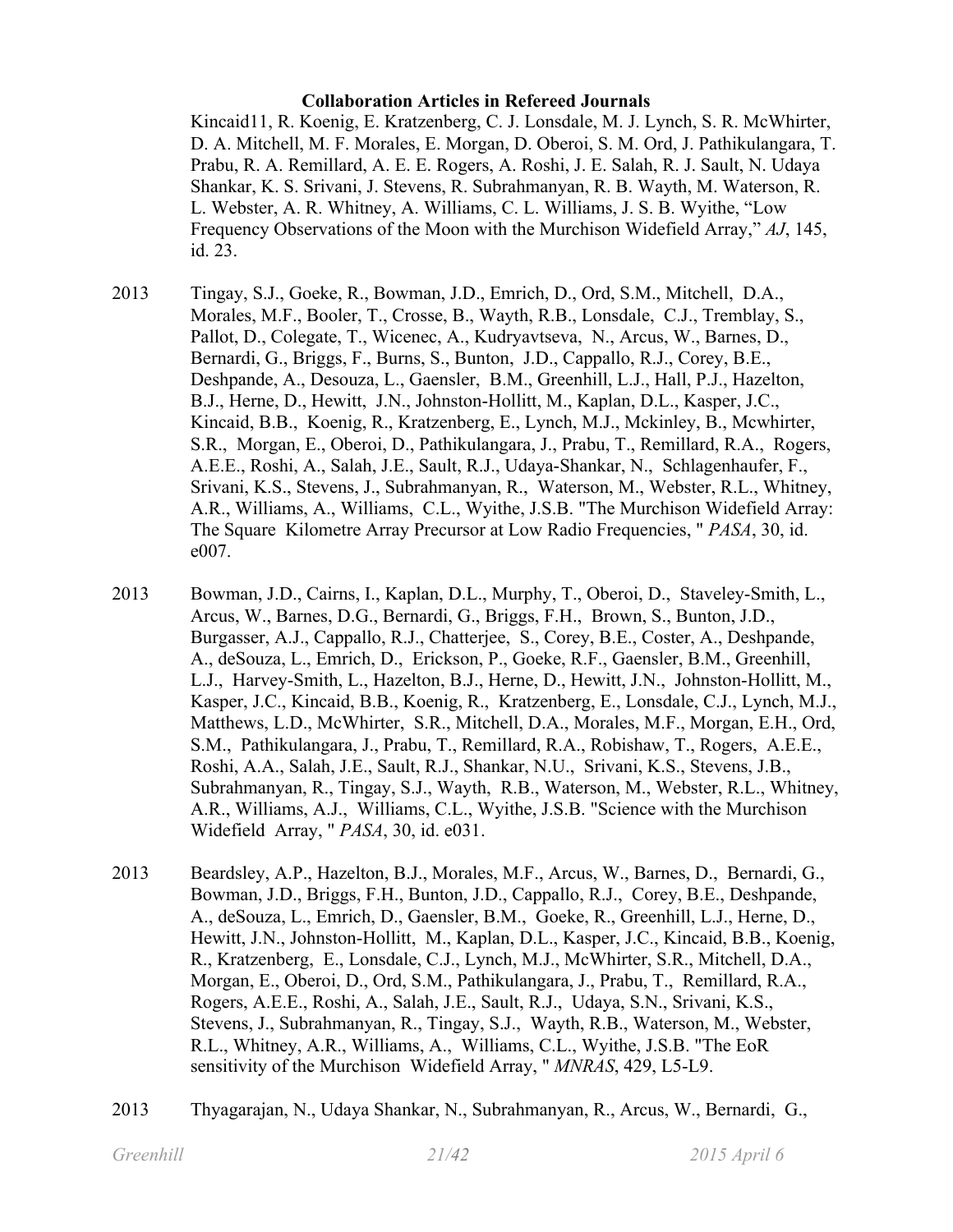Bowman, J.D., Briggs, F., Bunton, J.D., Cappallo, R.J., Corey, B.E., deSouza, L., Emrich, D., Gaensler, B.M., Goeke, R.F., Greenhill, L.J., Hazelton, B.J., Herne, D., Hewitt, J.N., Johnston-Hollitt, M., Kaplan, D.L., Kasper, J.C., Kincaid, B.B., Koenig, R., Kratzenberg, E., Lonsdale, C.J., Lynch, M.J., McWhirter, S.R., Mitchell, D.A., Morales, M.F., Morgan, E.H., Oberoi, D., Ord, S.M., Pathikulangara, J., Remillard, R.A., Rogers, A.E.E., Anish Roshi, D., Salah, J.E., Sault, R.J., Srivani, K.S., Stevens, J.B., Thiagaraj, P., Tingay, S.J., Wayth, R.B., Waterson, M., Webster, R.L., Whitney, A.R., Williams, A.J., Williams, C.L., Wyithe, J.S.B. "A Study of Fundamental Limitations to Statistical Detection of Redshifted H I from the Epoch of Reionization, " ApJ, 776, id. 6.

- 2013 McKinley, B., Briggs, F., Gaensler, B. M., Feain, I. J., Bernardi, G., Wayth, R. B., Johnston-Hollitt, M., Offringa, A. R., Arcus, W., Barnes, D. G., Bowman, J. D., Bunton, J. D., Cappallo, R. J., Corey, B. E., Deshpande, A. A., deSouza, L., Emrich, D., Goeke, R., Greenhill, L. J., Hazelton, B. J., Herne, D., Hewitt, J. N., Kaplan, D. L., Kasper, J. C., Kincaid, B. B., Koenig, R., Kratzenberg, E., Lonsdale, C. J., Lynch, M. J., McWhirter, S. R., Mitchell, D. A., Morales, M. F., Morgan, E., Oberoi, D., Ord, S. M., Pathikulangara, J., Prabu, T., Remillard, R. A., Rogers, A. E. E., Roshi, D. A., Salah, J. E., Sault, R. J., Shankar, N. Udaya, Srivani, K. S., Stevens, J., Subrahmanyan, R., Tingay, S. J., Waterson, M., Webster, R. L., Whitney, A. R., Williams, A., Williams, C. L., Wyithe, J. S. B. "The giant lobes of Centaurus A observed at 118 MHz with the Murchison Widefield Array," *MNRAS*, 436, 1286-1301.
- 2013 McKinley, B., Briggs, F., Kaplan, D.L., Greenhill, L.J., Bernardi, G., Bowman, J.D., de Oliveira-Costa, A., Tingay, S.J., Gaensler, B.M., Oberoi, D., Johnston-Hollitt, M., Arcus, W., Barnes, D., Bunton, J.D., Cappallo, R.J., Corey, B.E., Deshpande, A., deSouza, L., Emrich, D., Goeke, R., Hazelton, B.J., Herne, D., Hewitt, J.N., Kasper, J.C., Kincaid, B.B., Koenig, R., Kratzenberg, E., Lonsdale, C.J., Lynch, M.J., McWhirter, S.R., Mitchell, D.A., Morales, M.F., Morgan, E., Ord, S.M., Pathikulangara, J., Prabu, T., Remillard, R.A., Rogers, A.E.E., Roshi, A., Salah, J.E., Sault, R.J., Udaya Shankar, N., Srivani, K.S., Stevens, J., Subrahmanyan, R., Wayth, R.B., Waterson, M., Webster, R.L., Whitney, A.R., Williams, A., Williams, C.L., Wyithe, J.S.B. "Low-frequency Observations of the Moon with the Murchison Widefield Array, " AJ, 145, id. 23.
- 2013 Tingay, S.J., Kaplan, D.L., McKinley, B., Briggs, F., Wayth, R.B., Hurley-Walker, N., Kennewell, J., Smith, C., Zhang, K., Arcus, W., Bhat, N.D.R., Emrich, D., Herne, D., Kudryavtseva, N., Lynch, M., Ord, S.M., Waterson, M., Barnes, D.G., Bell, M., Gaensler, B.M., Lenc, E., Bernardi, G., Greenhill, L.J., Kasper, J.C., Bowman, J.D., Jacobs, D., Bunton, J.D., deSouza, L., Koenig, R., Pathikulangara, J., Stevens, J., Cappallo, R.J., Corey, B.E., Kincaid, B.B., Kratzenberg, E., Lonsdale, C.J., McWhirter, S.R., Rogers, A.E.E., Salah, J.E., Whitney, A.R., Deshpande, A., Prabu, T., Udaya Shankar, N., Srivani, K.S., Subrahmanyan, R., Ewall-Wice, A., Feng, L., Goeke, R., Morgan, E., Remillard, R.A., Williams, C.L., Hazelton, B.J., Morales, M.F., Johnston-Hollitt, M., Mitchell, D.A., Procopio, P., Riding, J., Webster, R.L., Wyithe, J.S.B., Oberoi, D., Roshi, A., Sault, R.J., Williams, A. "On the Detection and Tracking of Space Debris Using the Murchison Widefield Array. I. Simulations and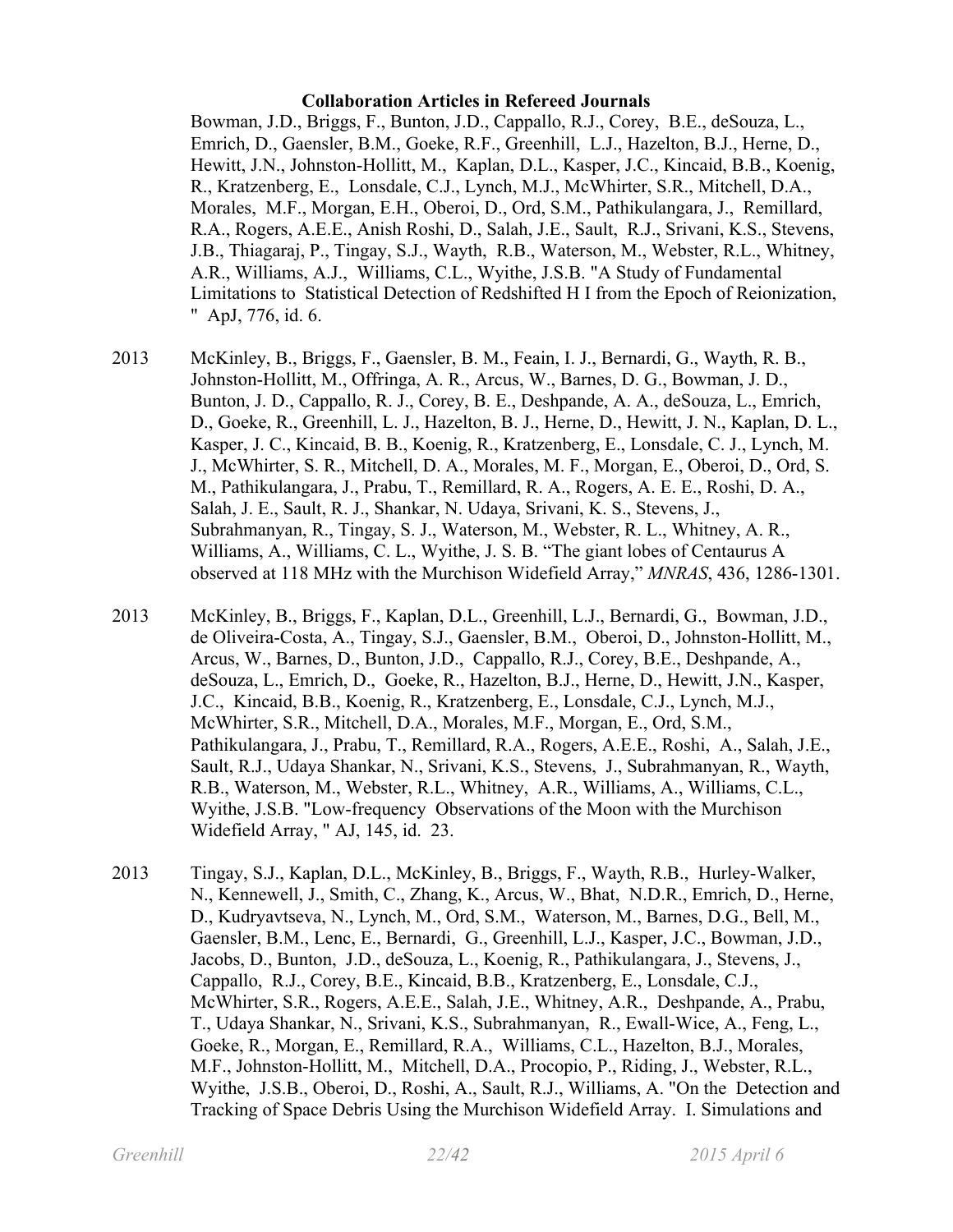Test Observations Demonstrate Feasibility, " AJ, 146, id. 103.

- 2013 Tingay, S.J., Oberoi, D., Cairns, I., Donea, A., Duffin, R., Arcus, W., Bernardi, G., Bowman, J.D., Briggs, F., Bunton, J.D., Cappallo, R.J., Corey, B.E., Deshpande, A., deSouza, L., Emrich, D., Gaensler, B.M., R, G., Greenhill, L.J., Hazelton, B.J., Herne, D., Hewitt, J.N., Johnston-Hollitt, M., Kaplan, D.L., Kasper, J.C., Kennewell, J.A., Kincaid, B.B., Koenig, R., Kratzenberg, E., Lonsdale, C.J., Lynch, M.J., McWhirter, S.R., Mitchell, D.A., Morales, M.F., Morgan, E., Ord, S.M., Pathikulangara, J., Prabu, T., Remillard, R.A., Rogers, A.E.E., Roshi, A., Salah, J.E., Sault, R.J., Udaya-Shankar, N., Srivani, K.S., Stevens, J., Subrahmanyan, R., Waterson, M., Wayth, R.B., Webster, R.L., Whitney, A.R., Williams, A., Williams, C.L., Wyithe, J.S.B. "The Murchison Widefield Array: solar science with the low frequency SKA Precursor, " JPhCS, 440, id. 012033.
- 2014 Bell, M.E., Murphy, T., Kaplan, D.L., Hancock, P., Gaensler, B.M., Banyer, J., Bannister, K., Trott, C., Hurley-Walker, N., Wayth, R.B., Macquart, J.-P., Arcus, W., Barnes, D., Bernardi, G., Bowman, J.D., Briggs, F., Bunton, J.D., Cappallo, R.J., Corey, B.E., Deshpande, A., deSouza, L., Emrich, D., Goeke, R., Greenhill, L.J., Hazelton, B.J., Herne, D., Hewitt, J.N., Johnston-Hollitt, M., Kasper, J.C., Kincaid, B.B., Koenig, R., Kratzenberg, E., Lonsdale, C.J., Lynch, M.J., McWhirter, S.R., Mitchell, D.A., Morales, M.F., Morgan, E., Oberoi, D., Ord, S.M., Pathikulangara, J., Prabu, T., Remillard, R.A., Rogers, A.E.E., Roshi, A., Salah, J.E., Sault, R.J., Udaya Shankar, N., Srivani, K.S., Stevens, J., Subrahmanyan, R., Tingay, S.J., Waterson, M., Webster, R.L., Whitney, A.R., Williams, A., Williams, C.L., Wyithe, J.S.B. "A survey for transients and variables with the Murchison Widefield Array 32-tile prototype at 154 MHz, " *MNRAS*, 438, 352-367.
- 2014 Hurley-Walker, N., Morgan, J., Wayth, R.B., Hancock, P.J., Bell, M.E., Bernardi, G., Bhat, R., Briggs, F., Deshpande, A.A., Ewall-Wice, A., Feng, L., Hazelton, B.J., Hindson, L., Jacobs, D.C., Kaplan, D.L., Kudryavtseva, N., Lenc, E., McKinley, B., Mitchell, D., Pindor, B., Procopio, P., Oberoi, D., Offringa, A., Ord, S., Riding, J., Bowman, J.D., Cappallo, R., Corey, B., Emrich, D., Gaensler, B.M., Goeke, R., Greenhill, L., Hewitt, J., Johnston-Hollitt, M., Kasper, J., Kratzenberg, E., Lonsdale, C., Lynch, M., McWhirter, R., Morales, M.F., Morgan, E., Prabu, T., Rogers, A., Roshi, A., Shankar, U., Srivani, K., Subrahmanyan, R., Tingay, S., Waterson, M., Webster, R., Whitney, A., Williams, A., Williams, C. "The Murchison Widefield Array Commissioning Survey: A Low-Frequency Catalogue of 14 110 Compact Radio Sources over 6 100 Square Degrees, " *PASA*, 31, id. e045.
- 2014 Offringa, A.R., McKinley, B., Hurley-Walker, N., Briggs, F.H., Wayth, R.B., Kaplan, D.L., Bell, M.E., Feng, L., Neben, A.R., Hughes, J.D., Rhee, J., Murphy, T., Bhat, N.D.R., Bernardi, G., Bowman, J.D., Cappallo, R.J., Corey, B.E., Deshpande, A.A., Emrich, D., Ewall-Wice, A., Gaensler, B.M., Goeke, R., Greenhill, L.J., Hazelton, B.J., Hindson, L., Johnston-Hollitt, M., Jacobs, D.C., Kasper, J.C., Kratzenberg, E., Lenc, E., Lonsdale, C.J., Lynch, M.J., McWhirter, S.R., Mitchell, D.A., Morales, M.F., Morgan, E., Kudryavtseva, N., Oberoi, D., Ord, S.M., Pindor, B., Procopio, P., Prabu, T., Riding, J., Roshi, D.A., Shankar, N.U., Srivani, K.S., Subrahmanyan, R.,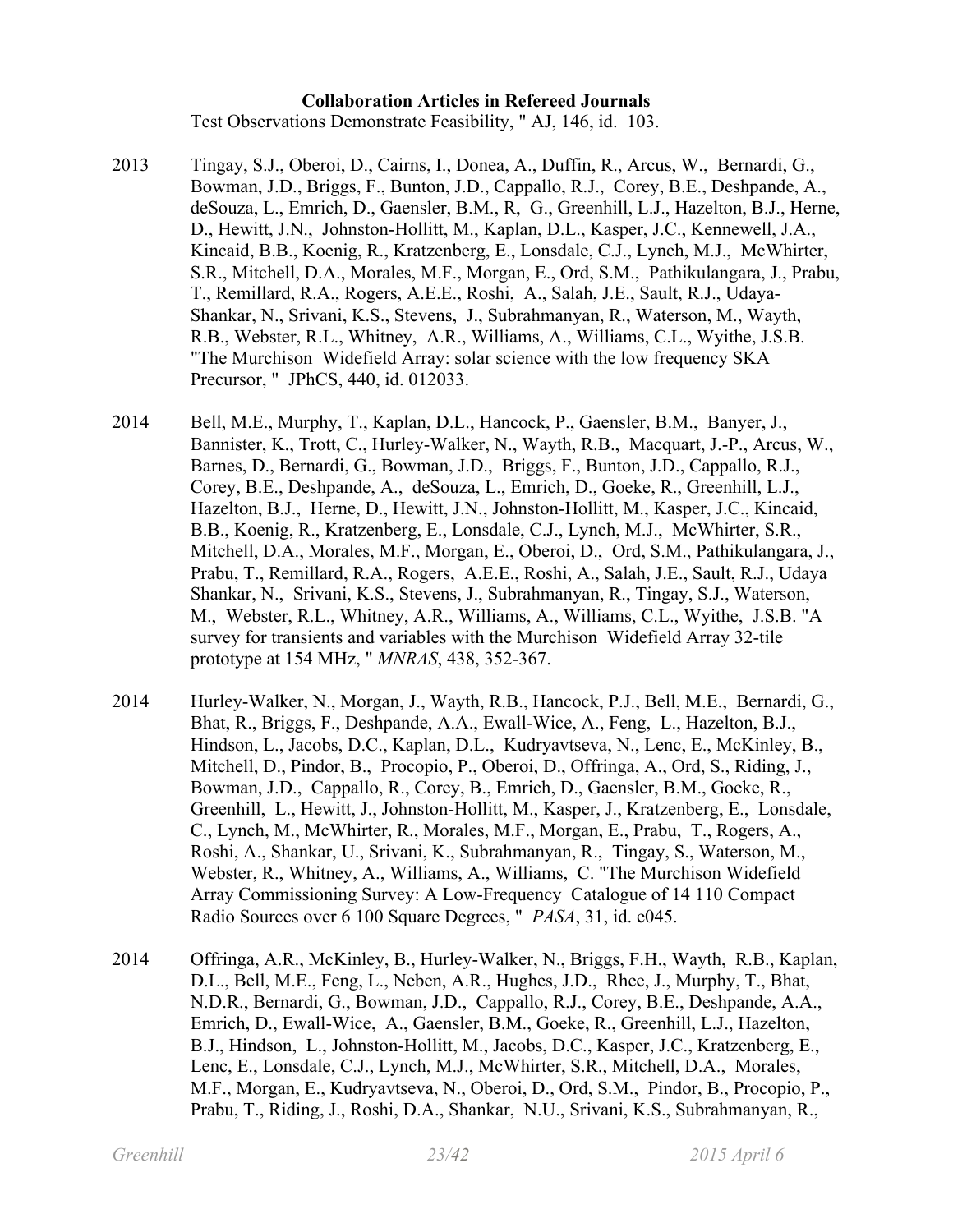Tingay, S.J., Waterson, M., Webster, R.L., Whitney, A.R., Williams, A., Williams, C.L. "WSCLEAN: an implementation of a fast, generic wide-field imager for radio astronomy, " *MNRAS*, 444, 606-619.

- 2014 Hindson, L., Johnston-Hollitt, M., Hurley-Walker, N., Buckley, K., Morgan, J., Carretti, E., Dwarakanath, K.S., Bell, M., Bernardi, G., Bhat, N.D.R., Bowman, J.D., Briggs, F., Cappallo, R.J., Corey, B.E., Deshpande, A.A., Emrich, D., Ewall-Wice, A., Feng, L., Gaensler, B.M., Goeke, R., Greenhill, L.J., Hazelton, B.J., Jacobs, D., Kaplan, D.L., Kasper, J.C., Kratzenberg, E., Kudryavtseva, N., Lenc, E., Lonsdale, C.J., Lynch, M.J., McWhirter, S.R., McKinley, B., Mitchell, D.A., Morales, M.F., Morgan, E., Oberoi, D., Ord, S.M., Pindor, B., Prabu, T., Procopio, P., Offringa, A.R., Riding, J., Rogers, A.E.E., Roshi, A., Shankar, N.U., Srivani, K.S., Subrahmanyan, R., Tingay, S.J., Waterson, M., Wayth, R.B., Webster, R.L., Whitney, A.R., Williams, A., Williams, C.L. "The First Murchison Widefield Array lowfrequency radio observations of cluster scale non-thermal emission: the case of Abell 3667, " *MNRAS*, 445, 330-346.
- 2014 Bhat, N.D.R., Ord, S.M., Tremblay, S.E., Tingay, S.J., Deshpande, A.A., van Straten, W., Oronsaye, S., Bernardi, G., Bowman, J.D., Briggs, F., Cappallo, R.J., Corey, B.E., Emrich, D., Goeke, R., Greenhill, L.J., Hazelton, B.J., Hewitt, J.N., Johnston-Hollitt, M., Kaplan, D.L., Kasper, J.C., Kratzenberg, E., Lonsdale, C.J., Lynch, M.J., McWhirter, S.R., Mitchell, D.A., Morales, M.F., Morgan, E., Oberoi, D., Prabu, T., Rogers, A.E.E., Roshi, D.A., Udaya Shankar, N., Srivani, K.S., Subrahmanyan, R., Waterson, M., Wayth, R.B., Webster, R.L., Whitney, A.R., Williams, A., Williams, C.L. "The Low-frequency Characteristics of PSR J0437-4715 Observed with the Murchison Wide-field Array, " ApJ, 791, L32-L37.
- 2014 Paul, S., Sethi, S.K., Subrahmanyan, R., Udaya Shankar, N., Dwarakanath, K.S., Deshpande, A.A., Bernardi, G., Bowman, J.D., Briggs, F., Cappallo, R.J., Corey, B.E., Emrich, D., Gaensler, B.M., Goeke, R.F., Greenhill, L.J., Hazelton, B.J., Hewitt, J.N., Johnston-Hollitt, M., Kaplan, D.L., Kasper, J.C., Kratzenberg, E., Lonsdale, C.J., Lynch, M.J., McWhirter, S.R., Mitchell, D.A., Morales, M.F., Morgan, E.H., Oberoi, D., Ord, S.M., Prabu, T., Rogers, A.E.E., Roshi, A.A., Srivani, K.S., Tingay, S.J., Wayth, R.B., Waterson, M., Webster, R.L., Whitney, A.R., Williams, A.J., Williams, C.L. "Study of Redshifted H I from the Epoch of Reionization with Drift Scan, " ApJ, 793, id. 28.
- 2015 Murphy, T., Bell, M.E., Kaplan, D.L., Gaensler, B.M., Offringa, A.R., Lenc, E., Hurley-Walker, N., Bernardi, G., Bowman, J.D., Briggs, F., Cappallo, R.J., Corey, B.E., Deshpande, A.A., Emrich, D., Goeke, R., Greenhill, L.J., Hazelton, B.J., Hewitt, J.N., Johnston-Hollitt, M., Kasper, J.C., Kratzenberg, E., Lonsdale, C.J., Lynch, M.J., McWhirter, S.R., Mitchell, D.A., Morales, M.F., Morgan, E., Oberoi, D., Ord, S.M., Prabu, T., Rogers, A.E.E., Roshi, D.A., Shankar, N.U., Srivani, K.S., Subrahmanyan, R., Tingay, S.J., Waterson, M., Wayth, R.B., Webster, R.L., Whitney, A.R., Williams, A., Williams, C.L. "Limits on low-frequency radio emission from southern exoplanets with the Murchison Widefield Array," *MNRAS*, 446, 2560-2565.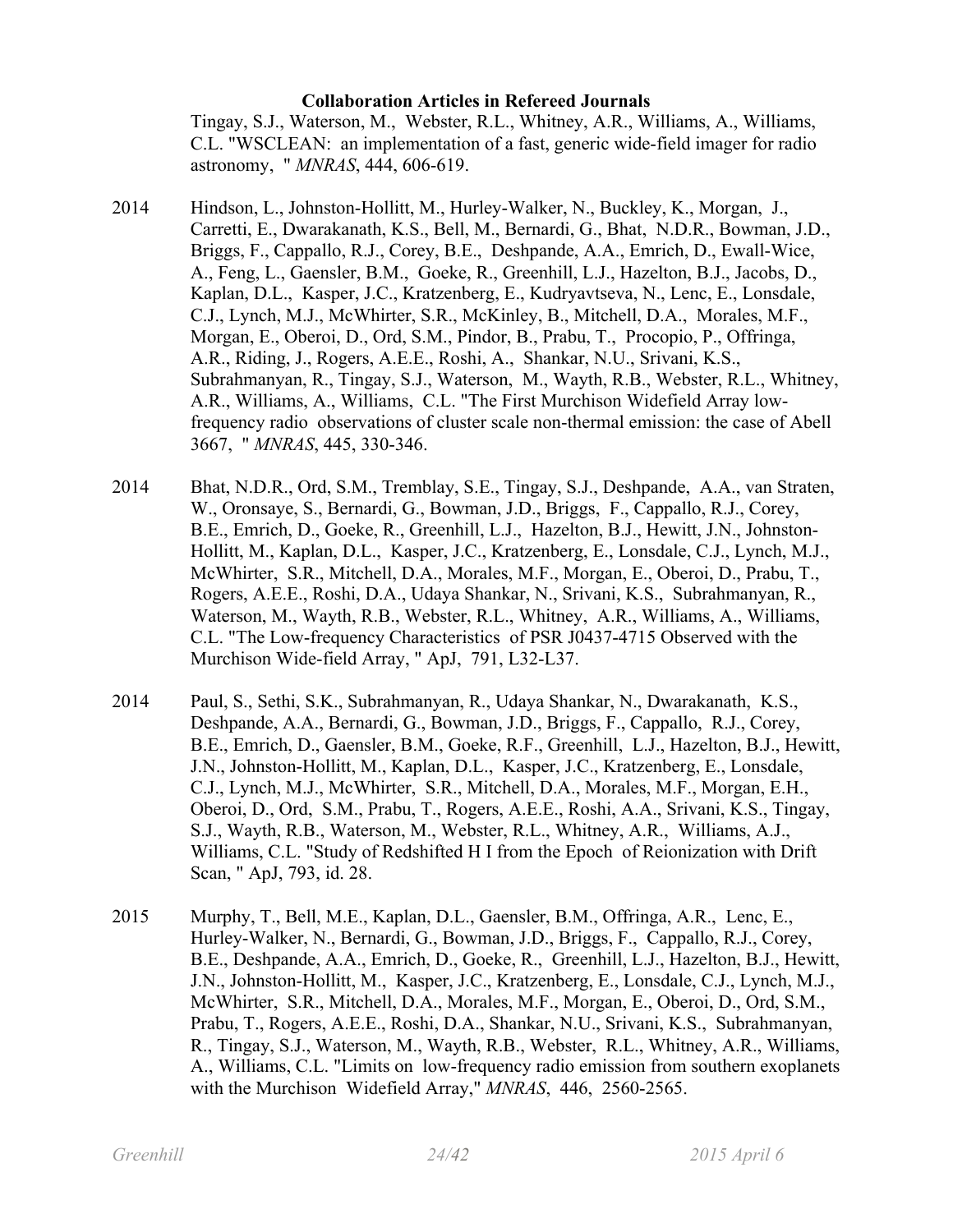- 2015 Tingay, S.J., Macquart, J.-P., Collier, J.D., Rees, G., Callingham, J.R., Stevens, J., Carretti, E., Wayth, R.B., Wong, G.F., Trott, C.M., McKinley, B., Bernardi, G., Bowman, J.D., Briggs, F., Cappallo, R.J., Corey, B.E., Deshpande, A.A., Emrich, D., Gaensler, B.M., Goeke, R., Greenhill, L.J., Hazelton, B.J., Johnston-Hollitt, M., Kaplan, D.L., Kasper, J.C., Kratzenberg, E., Lonsdale, C.J., Lynch, M.J., McWhirter, S.R., Mitchell, D.A., Morales, M.F., Morgan, E., Oberoi, D., Ord, S.M., Prabu, T., Rogers, A.E.E., Roshi, A., Udaya Shankar, N., Srivani, K.S., Subrahmanyan, R., Waterson, M., Webster, R.L., Whitney, A.R., Williams, A., Williams, C.L. "The Spectral Variability of the GHz-Peaked Spectrum Radio Source PKS 1718-649 and a Comparison of Absorption Models," AJ, 149, id.74.
- 2015 Prabu, T., Srivani, K.S., Roshi, D.A., Kamini, P.A., Madhavi, S., Emrich, D., Crosse, B., Williams, A.J., Waterson, M., Deshpande, A.A., Shankar, N.U., Subrahmanyan, R., Briggs, F.H., Goeke, R.F., Tingay, S.J., Johnston-Hollitt, M., R, G.M., Morgan, E.H., Pathikulangara, J., Bunton, J.D., Hampson, G., Williams, C., Ord, S.M., Wayth, R.B., Kumar, D., Morales, M.F., deSouza, L., Kratzenberg, E., Pallot, D., McWhirter, R., Hazelton, B.J., Arcus, W., Barnes, D.G., Bernardi, G., Booler, T., Bowman, J.D., Cappallo, R.J., Corey, B.E., Greenhill, L.J., Herne, D., Hewitt, J.N., Kaplan, D.L., Kasper, J.C., Kincaid, B.B., Koenig, R., Lonsdale, C.J., Lynch, M.J., Mitchell, D.A., Oberoi, D., Remillard, R.A., Rogers, A.E., Salah, J.E., Sault, R.J., Stevens, J.B., Tremblay, S., Webster, R.L., Whitney, A.R., Wyithe, S.B. "A digital-receiver for the MurchisonWidefield Array," ExA, in press.
- 2015 McKinley, B., Yang, R., L{\'o}pez-Caniego, M., Briggs, F., Hurley-Walker, N., Wayth, R.B., Offringa, A.R., Crocker, R., Bernardi, G., Procopio, P., Gaensler, B.M., Tingay, S.J., Johnston-Hollitt, M., McDonald, M., Bell, M., Bhat, N.D.R., Bowman, J.D., Cappallo, R.J., Corey, B.E., Deshpande, A.A., Emrich, D., Ewall-Wice, A., Feng, L., Goeke, R., Greenhill, L.J., Hazelton, B.J., Hewitt, J.N., Hindson, L., Jacobs, D., Kaplan, D.L., Kasper, J.C., Kratzenberg, E., Kudryavtseva, N., Lenc, E., Lonsdale, C.J., Lynch, M.J., McWhirter, S.R., Mitchell, D.A., Morales, M.F., Morgan, E., Oberoi, D., Ord, S.M., Pindor, B., Prabu, T., Riding, J., Rogers, A.E.E., Roshi, D.A., Udaya Shankar, N., Srivani, K.S., Subrahmanyan, R., Waterson, M., Webster, R.L., Whitney, A.R., Williams, A., Williams, C.L. "Modelling of the spectral energy distribution of Fornax A: leptonic and hadronic production of highenergy emission from the radio lobes," *MNRAS*, 446, 3478-3491.
- 2015 Tremblay, S.E., Ord, S.M., Bhat, N.D.R., Tingay, S.J., Crosse, B., Pallot, D., Oronsaye, S.I., Bernardi, G., Bowman, J.D., Briggs, F., Cappallo, R.J., Corey, B.E., Deshpande, A.A., Emrich, D., Goeke, R., Greenhill, L.J., Hazelton, B.J., Johnston-Hollitt, M., Kaplan, D.L., Kasper, J.C., Kratzenberg, E., Lonsdale, C.J., Lynch, M.J., McWhirter, S.R., Mitchell, D.A., Morales, M.F., Morgan, E., Oberoi, D., Prabu, T., Rogers, A.E.E., Roshi, A., Udaya Shankar, N., Srivani, K.S., Subrahmanyan, R., Waterson, M., Wayth, R.B., Webster, R.L., Whitney, A.R., Williams, A., Williams, C.L. "The High Time and Frequency Resolution Capabilities of the Murchison Widefield Array," *PASA*, 32, id. e005.
- 2015 Hurley-Walker, N., Johnston-Hollitt, M., Ekers, R., Hunstead, R., Sadler, E.M.,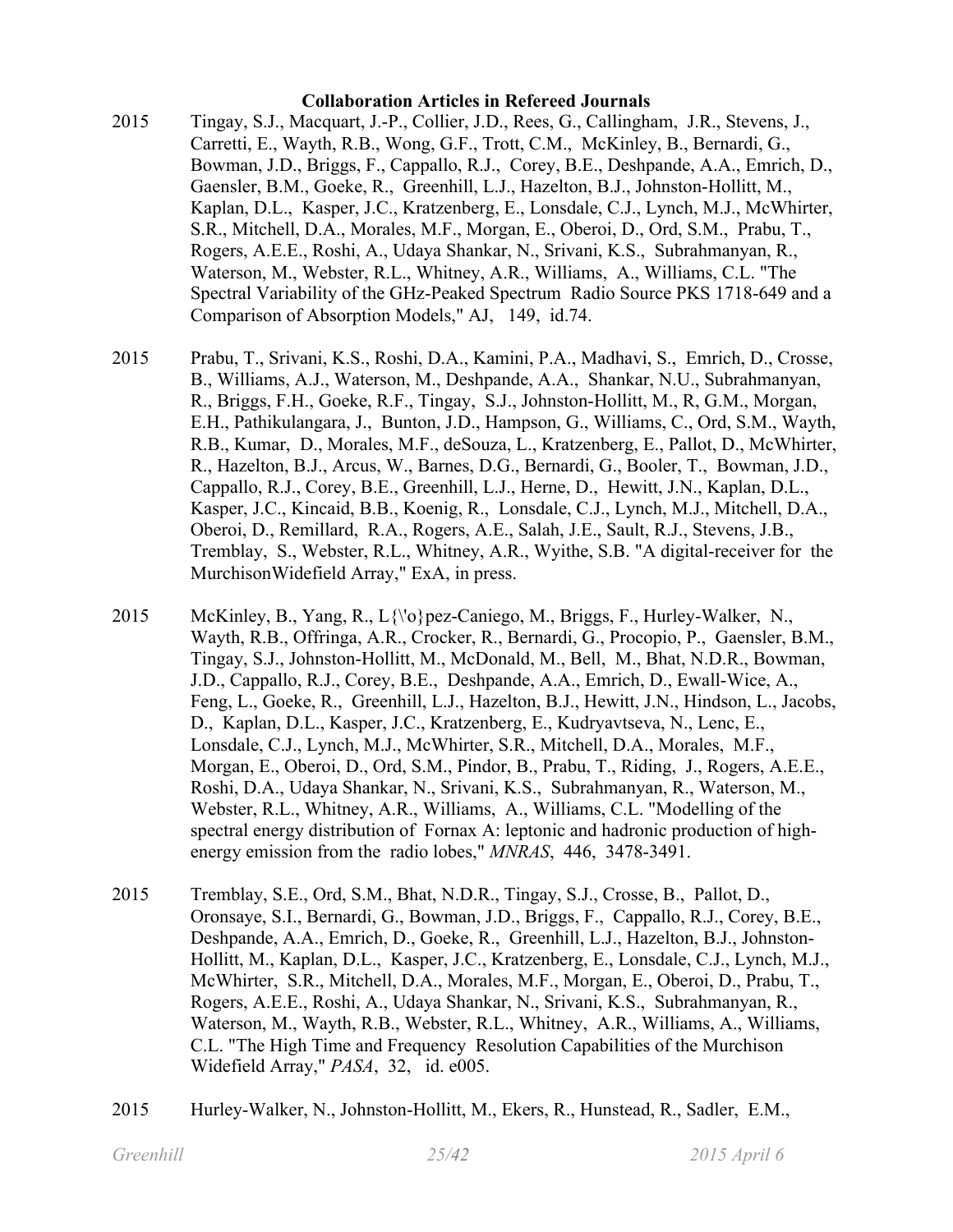Hindson, L., Hancock, P., Bernardi, G., Bowman, J.D., Briggs, F., Cappallo, R., Corey, B., Deshpande, A.A., Emrich, D., Gaensler, B.M., Goeke, R., Greenhill, L., Hazelton, B.J., Hewitt, J., Kaplan, D.L., Kasper, J., Kratzenberg, E., Lonsdale, C., Lynch, M., Mitchell, D., McWhirter, R., Morales, M., Morgan, E., Oberoi, D., Offringa, A., Ord, S., Prabu, T., Rogers, A., Roshi, A., Shankar, U., Srivani, K., Subrahmanyan, R., Tingay, S., Waterson, M., Wayth, R.B., Webster, R., Whitney, A., Williams, A., Williams, C. "Serendipitous discovery of a dying Giant Radio Galaxy associated with NGC 1534, using the Murchison Widefield Array, " *MNRAS*, 447, 2468-2478.

- 2015 Ord, S.M., Crosse, B., Emrich, D., Pallot, D., Wayth, R.B., Clark, M.A., Tremblay, S.E., Arcus, W., Barnes, D., Bell, M., Bernardi, G., Bhat, N.D.R., Bowman, J.D., Briggs, F., Bunton, J.D., Cappallo, R.J., Corey, B.E., Deshpande, A.A., deSouza, L., Ewell-Wice, A., Feng, L., Goeke, R., Greenhill, L.J., Hazelton, B.J., Herne, D., Hewitt, J.N., Hindson, L., Hurley-Walker, N., Jacobs, D., Johnston-Hollitt, M., Kaplan, D.L., Kasper, J.C., Kincaid, B.B., Koenig, R., Kratzenberg, E., Kudryavtseva, N., Lenc, E., Lonsdale, C.J., Lynch, M.J., McKinley, B., McWhirter, S.R., Mitchell, D.A., Morales, M.F., Morgan, E., Oberoi, D., Offringa, A., Pathikulangara, J., Pindor, B., Prabu, T., Procopio, P., Remillard, R.A., Riding, J., Rogers, A.E.E., Roshi, A., Salah, J.E., Sault, R.J., Udaya Shankar, N., Srivani, K.S., Stevens, J., Subrahmanyan, R., Tingay, S.J., Waterson, M., Webster, R.L., Whitney, A.R., Williams, A., Williams, C.L., Wyithe, J.S.B. "The Murchison Widefield Array Correlator," *PASA*, 32, id. e006.
- 2015 Offringa, A.R., Wayth, R.B., Hurley-Walker, N., Kaplan, D.L., Barry, N., Beardsley, A.P., Bell, M.E., Bernardi, G., Bowman, J.D., Briggs, F., Callingham, J.R., Cappallo, R.J., Carroll, P., Deshpande, A.A., Dillon, J.S., Dwarakanath, K.S., Ewall-Wice, A., Feng, L., For, B.-Q., Gaensler, B.M., Greenhill, L.J., Hancock, P., Hazelton, B.J., Hewitt, J.N., Hindson, L., Jacobs, D.C., Johnston-Hollitt, M., Kapi{\'n}ska, A.D., Kim, H.-S., Kittiwisit, P., Lenc, E., Line, J., Loeb, A., Lonsdale, C.J., McKinley, B., McWhirter, S.R., Mitchell, D.A., Morales, M.F., Morgan, E., Morgan, J., Neben, A.R., Oberoi, D., Ord, S.M., Paul, S., Pindor, B., Pober, J.C., Prabu, T., Procopio, P., Riding, J., Udaya Shankar, N., Sethi, S., Srivani, K.S., Staveley-Smith, L., Subrahmanyan, R., Sullivan, I.S., Tegmark, M., Thyagarajan, N., Tingay, S.J., Trott, C.M., Webster, R.L., Williams, A., Williams, C.L., Wu, C., Wyithe, J.S., Zheng, Q. "The Low-Frequency Environment of the Murchison Widefield Array: Radio-Frequency Interference Analysis and Mitigation," *PASA*, 32, id. e008.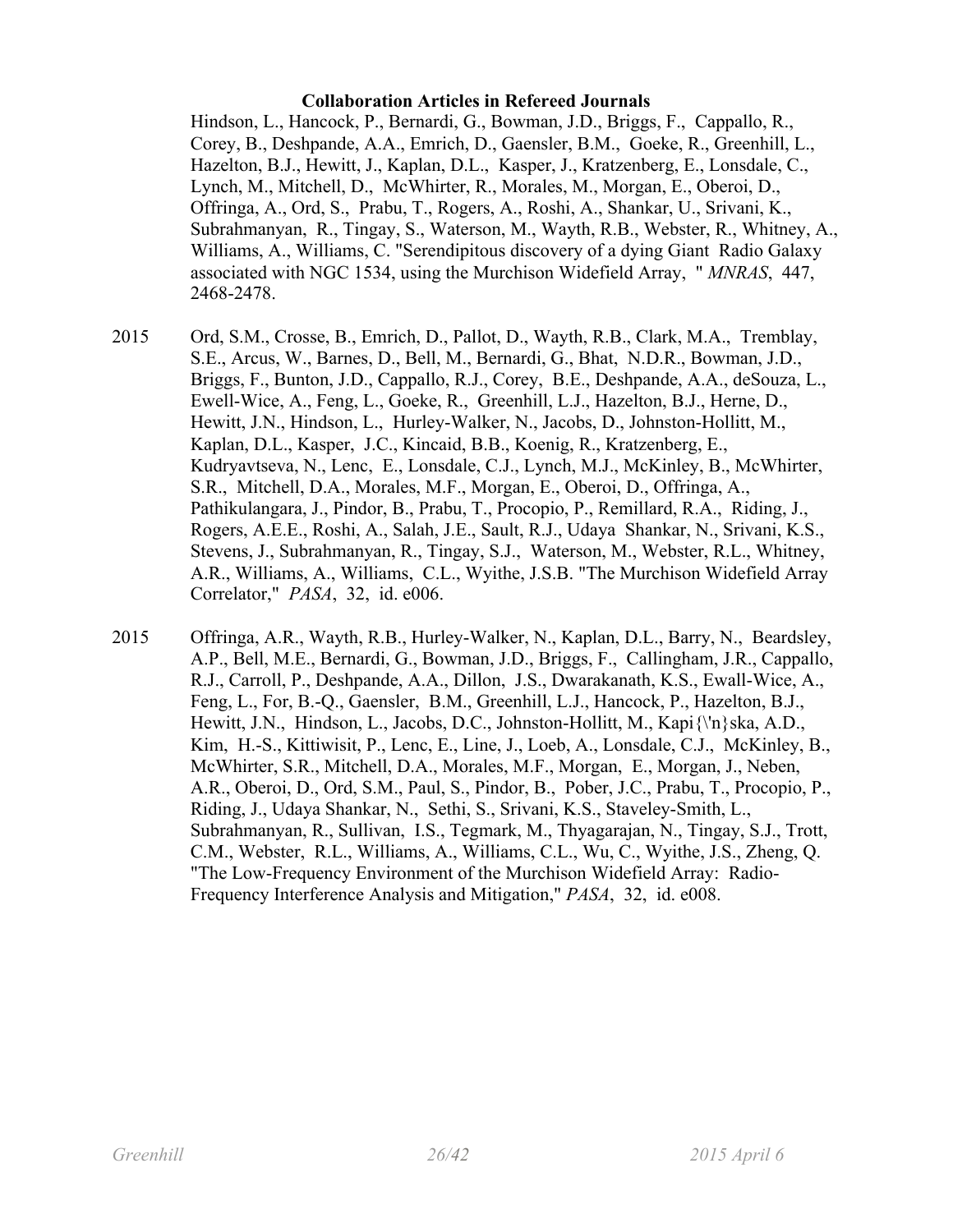#### **Published White Papers**

- 2009 Furlanetto, S. R., Lidz, A., Loeb, A., McQuinn, M., Pritchard, J. R., Shapiro, P. R., Alvarez, M. A., Backer, D. C., Bowman, J. D., Burns, J. O., Carilli, C. L., Cen, R., Cooray, A., Gnedin, N., Greenhill, L. J., Haiman, Z., Hewitt, J. N., Hirata, C. M., Lazio, J., Mesinger, A., Madau, P., Morales, M. F., Oh, S. P., Peterson, J. B., Pihlström, Y. M., Tegmark, M., Trac, H., Zahn, O., and Zaldarriaga, M., "Cosmology from the Highly Redshifted 21-cm Line," Astro2010: The Astronomy and Astrophysics Decadal Survey, Science White Papers, **82**.
- 2009 Furlanetto, S. R., Lidz, A., Loeb, A., McQuinn, M., Pritchard, J. R., Alvarez, M. A., Backer, D. C., Bowman, J. D., Burns, J. O., Carilli, C. L., Cen, R., Cooray, A., Gnedin, N., Greenhill, L. J., Haiman, Z., Hewitt, J. N., Hirata, C. M., Lazio, J., Mesinger, A., Madau, P., Morales, M. F., Oh, S. P., Peterson, J. B., Pihlström, Y. M., Shapiro, P. R., Tegmark, M., Trac, H., Zahn, O., and Zaldarriaga, M., "Astrophysics from the Highly Redshifted 21-cm Line," Astro2010: The Astronomy and Astrophysics Decadal Survey, Science White Papers, **83.**
- 2009 Greenhill, L., "Estimation of the Hubble Constant and Constraint on Descriptions of Dark Energy," Astro2010: The Astronomy and Astrophysics Decadal Survey, Science White Papers, **103**.
- 2009 Marsher, A., Jorstad, S., Murphy, D., Meier, D., Preston, R., Unwin, S., Kellermann, K., Wrobel, J., Romney, J., Homan, D., Lister, M., Piner, G., Greenhill, L., Reid, M., Taylor, G., Weshrle, A., Roberts, D., Readhead, A., Böttcher, M., Georganopoulos, M., Bloom, S., Johnston, K., Cheung, C. C., Krichbaum, T., Tsuboi, M., Inoue, M., and Kameno, S., "Exploring the Most Compact Regions of Relativistic Jets with the Ultra-High Angular Resolution of Space VLBI," Astro2010: The Astronomy and Astrophysics Decadal Survey, Science White Papers, **193**.
- 2009 Parsons, A., Werthimer, D., Backer, D., Bastian, T., Bower, G., Brisken, W., Chen, H., Deller, A., Filiba, T., Gary, D., Greenhill, L., Hawkins, D., Jones, G., Langston, G., Lasio, J., Van Leeuwen, J., Mitchell, D., Manley, J., Siemion, A., So, H. K.-H., Whitney, A., Woody, D., Wright, M., and Zarb-Adami, K., "Digital Instrumentation for the Radio Astronomy Community," Astro2010: The Astronomy and Astrophysics Decadal Survey, Technology Development Papers, **21**.
- 2009 Backer, D. C., Aguirre, J., Bowman, J. D., Bradley, R., Briggs, F., Carilli, C. L., Furlanetto, S. R., Greenhill, L. J., Hewitt, J. N., Lonsdale, C. J., Morales, M. F., Parsons, A., Tingay, S., and Whitney, A., "HERA – Hydrogen Epoch Reionization Arrays," Astro2010: The Astronomy and Astrophysics Decadal Survey, Program Panel Papers.
- 2012 Suyu, S.H., Treu, T., Blandford, R.D., Freedman, W.L., Hilbert, S., Blake, C., Braatz, J., Courbin, F., Dunkley, J., Greenhill, L., Humphreys, E., Jha, S., Kirshner, R., Lo,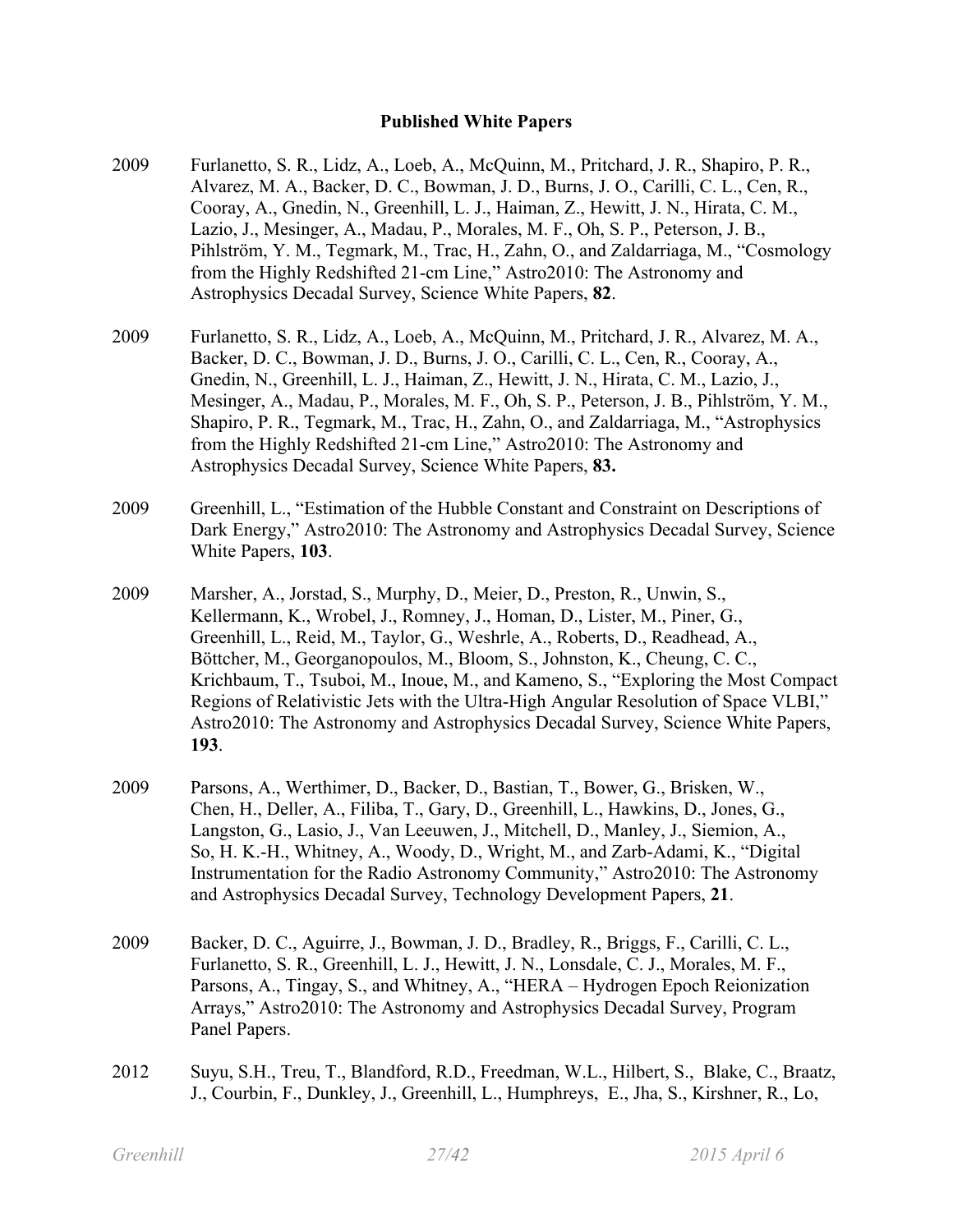#### **Published White Papers**

K.Y., Macri, L., Madore, B.F., Marshall, P.J., Meylan, G., Mould, J., Reid, B., Reid, M., Riess, A., Schlegel, D., Scowcroft, V., Verde, L. "The Hubble constant and new discoveries in cosmology, " arXiv:1202.4459

## **Articles in Conference Proceedings (63)**

- 1987 Greenhill, L. J., Moran, J. M., Reid, M. J., Predmore, C. R., McIntosh, G. C., and Rogers, A. E. E, "VLBI Mapping of 43 GHz SiO Emission Associated with IRc2 in Orion-KL," IAU Colloquium 129, *The Impact of VLBI on Astrophysics and Geophysics*, eds. M. J. Reid and J. M. Moran (Boston: Kluwer), 1988, 253.
- 1987 McIntosh, G. C., Predmore, C. R., Moran, J. M., Greenhill, L. J., Reid, M. J., Rogers, A. E. E., and Barvanis, R. E., "SiO Maser Observations - VLBI and Polarimetry," IAU Colloquium 129, *The Impact of VLBI on Astrophysics and Geophysics*, eds. M. J. Reid and J. M. Moran (Boston: Kluwer), 1988, 259.
- 1991 Greenhill, L. J., Bester, M., Danchi, W. C., Degiacomi, C. G., and Townes, C. H., "New Technical Developments at the Infrared Spatial Interferometer," *High Resolution Imaging by Interferometry II*, ed. F. Merkle (Garching: ESO), 1992, 721.
- 1991 Bester, M., Danchi, W. C., Degiacomi, C. G., Greenhill, L. J., and Townes, C. H., "Analysis of Atmospheric Fluctuations and their Implications for High Resolution Astronomy," *High Resolution Imaging by Interferometry II*, ed. F. Merkle (Garching: ESO), 1992, 1017.
- 1991 Danchi, W. C., Degiacomi, C. G., Bester, M., Greenhill, L. J., and Gezari, D. Y., "Short-Exposure 'Speckle' Images of Dust Shells Around Late-Type Stars at 11 µm," *High Resolution Imaging by Interferometry II*, ed. F. Merkle (Garching: ESO), 1992, 21.
- 1991 Degiacomi, C. G., Bester, M., Danchi, W. C., Greenhill, L. J., and Townes, C. H., "Observations of Circumstellar Dust Shells with a Long Baseline Interferometer at 11 µm," *High Resolution Imaging by Interferometry II*, ed. F. Merkle (Garching: ESO), 1992, 681.
- 1991 Moran, J. M., Greenhill, L. J., and Reid, M. J., "Galactic and Extragalactic Water Vapor Masers," *Frontiers of VLBI*, eds. H. Hirabayashi, M. Inoue, and H. Kobayashi (Tokyo: Universal Academy Press), 1991, 215.
- 1992 Greenhill, L. J., "Extragalactic H2O Masers," *Astrophysical Masers, Lecture Notes in Physics, Vol. 412*, eds. A. W. Clegg and G. E. Nedoluha (Berlin: Springer), 1993, 87.
- 1992 Argon, A. L., Reid, M. J., Moran, J. M., Menten, K. M., Greenhill, L. J., Gwinn, C., Hirabayashi, H., and Inoue, M., "VLBI Observations of the Water Vapor Megamaser in IC 10," *Astrophysical Masers, Lecture Notes in Physics, Vol. 412*, eds. A. W. Clegg and G. E. Nedoluha (Berlin: Springer), 1993, 83.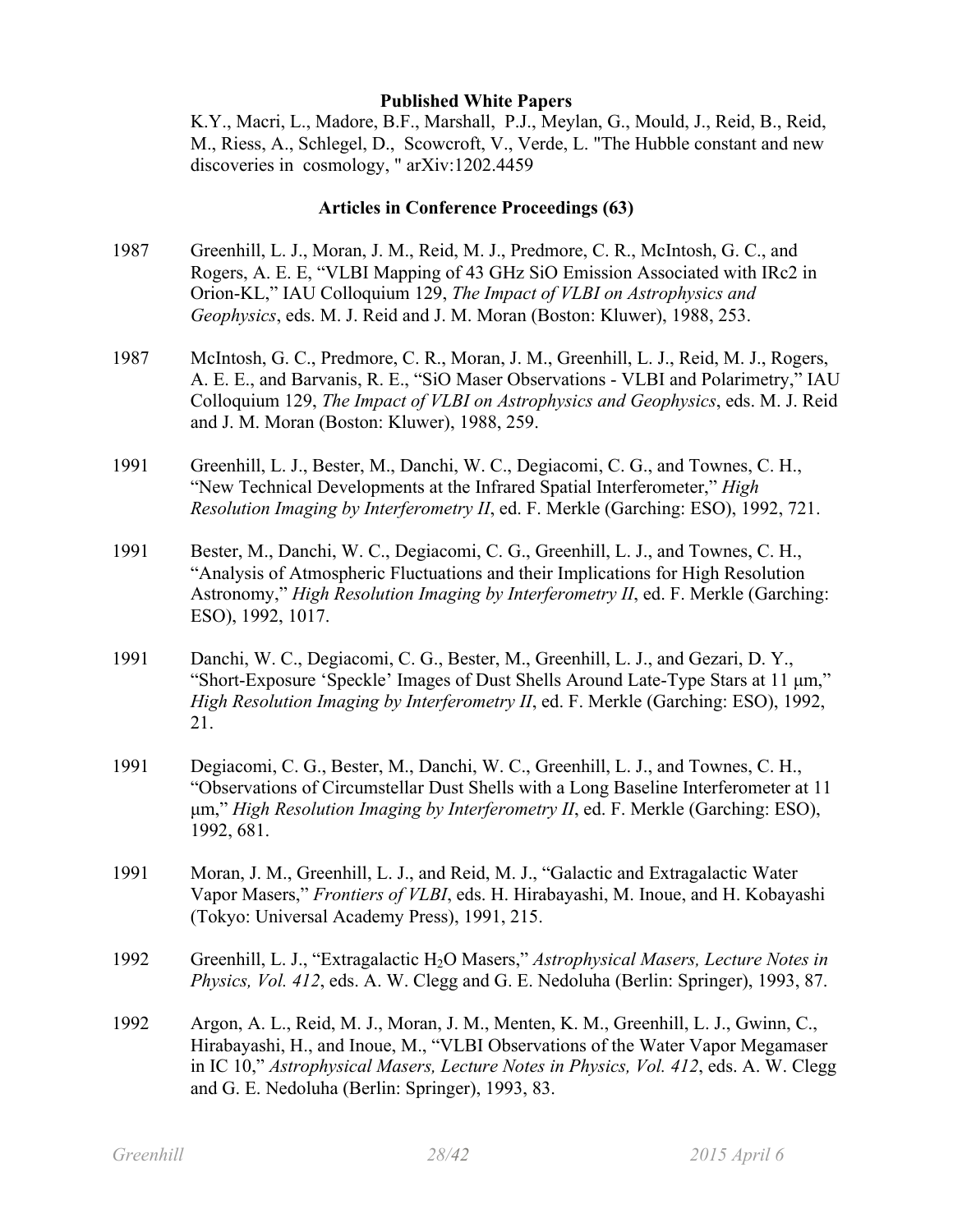- 1992 Bester, M., Degiacomi, C. G., Danchi, W. C., Greenhill, L. J., and Townes, C. H., "Automation of Interferometric Observations", *Robotic Telescopes for the 1990s*, ASP Conference Series, ed. A. V. Filippenko, 1992, **34**, 213.
- 1993 Danchi, W. C., Greenhill, L. J., Bester, M., Degiacomi, C. G., and Townes, C. H., "Long Baseline Interferometric Observations of Circumstellar Dust Shells at 11 Microns," IAU Colloquium 158, *Very High Resolution Imaging*, eds. J. G. Robertson and W. J. Tango (Dordrecht: Kluwer), 1993, 383.
- 1993 Bester, M., Degiacomi, C. G., Danchi, W. C., Greenhill, L. J., and Townes, C. H., Reisinger, A., and Weaver, J., "Latest Technical Developments at the Infrared Spatial Interferometer," IAU Colloquium 158, *Very High Resolution Imaging*, eds. J. G. Robertson and W. J. Tango (Dordrecht: Kluwer), 1993, 257.
- 1993 Townes, C. H., Bester, M., Danchi, W. C., Degiacomi, C. G., and Greenhill, L. J., "Heterodyne Interferometry in the Infrared," IAU Colloquium 158, *Very High Resolution Imaging*, eds. J. G. Robertson and W. J. Tango (Dordrecht: Kluwer), 1993, 19.
- 1994 Greenhill, L. J., Moran, J. M., Backer, D. C., Bester, M., and Danchi, W. C., "Circumstellar Envelope of VX Sgr Resolved with Long Baseline Interferometry at Millimeter and Mid-infrared Wavelengths," *Amplitude and Intensity Interferometry, Proc. SPIE Vol. 2200*, ed. J. B. Breckinridge (Bellingham: SPIE), 1994, 304.
- 1994 Greenhill, L. J., Jiang, D. R., Moran, J. M., Reid, M. J., Lo, K.-Y., and Claussen, M. J., Henkel, C., Becker, R., Wilson, T. L., and Wouterloot, J. G. A., "A Supermassive Object in the Nucleus of NGC 4258?," *Highlights of Astronomy vol. 10*, ed. I. Appenzeller (Dordrecht: Kluwer), 531.
- 1994 Greenhill, L. J., Colomer, F., Moran, J. M., Backer, D. C., Danchi, W. C., and Bester, M., "The SiO Masers and Dust Shell of VX Sgr," in *Circumstellar Matter 1994*, eds. G. D. Watt and P. M. Williams (Dordrecht: Kluwer), 469 (1995), reprinted in *Astrophys. and Space Sci.*, **224**, 469.
- 1994 Danchi, W. C., Bester, M., Greenhill, L. J., Degiacomi, C. G., Geis, N., Hale, D., Lopez, B., and Townes, C. H., "Inner Radii of Dust Shells and Stellar Diameters Obtained by an Infrared Stellar Interferometer at 11 Micron Wavelength," in *Circumstellar Matter 1994*, eds. G. D. Watt and P. M. Williams (Dordrecht: Kluwer), 447 (1995), reprinted in *Astrophys. and Space Sci.*, **224**, 447.
- 1994 Danchi, W. C., Bester, M., Greenhill, L. J., Degiacomi, C. G., and Townes, C. H., "Analysis of Visibility Data from the U.C. Berkeley Infrared Spatial Interferometer - Radiative Transfer Modeling and Results for Fifteen Stars," *Amplitude and Intensity Interferometry*, Proc. SPIE Vol. 2200, eds. J. B. Breckinridge, 286.
- 1995 Moran, J. M., Greenhill, L. J., Herrnstein, J. R., Diamond, P. J., Miyoshi, M., Nakai, N., and Inoue, M., "Probing Active Galactic Nuclei with H2O Megamasers," Proc.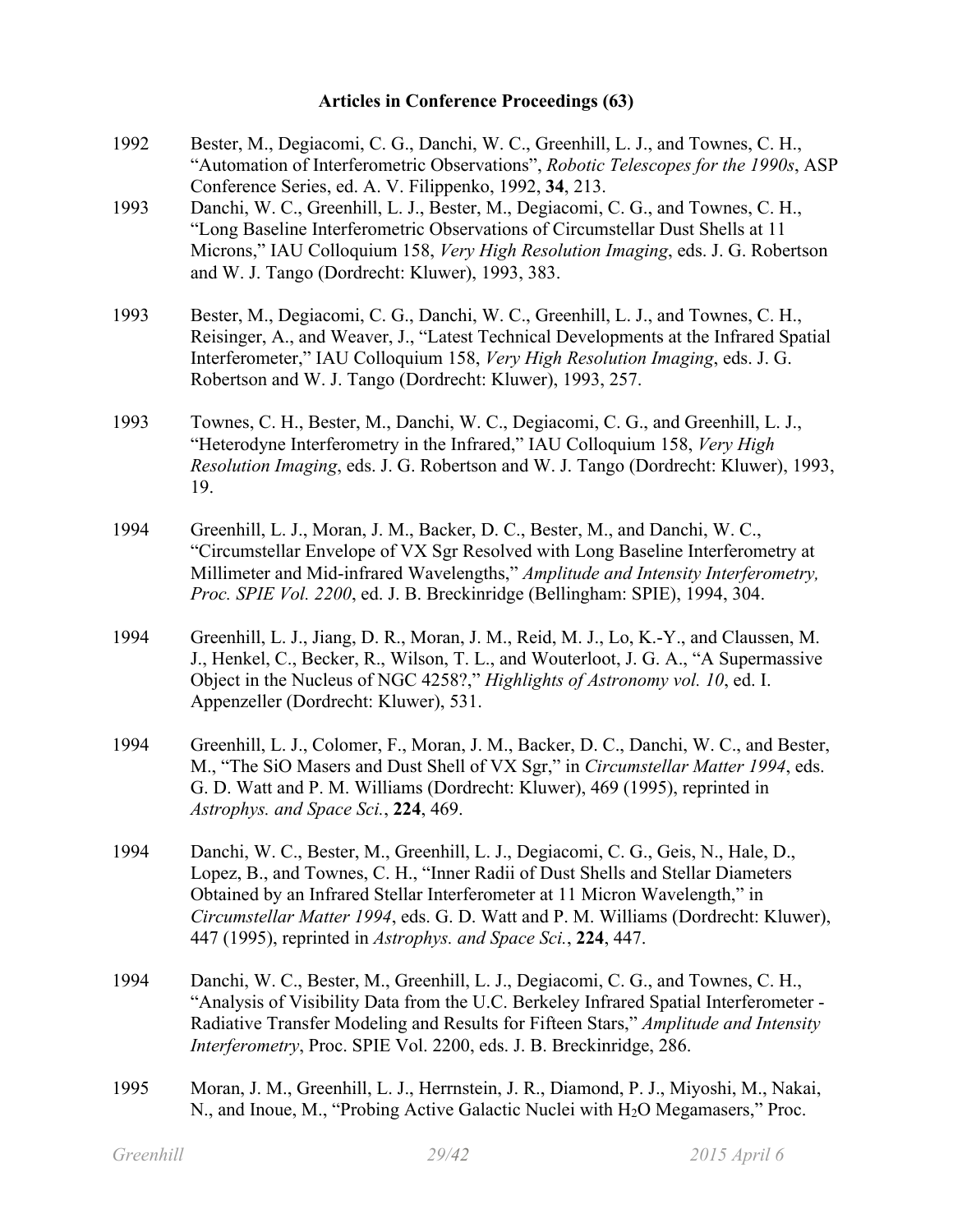Nat. Acad. Sci. USA, **92**, 11427.

- 1996 Moran, J. M., Greenhill, L. J., Herrnstein, J. R., Diamond, P. J., Miyoshi, M., Nakai, N., and Inoue, M., "Probing AGN with Water Masers," in *Extragalactic Radio Sources*, Proceedings of IAU Symposium 175, eds. R. Ekers, C. Fanti, and L. Padrielli (Dordrecht:Kluwer), 211.
- 1996 Greenhill, L. J., Moran, J. M., Herrnstein, J. R., Diamond, P. J., Miyoshi, M., Nakai, N., and Inoue, M., "Dynamical Evidence for a Supermassive Blackhole in NGC 4258," in *The Physics of LINERS in View of Recent Observations*, eds. M. Eracleous, A. Koratkar, C. Leitherer, and L. Ho, ASP Conference Series, **103**, 140. (*Invited*)
- 1996 Herrnstein, J. R., Moran, J. M., Greenhill, L. J., Diamond, P. J., Miyoshi, M., Nakai, N., and Inoue, M., "The Warp in the Sub-parsec Molecular Disk in NGC 4258," *The Physics of LINERS in View of Recent Observations*, eds. M. Eracleous, A. Koratkar, C. Leitherer, and L. Ho, ASP Conference Series, **103**, 193.
- 1997 Greenhill, L. J., "Masers in Active Galactic Nuclei," in *Emission Lines in Active Galaxies: New Methods and Techniques*, Proceedings of IAU Colloquium 159, eds. B. M. Peterson, F.-Z. Cheng, and A. S. Wilson, ASP Conference Series, **113**, 394. (*Invited*)
- 1997 Greenhill, L. J., and Gwinn, C. R., "VLBI Imaging of Water Maser Emission from a Nuclear Disk in NGC 1068," *Astrophys. and Space Sci.*, **248**, 261.
- 1998 Greenhill, L. J., "Water in NGC 1068," in *Radio Emission from Galactic and Extragalactic Compact Sources*, Proceedings of IAU Colloquium 164, eds. J. A. Zensus, G. B. Taylor, and J. M. Wrobel, ASP Conference Series, **144**, 221.
- 1998 Argon, A. L., Greenhill, L. J., Moran, J. M., Reid, M. J., and Menten, K. M., "Proper Motions and the Distance to a Water Vapor Maser in the Galaxy M 33," in *Radio Emission from Galactic and Extragalactic Compact Sources*, Proceedings of IAU Colloquium 164, eds. J. A. Zensus, G. B. Taylor, and J. M. Wrobel, ASP Conference Series, **144**, 235.
- 1998 Trotter, A. S., Moran, J. M., and Greenhill, L. J., "Water Maser Emission and the Parsec-Scale Jet in NGC 3079," in *Radio Emission from Galactic and Extragalactic Compact Sources*, Proceedings of IAU Colloquium 164, eds. J. A. Zensus, G. B. Taylor, and J. M. Wrobel, ASP Conference Series, **144**, 239.
- 1998 Doeleman, S. S., Lonsdale, C. J., and Greenhill, L. J., "86 GHz VLBI Imaging of the SiO Masers in VX Sgr," in *Radio Emission from Galactic and Extragalactic Compact Sources*, Proceedings of IAU Colloquium 164, eds. J. A. Zensus, G. B. Taylor, and J. M. Wrobel, ASP Conference Series, **144**, 239.
- 1999 Patel, N. A., Greenhill, L. J., Herrnstein,J. R., Zhang, Q., Moran, J. M., Ho, P. T. P., and Goldsmith, P. F., "Proper Motion of Water Masers Associated with IRAS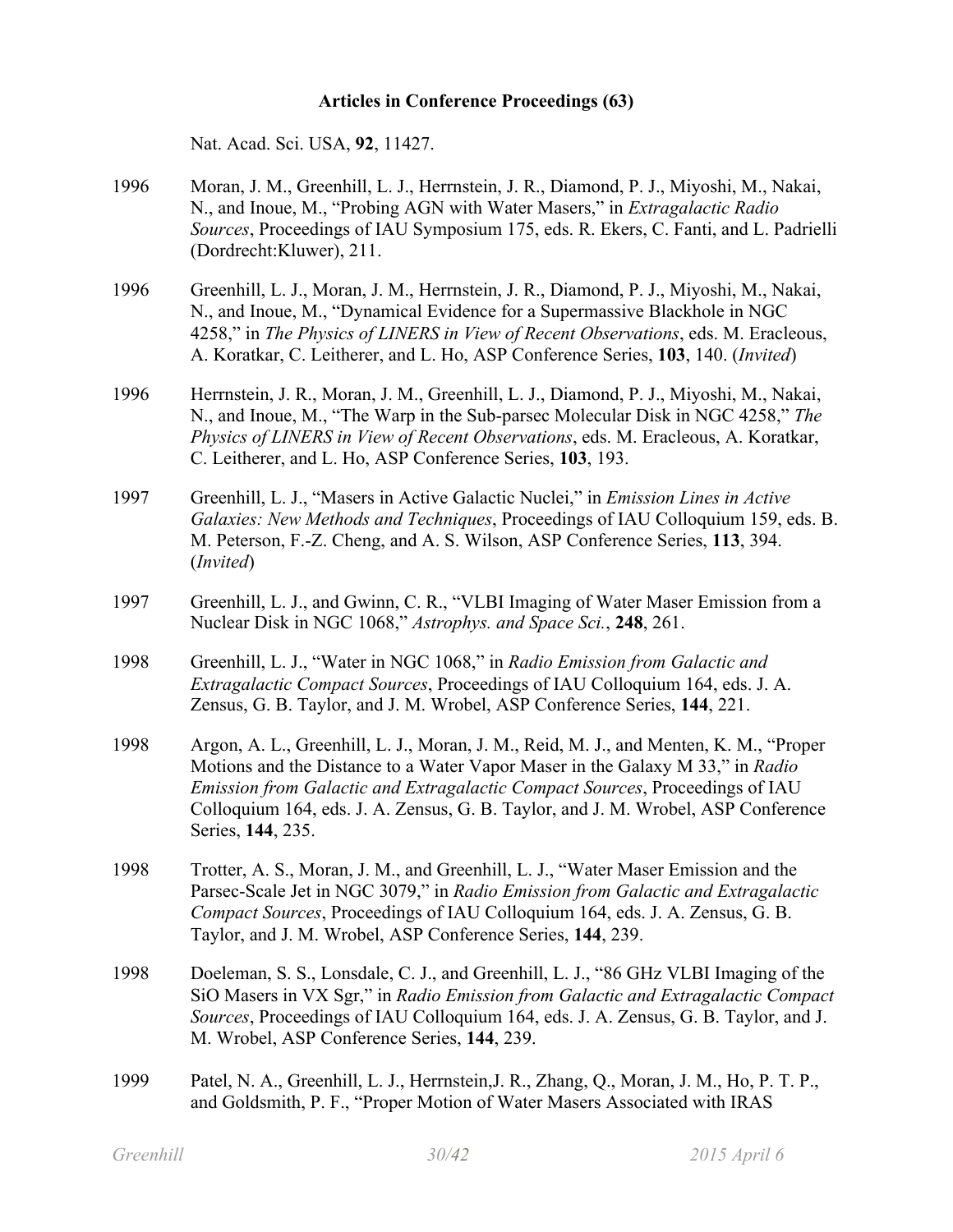21391+5802," in *Star Formation 1999*, Proceedings of Star Formation 1999, Nagoya, Japan, June 21–25, 1999, eds. T. Nakamoto, 300-301.

- 2000 Greenhill, L. J., "Accretion and Outflow in the Circinus AGN," in Proceedings of the 5th EVN Symposium, eds. J. Conway, A. Polatidis, and R. Booth, Onsala Space Observatory, 101. (*Invited*)
- 2001 Greenhill, L. J., Moran, J. M., Booth, R. S., Ellingsen, S. P., McCulloch, P. M., Jauncey, D. L., Norris, R. P., Reynolds, J. E., Tzioumis, A. K., and Herrnstein, J. R., "Accretion and Outflow Traced by Water Masers in the Circinus AGN," in *Galaxies and their Constituents at the Highest Angular Resolutions,* Proceedings of IAU Symposium 205, eds. R. Schilizzi, S. Vogel, F. Paresce, and M. Elvis (San Francisco: ASP), 334-337.
- 2002 Brunthaler, A., Reid, M., Falcke, H., Greenhill, L. J., and Henkel, C., "Towards Proper Motions in the Local Group," in *6th European VLBI Network Symposium on New Developments in VLBI Science and Technology*, eds. E. Ros, R. W. Porcas, A. P. Lobanov, and J. A. Zensus, (Bonn: MPI), 189.
- 2002 Torrelles, J. M., Patel, N. A., Gómez, J. F., Ho, P. T. P., Rodríguez, L. F., Anglada, G., Garay, G., Greenhill, L., Curiel, S., and Cantó, J., "VLBA multi-epoch water maser observations towards Cepheus A," in *Cosmic Masers: from Proto-Stars to Black Holes*, Proceedings of IAU Symposium 206, eds. V. Migenes and M. J. Reid (San Francisco: ASP), 84.
- 2002 Greenhill, L. J., "Extragalactic H2O Masers," in *Cosmic Masers: from Proto-Stars to Black Holes*, Proceedings of IAU Symposium 206, eds. V. Migenes and M. J. Reid (San Francisco: ASP), 381. (*Invited*)
- 2002 Monnier, J. D., Greenhill, L. J., Tuthill, P. G., and Danchi, W. C. "Radio and Infrared properties of Dust-Enshrouded Wolf-Rayet Stars," in *Interacting Winds from Massive Stars,* eds. A. F. J. Moffat and N. St-Louis, ASP Conference Proceedings, **260**, 331.
- 2002 Chandler, C., and Greenhill, L. "The Morphology and Dynamics within 200 AU of the High-Mass Protostar, Source I in Orion BN/KL ," in *Hot Star Workshop III: The Earliest Phases of Massive Star Birth,* eds. P. A. Crowther, ASP Conference Proceedings, **267**, 357.
- 2003 Torrelles, J. M., Patel, N. A., Ho, P. T. P., Greenhill, L., Gómez, J. F., Rodríguez, L. F., Anglada, G., Garay, G., Curiel, S., and Cantó, J., "Water Maser Microstructures in Cepheus A," in *Galactic Star Formation Across the Stellar Mass Spectrum*, eds. J. M. De Buizer and N. S. van der Bliek, ASP Conference Series, **287**, 373-376.
- 2003 Greenhill, L. J., Chandler, C. J., Reid, M., J., Diamond, P. J., and Moran, J. M., "The Most Detailed Picture yet of an Embedded High-Mass YSO," in *Star Formation at the Highest Angular Resolution,* Proceedings of IAU Symposium 221, eds. M. Burton, R.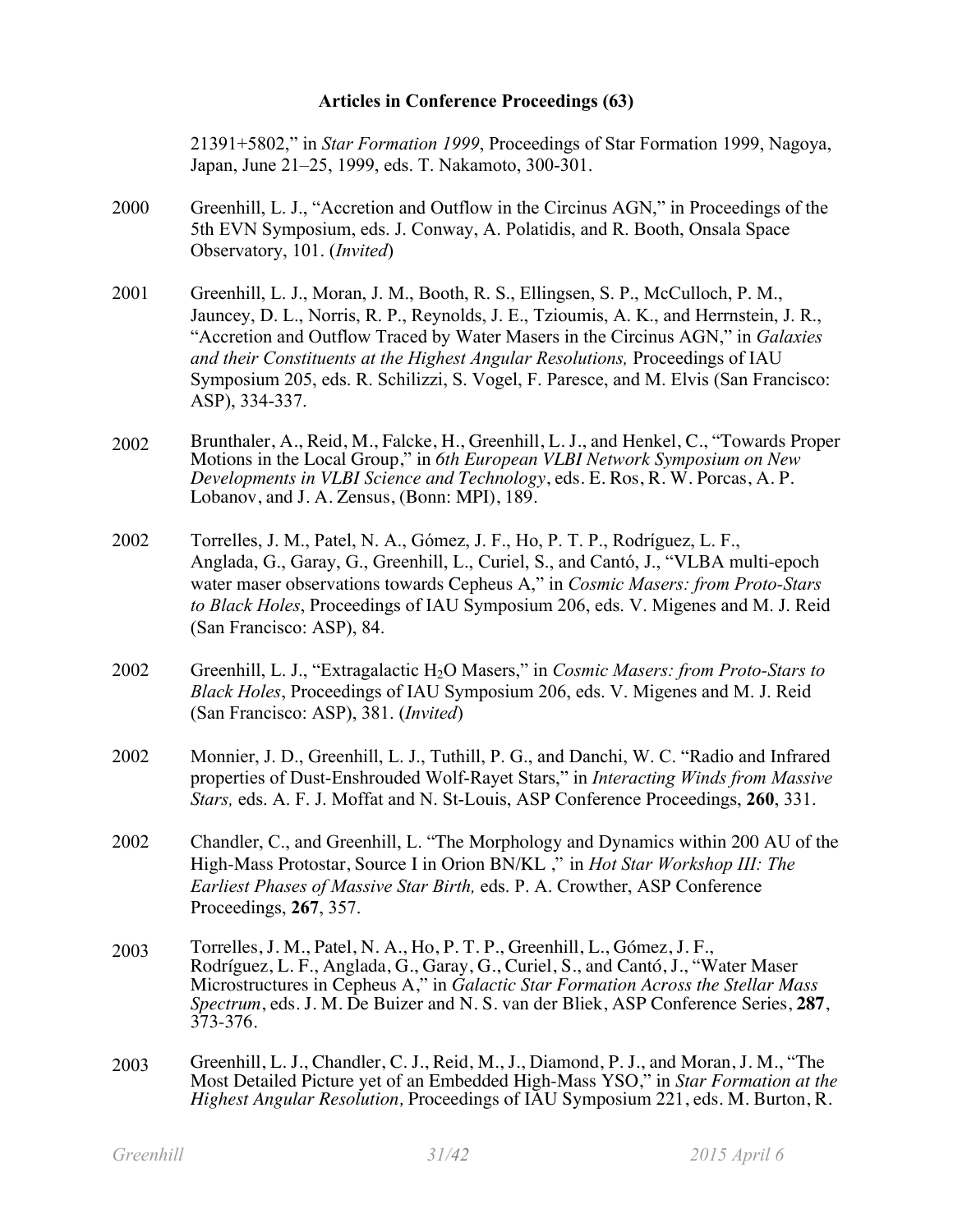Jayawardhana, and T. Bourke (San Francisco: ASP), 155.

- 2004 Henkel, C., Braatz, J. A., Tarchi, A., Peck, A. B., Nagar, N. M., Greenhill, L. J., Wang, M., and Hagiwara, Y. "H<sub>2</sub>O Megamasers: Accretion Disks, Jet Interactions, Outflows, or Massive Star Formation?," in *Dense Molecular Gas around Protostars and in Galactic Nuclei*, eds. Y. Hagiwara, W. A. Baan, and H. J. van Langevelde, *ApS&S*, 295, 107-116.
- 2004 Humphreys, E. M. L., Argon, A. L., Greenhill, L. J., Reid, M. J., and Moran, J. M. "The Sub-pc Scale Accretion Disk of NGC 4258," in *Dense Molecular Gas around Protostars and in Galactic Nuclei*, eds. Y. Hagiwara, W. A. Baan, and H. J. van Langevelde, *ApS&S,* 295, 285-289.
- 2004 Kondratko, P. T., Greenhill, L. J., and Moran, J. M., "The Sub-parsec, Geometrically Thick, Self-Gravitating Accretion Disk in the Nucleus of NGC 3079," in *The Interplay Among Black Holes, Stars, and ISM in Galactic Nuclei,"* Proceedings of IAU Symposium **222**, eds. Th. Storchi Bergmann, L. C. Ho, and H. R. Schmitt (Cambridge, UK: Cambridge University Press), 325-326.
- 2005 Greenhill, L. J., "Water Masers and Accretion Disks in Galactic Nuclei," in *Future Directions in High Resolution Astronomy: The 10th Anniversary of the VLBA*, eds. J. R. Romney and M. J. Reid, ASP Conference Series, **340**, 203. *(invited)*
- 2005 Humphreys, E.M.L., Argon, A.L., Greenhill, L.J., Moran, J.M., and Reid, M.J., "Recent Progress on a New Geometric Distance to NGC 4258," in *Future Directions in High Resolution Astronomy: The 10th Anniversary of the VLBA*, eds. J.D. Romney and M.J. Reid, ASP Conference Series, **340**, 466.
- 2005 Modjaz, M., Moran, J.M., Greenhill, L.J., and Kondratko, P.T., "Magnetic Fields in Accretion Disks of AGN: The Case of NGC 4258," in *Future Directions in High Resolution Astronomy: The 10th Anniversary of the VLBA*, eds. J. R. Romney and M. J. Reid, ASP Conference Series, **340**, 192.
- 2005 Ball, G.H., Greenhill, L.J., Moran, J.M., Zaw, I., and Henkel, C., "Parsec-Scale Water Maser Structure in TXS 2226-184," in *Future Directions in High Resolution Astronomy: The 10th Anniversary of the VLBA*, eds. J. R. Romney and M. J. Reid, ASP Conference Series, **340**, 235.
- 2005 Greenhill, L.J. and Chandler, C.J., Reid, M.J. and Humphreys, E.M.L., "High-Mass Star Formation in Close-Up: Rotating Outflow & Accretion 10-1000 AU from Embedded Source I in Orion BN/KL," in *Protostars and Planets V*, Proceedings of the Conference held October 24-28, 2005, in Hilton Waikoloa Village, Hawai'i. LPI Contribution No. 1286, 8614.
- 2005 Modjaz, M., Moran, J.M., Greenhill, L.J., and Kondratko, P.T., " Probing the Magnetic Field at Subparsec Radii in the Accretion Disk of NGC 4258," in *Growing Black Holes: Accretion in a Cosmological Context*, Proceedings of the MPA/ESO/MPE/USM Joint Astronomy Conference held at Garching, Germany, 21-25 June 2004. Eds. A. Merloni, S. Nayakshin, and R. A. Sunyaev. ESO astrophysics symposia, 296 -301.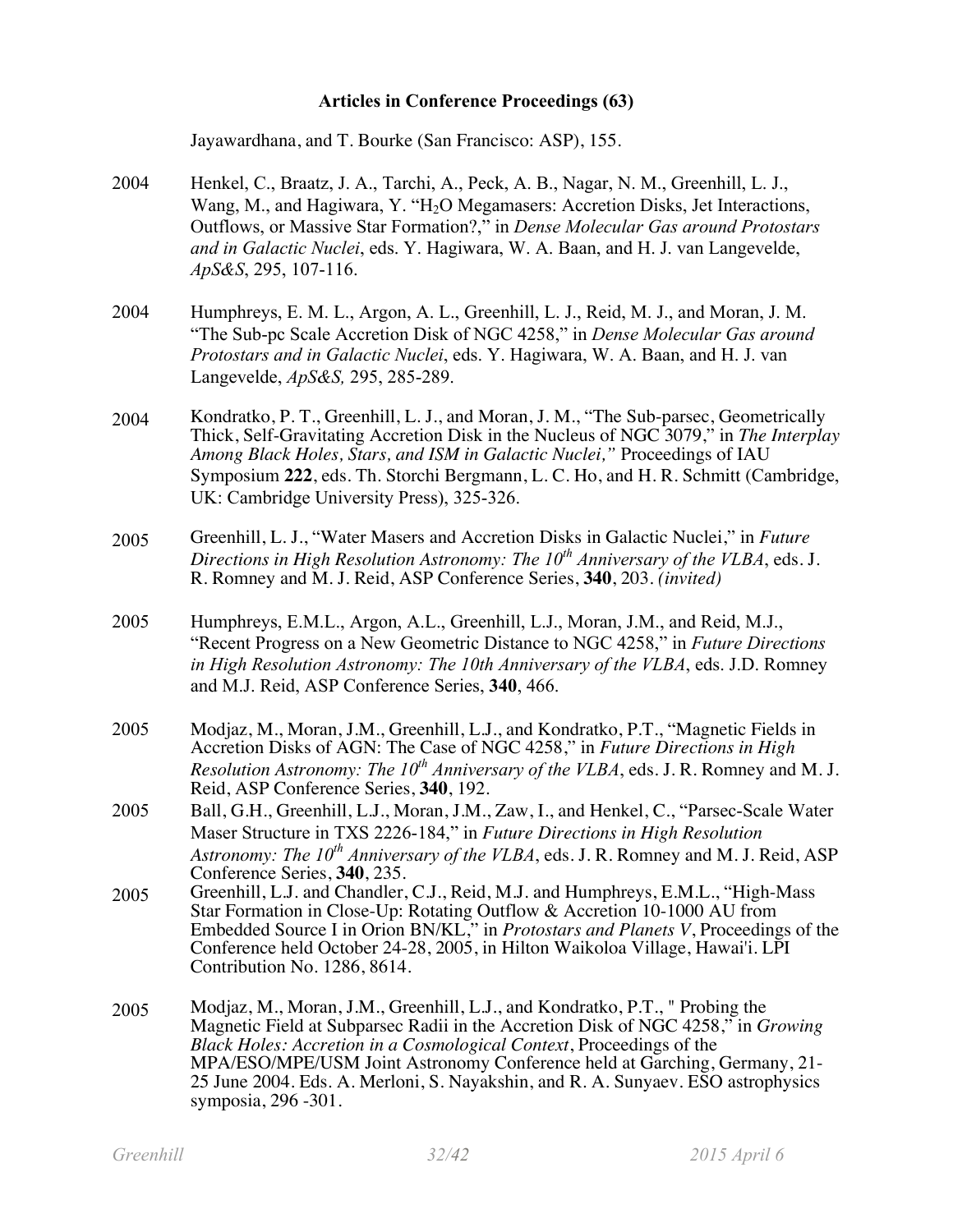- 2005 Henkel, C., Braatz, J. A., Tarchi, A., Peck, A. B., Nagar, N. M., Greenhill, L. J., Wang, M., and Hagiwara, Y., "H<sub>2</sub>O Megamasers: Accretion Disks, Jet Interaction, Outflows or Massive Star Formation?," *Astrophys. & Space Sci.*, **295**, 107-116.
- 2005 Murphy, D., Preston, R., Fomalont, E., Romney, J., Ulvestad, J., Greenhill, L., and Reid, M., "iARISE: A Next-Generation Two-Spacecraft Space VLBI Mission Concept," in *Future Directions in High Resolution Astronomy: The 10th Anniversary of the VLBA*, ASP Conference Proceedings **340**, Eds. J. Romney and M. Reid (San Francisco: Astronomical Society of the Pacific), 575.
- 2007 Matthews, L. D., Goddi, C., Greenhill, L. J., Chandler, C. J., Reid, M. J., and Humphreys, E. M. L., "A Documentary of High-Mass Star Formation: Probing the Dynamical Evolution of Orion Source I on 10-100 AU Scales using SiO Masers," in *Astrophysical Masers and Their Environments*, IAU Symposium 242 Proceedings, eds. J. Chapman & W. Baan (Cambridge: CUP), 130-134.
- 2007 Moran, J.M., Humphreys, E. M. L., Greenhill, L. J., Reid, M. J., and Argon, A., "The Structure of the Accretion Disk in NGC 4258 Derived from Observations of Its Water Vapor Masers," in *Astrophysical Masers and Their Environments*, IAU Symposium 242 Proceedings, eds. J. Chapman & W. Baan (Cambridge: CUP), 391-398.
- 2007 Braatz, J., Greenhill, L., Reid, M., Condon, J., Henkel, C., and Lo, K.-Y, "Precision Cosmology with H2O Megamasers: Progress in Measuring Distances to Galaxies in the Hubble Flow," in *Astrophysical Masers and Their Environments*, IAU Symposium 242 Proceedings, eds. J. Chapman & W. Baan (Cambridge: CUP), 399-401.
- 2007 Greenhill, L. J., "Masers in AGN Environments," in *Astrophysical Masers and Their Environments*, IAU Symposium 242 Proceedings, eds. J. Chapman & W. Baan (Cambridge: CUP), 381-390.
- 2008 Reid, M., Brunthaler, A., Ye, X., Xing-Wu, Z., Menten, K., Greenhill, L., and Moscadelli, L., "Mapping the Milky Way and the Local Group," in *Mapping the Galaxy and Nearby Galaxies,* Astrophysics and Space Science Proceedings (New York: Springer), 19-26.
- 2009 Braatz, J. A., Reid, M. J., Greenhill, L. J., Kuo, C.-Y., Condon, J. J., Lo, K.-Y., and Henkel, C., "Water Masers in AGN Accretion Disks," in *Approaching Micro-Arcsecond Resolution with VSOP-2: Astrophysics and Technologies*, ASP Conference Proceedings **402**, eds. Y. Hagiwara, E. Fomalont, M. Tsuboi, and Y. Murata (San Francisco: Astronomical Society of the Pacific), 274.
- 2009 Ord, S., Greenhill, L., Wayth, R., Mitchell, D., Dale, K., Pfister, H., and Edgar, R. G., "GPUs for data processing in the MWA," *ADASS XVIII*, ASP Conference Series, **411**, 127-130.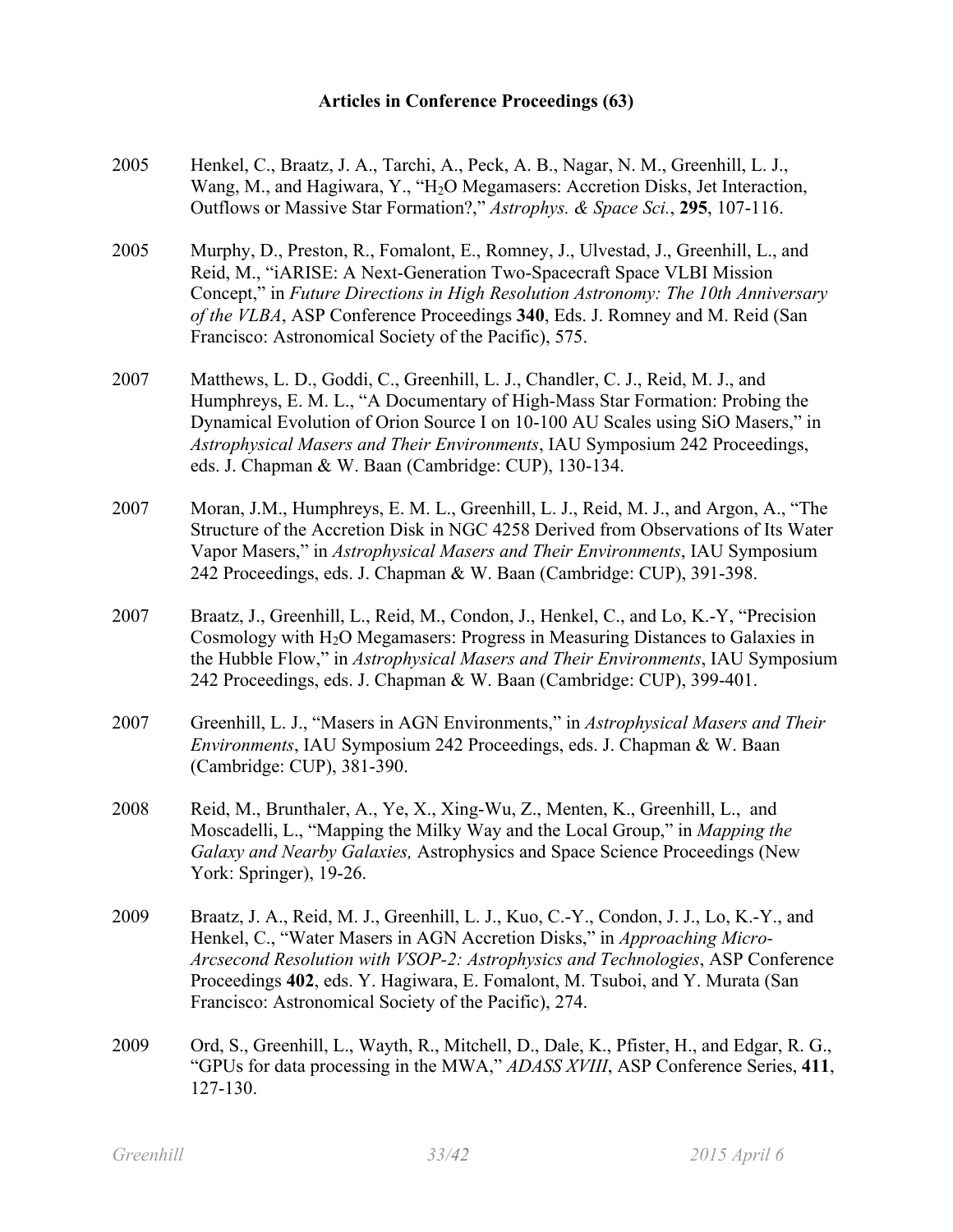- 2010 Castangia, P., Tilak, A., Kadler, M., Henkel, C., Greenhill, L., and Tueller, J., "X-Ray vs. Water Maser Emission in AGN," in *X-Ray Astronomy 2009: Present Status, Multi-Wavelength Approach and Future Perspectives*, eds. A. Comastri, M. Cappi, and L. Angelini, AIP, **1248**, 347-350.
- 2010 Goddi, C., Matthews, L. D., Greenhill, L. J., Humphreys, E. M. L., and Chandler, C. J. "Accretion and Outflow around Radio Source I in Orion BN/KL," in *Highlights of Astronomy*, **15**, ed. I. F Corbett (Cambridge: CUP), in press.
- 2012 Greenhill, L. J. and Bernardi, G. 2012, "HI Epoch of Reionization Arrays," in *Proceedings of the 11th Asian-Pacific Regional IAU Meeting*, NARIT Conf. Ser. Vol. 1, eds. S. Komonjinda, Y. Kovalev, and D. Ruffolo (Chiang Mai: NARIT), in press (http://arxiv.org/pdf/1201.1700v1).
- 2012 Greenhill, L. J., Werthimer, D., Taylor, G. B., and Ellingson, S. W., "A broadband 512-element full correlation imaging array at VHF (LEDA)," in *Electromagnetics in Advanced Applications (ICEAA), 2012 International Conference*, (IEEE), in press.
- 2013 Goddi, C., Greenhill, L., Matthews, L., Humphreys, E., Niederhofer, F., Vaidya, B., Moeckel, N., Chandler, C. "Orion BN/KL: A laboratory for high-mass star formation," in *Protostars and Planets VI*, Heidelberg, July 15-20, poster #1B035.
- 2013 Oberoi, D., Matthews, L*.*D., Cairns, I*.*H., Tingay, S*.*J., Benkevitch, L., Donea, A., White, S*.*M., Arcus, W., Barnes, D., Bernardi, G., Bowman, J*.*D., Briggs, F., Burns, S., Bunton, J*.*D., Cappallo, R*.*J., Corey, B*.*E., Deshpande, A., deSouza, L., Emrich, D., Goeke, R., Gaensler, B*.*M., Greenhill, L.-J., Hazelton, B*.*J., Herne, D., Johnston-Hollitt, M., Kaplan, D*.*L., Kasper, J*.*C., Kincaid, B*.*B., Koeing, R., Kratzenberg, E., Lonsdale, C*.*J., Lynch, M*.*J., McWhirter, S*.*R., Mitchell, D*.*A., Morales, M*.*F., Morgan, E., Ord, S*.*M., Pathikulungara, J., Prabu, T., Remillard, R*.*A., Rogers, A*.*E*.*E., Roshi, A., Salah, J*.*E., Sault, R*.*J., Udaya-Shankar, N., Srivani, K*.*S., Stevens, J., Subrahmanyan, R., Waterson, M., Wayth, R*.*B., Webster, R*.*L., Whitney, A*.*R., Williams, A., Williams, C*.*L., Wyithe, J*.*S*.*B. "Imaging the Sun with the Murchison Widefield Array, " ASI Conference Series, eds. N. Gopalswamy, S. S. Hasan, P. B. Rao and Prasad Subramanian, **10**, 131 – 135.
- 2014 Price, D.C., Barsdell, B.R., Greenhill, L.J. "Is HDF5 a good format to replace UVFITS?" *Proc. ADASS XXIV*, eds. R. Taylor and J. Stil, ASP Conf. Ser., in press.(arXiv:1411.0507)

- 1986 Moran, J. M., Greenhill, L. J., Reid, M. J., Predmore, C. R., McIntosh, G.C., and Rogers, A. E. E., "The SiO Maser Toward IRc2 in the Orion KL Region" (169th Meeting of the AAS, Pasadena), *Bull. A.A.S.*, **18**, 921.
- 1988 Greenhill, L. J., Moran, J. M., Reid, M. J., Gwinn, C. R., Menten, K. M., and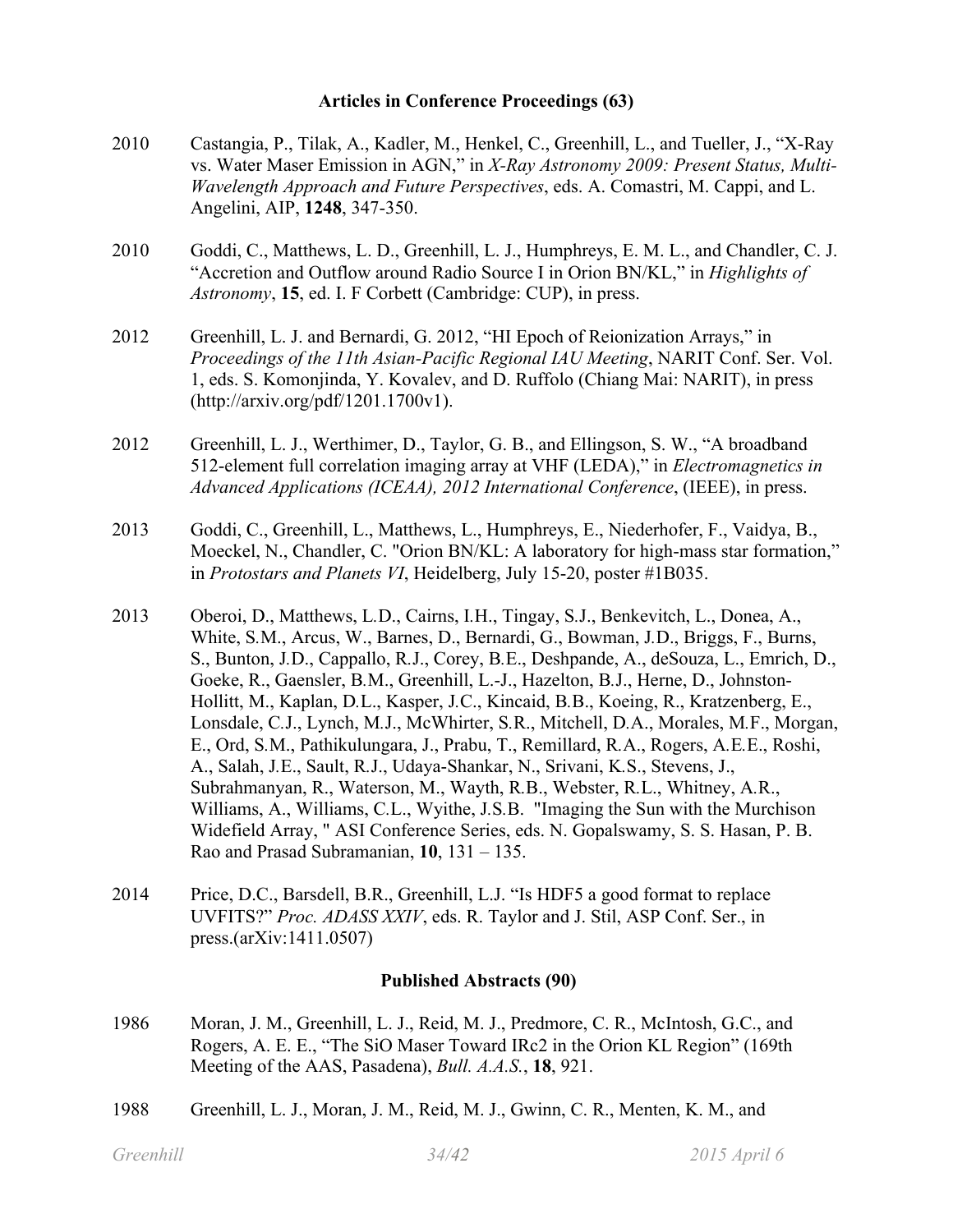Hirabayashi, H., "Proper Motion Study of H2O Masers in M33 and the Extragalactic Distance Scale" (173rd Meeting of the AAS, Boston), *Bull. A.A.S.*, **2,** 957.

- 1989 Greenhill, L. J., Moran, J. M., Reid, M. J., Gwinn, C. R., Menten, K. M., Eckart, A., and Hirabayashi, H., "VLBI Observations of H2O Masers in the Galaxy M33" (175th Meeting of the AAS, Washington, DC), *Bull. A.A.S.*, **21**, 1188.
- 1991 Greenhill, L. J., and Moran, J. M., "Observations of Extragalactic Water Vapor Masers" (178th Meeting of the AAS, Seattle, WA), *Bull. A.A.S.*, **23**, 899.
- 1991 Degiacomi, C. G., Bester, M., Danchi, W. C., Greenhill, L. J., and Townes, C.H., "High Spatial Resolution of Circumstellar Dust Shells with Long Baseline Interferometry at 11 µm" (178th Meeting AAS, Seattle, WA), *Bull. A.A.S.*, **23**, 903.
- 1991 Bester, M., Danchi, W. C., Degiacomi, C. G., Greenhill, L. J., and Townes, C.H., "Atmospheric Fluctuations – Deviations from Simple Kolmogorov Approximations and their Effect on High Resolution Astronomy" (178th Meeting AAS, Seattle, WA), *Bull. A.A.S.*, 23, 895.
- 1993 Greenhill, L. J., Colomer F., Moran, J. M., Backer, D.C., Bester, M.A., Danchi, W. C., and Townes, C. H., "The Circumstellar Envelope of VX Sgr" (182nd Meeting of AAS, Berkeley, CA), *Bull. A.A.S.*, **25**, 824.
- 1993 Argon, A. L., Greenhill, L. J., Reid, M. J., Moran, J. M., Menten, K. M., Henkel, C., and Inoue, M., "First VLBI Observations of Extragalactic Water Vapor Maser Flares in IC10" (182nd Meeting AAS, Berkeley, CA), *Bull. A.A.S.*, **25**, 926.
- 1993 Danchi, W. C., Greenhill, L. J., Bester, M., Degiacomi, C., and Townes, C. H., "Episodic Dust Emission from Alpha Orionis" (182nd Meeting AAS, Berkeley, CA), *Bull. A.A.S.*, **25**, 824.
- 1994 Greenhill, L. J., Moran, J. M., Reid, J. M., Jiang, D. R., Lo, K. Y., and Claussen, M. J., "Water Masers in a Circumstellar Disk in NGC4258?" (184th Meeting AAS, Minneapolis, MN), *Bull. A.A.S.*, **26**, 966.
- 1994 Miyoshi, M., Moran, J. M., Herrnstein, J. R., Greenhill, L. J., Nakai, N., Diamond, P. J., and Inoue, M., "The Brobdingnagian Beast in the Galaxy NGC 4258" (185th Meeting AAS, Tucson, AZ), *Bull. A.A.S.*, **26**, program-updates.
- 1995 Moran, J. M., Greenhill, L. J., and Herrnstein, J. R., "The Spatial Distribution of Water Maser Emission in the NGC 4945 AGN" (187th Meeting AAS, San Antonio, TX), *Bull. A.A.S.*, **27**, 1367.
- 1995 Greenhill, L. J., and Gwinn, C. R., "VLBA Observations of Water Maser Emission in NGC 1068" (187th Meeting AAS, San Antonio, TX), *Bull. A.A.S.*, **27**, 1367.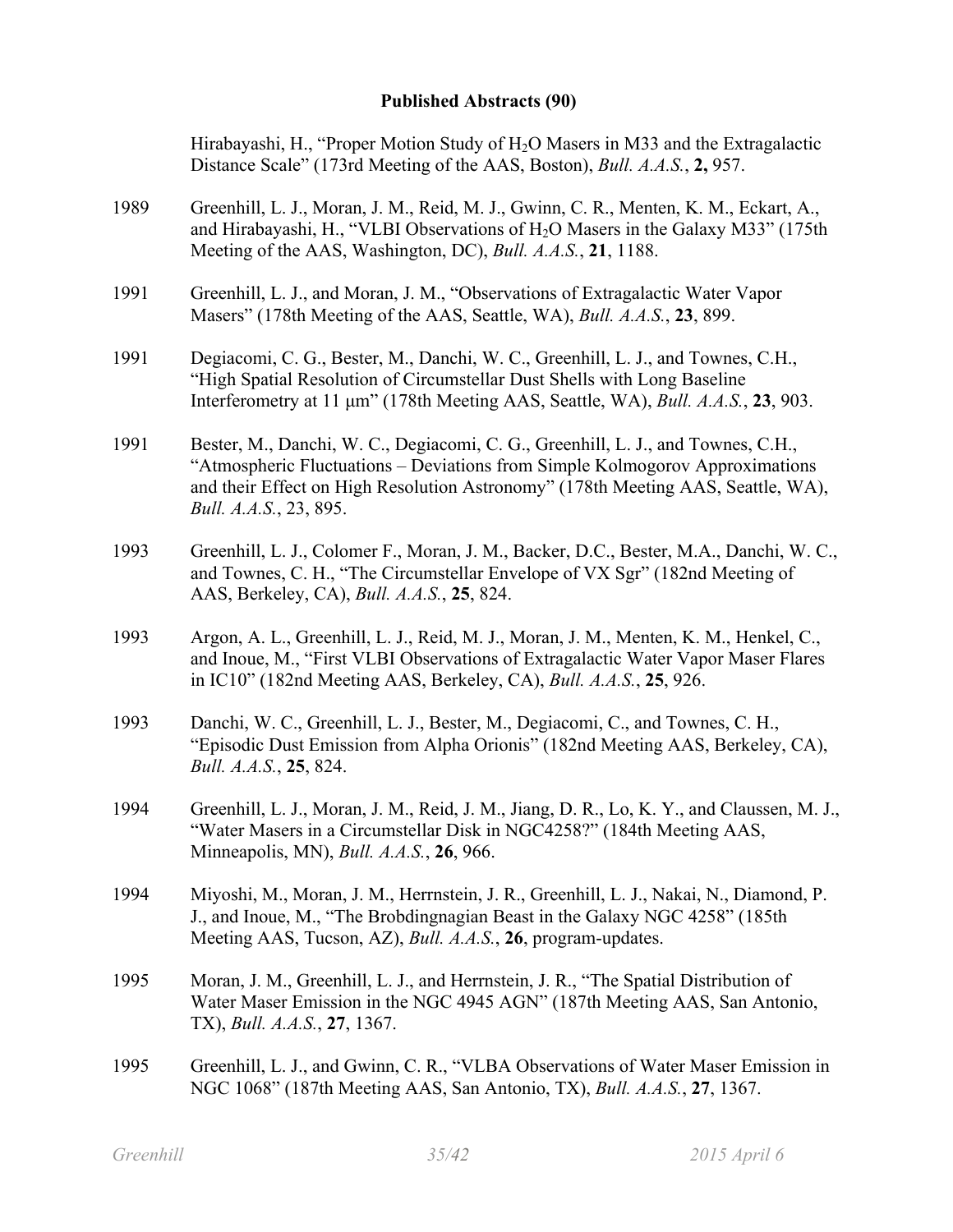- 1996 Herrnstein, J. R., Moran, J. M., Greenhill, L. J., Inoue, M., Nakai, N., Miyoshi, M., and Diamond, P. J., "22 GHz Detection of a Radio Continuum Source in the Center of the Masing Molecular Disk in NGC 4258" (187th Meeting AAS, San Antonio, TX), *Bull. A.A.S.*, **28**, 758.
- 1996 Herrnstein, J. R., Greenhill, L. J., and Moran, J. M., "The Warp in the Sub-Parsec-Scale Molecular Disk in NGC 4258 as an Explanation for Persistent Asymmetries in the Water Maser Spectrum" (188th Meeting AAS, Madison, WI), *Bull. A.A.S.*, **28**, 1603.
- 1996 Herrnstein, J. R., Greenhill, L. J., Moran, J. M., Diamond, P. J., Miyoshi, M., Nakai, N., and Inoue, M., "Recent Results from the Masers in NGC 4258: Detection of Nuclear Continuum Emission, and Progress in Deriving a Geometric Distance" (189th Meeting AAS, Toronto, Canada), *Bull. A.A.S.*, **28**, 1420-1421.
- 1996 Trotter, A. S., Moran, J. M., and Greenhill, L. J., "The Sub-Parsec H<sub>2</sub>O Maser and 22 GHz Continuum Emission in NGC 3079" (189th Meeting AAS, Toronto, Canada), *Bull. A.A.S.*, **28**, 1404.
- 1997 Herrnstein, J. R., Moran, J. M., Greenhill, L. J., Inoue, M., Nakai, N., Miyoshi, M., and Diamond, P., "A 4% Geometric Distance to NGC 4258 from Proper Motions in the Nuclear Water Maser" (191st Meeting AAS, Washington ,DC), *Bull. A.A.S.*, **29**, 1252.
- 1997 Braatz, J., Greenhill, L., Moran, J., Wilson, A., and Herrnstein, J., "A VLBA Map of the H2O Maser in the Nucleus of Seyfert 2 Galaxy NGC 1386" (191st Meeting AAS, Washington, DC), *Bull. A.A.S.*, **29**, 1374.
- 1997 Greenhill, L. J., Trotter, A. S., Bragg, A. E., Moran, J. M., and Herrnstein, J. R., "A Recurring Flare in the NGC 4258 H<sub>2</sub>O Maser" (191st Meeting AAS, Washington, DC), *Bull. A.A.S.*, **29**, 1335.
- 1997 Schwartz, C., Greenhill, L. J., Diamond, P. J., Moran, J. M., and Gwinn, C. R., "Sources of Outflow in the Orion BN/KL Region" (191st Meeting AAS, Washington, DC), *Bull. A.A.S.*, **29**, 1221.
- 1998 Cannizzo, J. K., Greenhill, L. J., Herrnstein, J. R., Moran, J. M., and Mushotzky, R. F., "The X-Ray Properties of NGC 4258" (192nd Meeting AAS, San Diego), *Bull. A.A.S.*, **30**, 872.
- 1998 Bragg, A. E., Greenhill, L. J., Moran, J. M., and Henkel, C., "Acceleration-Derived Positions of the High-Velocity Maser Features in NGC 4258" (193rd Meeting AAS, Austin, TX), *Bull. A.A.S.*, **30**, 1254.
- 1998 Cecil, G., De Pree, C., Greenhill, L., Moran, J., and Dopita, M. A., "Bow-shock Associated with the Active Jet in NGC 4258" (193rd Meeting AAS, Austin, TX), *Bull. A.A.S.*, **30**, 1257.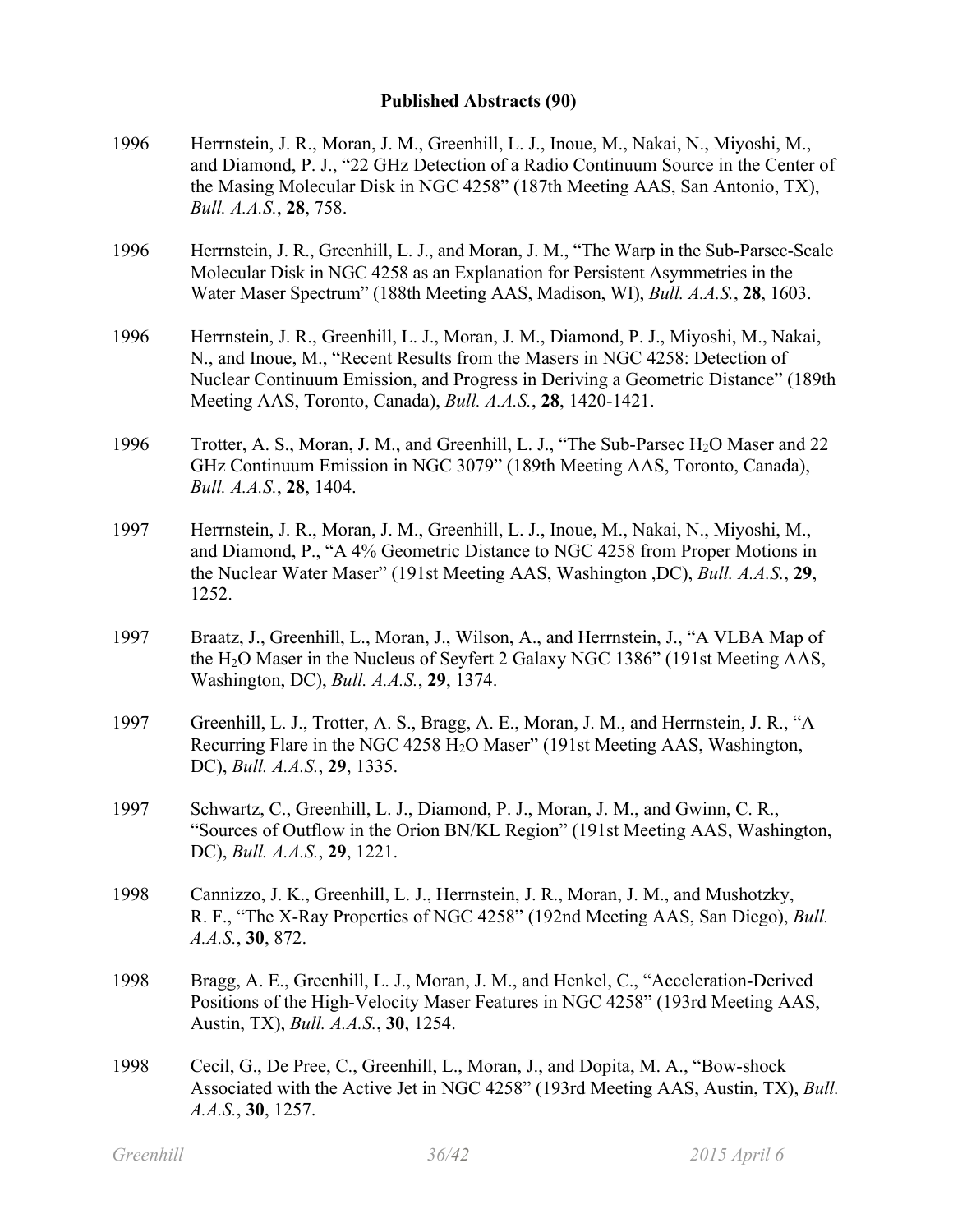- 1998 Doeleman, S. S., Lonsdale, C. J., Phillips, R. B., Barvainis, R. E., and Greenhill, L. J., "3 and 7mm SiO Masers in Orion-KL" (193rd Meeting AAS, Austin, TX), *Bull. A.A.S.*, **30**, 1362.
- 1998 Eisner, J. A., Herrnstein, J. R., Greenhill, L. J., and Menten, K. M., "SiO Masers, Water Masers, and Outflow in the W51-IRS2 Star-Forming Region, (193rd Meeting AAS, Austin, TX), *Bull. A.A.S.*, **30**, 1357.
- 1998 Greenhill, L. J., Herrnstein, J. R., Ellingsen, S. P., Reynolds, J. E., Norris, R. P., Moran, J. M., and Booth, R. S., "A View of the Accretion Disk Around the Central Engine of the Circinus Galaxy" (193rd Meeting AAS, Austin, TX), *Bull. A.A.S.*, **30**, 1332.
- 1999 Patel, N., Greenhill, L., Herrnstein, J., Zhang, Q., Moran, J. M., Ho, P. T. P., and Goldsmith, P. F., "Proper Motion of Water Masers in the Star Forming Region IRAS 21391+5802" (194th Meeting AAS, Chicago), *Bull. A.A.S.*, **31**, 898.
- 1999 Greenhill, L., "Water Masers and AGN Structure" (196th Meeting AAS, Rochester), *Bull. A.A.S.*, **32**, 700.
- 2000 Kondratko, P. T., Greenhill, L. J., and Moran, J. M., "Does the Inner Parsec of NGC 3079 Host a Jet, Wind, or a Starburst?" (197th Meeting AAS, San Diego), *Bull. A.A.S.*, **33**.
- 2000 Madejski, G., Done, C., Zycki, P., and Greenhill, L., "Chandra Observations of Highly Obscured Seyfert 2 Galaxy NGC 4945" (32nd Meeting HEAD AAS, Honolulu).
- 2001 Torrelles, J. M., Patel, N. A., Gómez, J. Gomez, Ho, P. T. P., Rodríguez, L. F., Anglada, G., Garay, G., Greenhill, L., Curiel, S., and Cantó, J., "Water Maser Microstructures in Cepheus A" (199th Meeting AAS, Washington), *Bull. A.A.S.*, **33**, 1360.
- 2001 Kunz, M. A., Chandler, C. J., and Greenhill, L. J., "The Proper Motions of SiO Masers around the High-Mass Protostar, Source I, in Orion" (199th Meeting AAS, Washington), *Bull. A.A.S.*, **33**, 1505.
- 2001 Patel, N. A., Greenhill, L. J., Ho, P. T. P., and Moran, J. M., "Water Masers and the Structure of Outflow within 1 AU of a Young Stellar Object" (199th Meeting AAS, Washington), *Bull. A.A.S.*, **33**, 1504.
- 2001 Kondratko, P. T., Greenhill, L. J., and Moran, J. M., "Are Quasars Ejected from the Nucleus of NGC 4258?" (199th Meeting AAS, Washington), *Bull. A.A.S.*, **33**, 1376.
- 2001 Danchi, W. C., Gezari, D. Y., Greenhill, L. J., Najita, J., Monnier, J. D., Tuthill, P. G., and Wishnow, E. H., "Rapid Changes in the Structure of the BN Object" (199th Meeting AAS, Washington), *Bull. A.A.S.*, **34**, 563.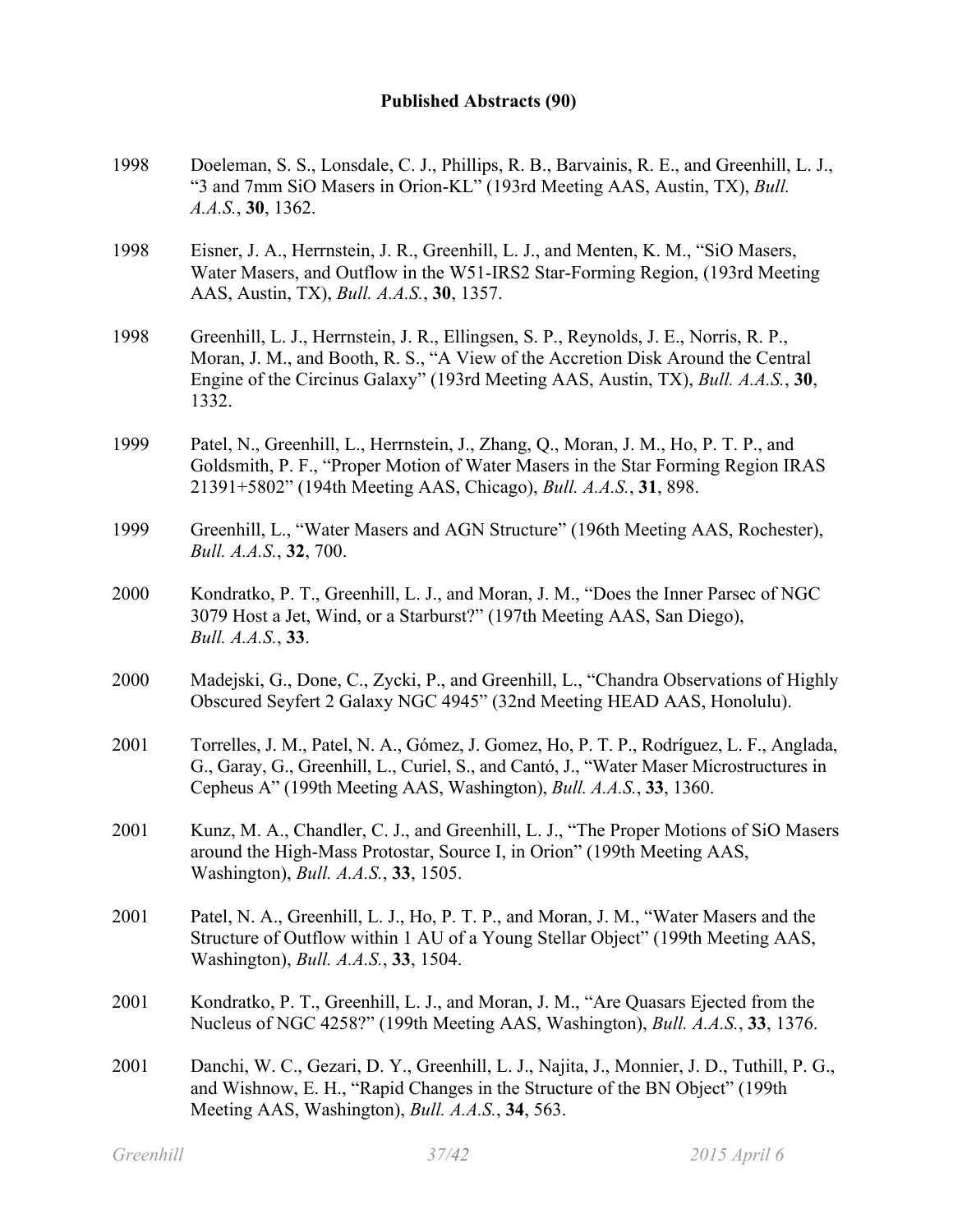- 2001 Gezari, D. Y., Danchi, W. C., Greenhill, L. J., and Varosi, F., "Mid-Infrared Imaging of Sub-arcsecond Source Structure in Orion BN/KL with the 10-m Keck Telescope: Understanding the Morphology and Energy Budget of the Infrared Complex" (199th Meeting AAS, Washington), *Bull. A.A.S.*, **34**, 561.
- 2002 Greenhill, L. J., "Accretion Disk Structures, Black Hole Masses, and Cosmic Distances" (200th meeting AAS, Albuquerque), *Bull. A.A.S.*, **34**, 724.
- 2002 Seth, A. C., Greenhill, L. J., and Holder, B. P., "Accretion Disk Structures, Black Hole Masses, and Cosmic Distances" (200th meeting AAS, Albuquerque), *Bull. A.A.S.*, **34**, 786.
- 2002 Butler, B. J., Chandler, C. J., Claussen, M. J., and Greenhill, L. J., "Sensitive Search for Water Maser Emission from the Eps Eri, Ups And, and 47 UMa Systems with the VLA" (201st meeting AAS, Seattle), *Bull. A.A.S.,* **34**, 1177.
- 2003 Fruscione, A., Greenhill, L., Moran, J., Filippenko, A., and Herrnstein, J., "Multi-Epoch XMM Observations of NGC4258" (AAS HEAD meeting, Mt. Tremblant), **35**, 2118.
- 2003 Kondratko, P. T., Greenhill, L. J., Moran, J. M., Lovell, J. E. J., Jauncey, D. L., and Kuiper, T. B., "Survey for Water Maser Emission in Active Galactic Nuclei" (203rd meeting AAS, Atlanta), *Bull. A.A.S., 35*, #*63.09.*
- 2003 Modjaz, M., Moran, J. M., Greenhill, L. J., and Kondratko, P. T., "Magnetic Fields in the Accretion Disks of AGN: The Case of NGC 4258" (203rd meeting AAS, Atlanta), *Bull. A.A.S., 35*, #*55.12.*
- 2003 Gezari, D. Y., Danchi, W .C., Greenhill, L. J., and Varosi, F., "Mid-Infrared Imaging of Orion BN/KL with Keck 1 Telescope," in *Star Formation at the Highest Angular Resolution,* Proceedings of IAU Symposium 221, eds. M. Burton, R. Jayawardhana, and T. Bourke, ASP Conference Series, 212.
- 2003 Modjaz, M., Moran, J. M., Greenhill, L. J., and Kondratko, P. T., "Magnetic Fields in the Accretion Disks of AGN: NGC4258," in *Quasar Cores and Jets,* 25th meeting of the IAU, Joint Discussion 18, #49.
- 2004 Patel, N., Hunter, T., Sridharan, T., Curiel, S., Torrelles, J., Zhang, Q., Greenhill, L., Beuther, H., Ho, P., Moran, J., Gomez, J., and Anglada, G., "Submillimeter Water Masers and a Circumstellar Disk in Cepheus A" (205th meeting AAS, San Diego), *Bull. A.A.S., 36*, #*166.03.*
- 2004 Gezari, D., Danchi, W., Varosi, F., Elitzur, M., Vinkovic, F., Greenhill, L., and Dwek, E., "Mid-Infrared Imaging of Orion BN/KL with the Keck I Telescope: Temperature, Opacity and Luminosity Distributions Modeled for Extended and Compact Sources" (205th meeting AAS, San Diego), *Bull. A.A.S., 36*, #*105.15.*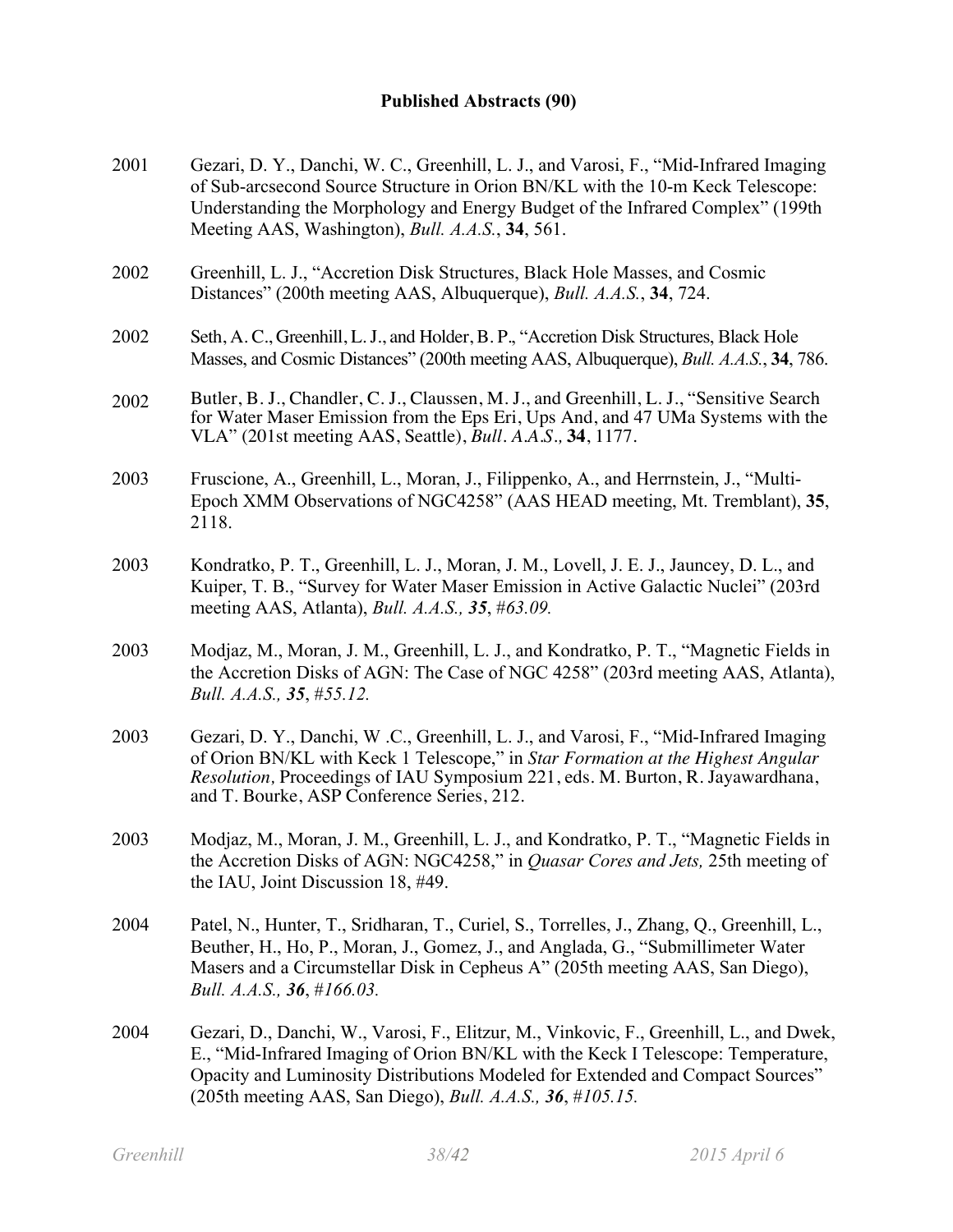- 2004 Fruscione, A., Greenhill, L., Filippenko, V., Moran, J., Herrnstein, J., and Galle, E., "XMM and Chandra Observations of NGC 4258" (205th meeting AAS, San Diego), *Bull. A.A.S., 36*, #*110.06.*
- 2004 Greenhill, L., Argon, A., Bersier, D., Humphreys, E., Macri, L., Moran, J., Reid, M., and Stanek, K., "New Distance Estimates for NGC 4258 – Ramifications for the Extragalactic Distance Scale and Cosmology" (205th meeting AAS, San Diego), *Bull. A.A.S., 36*, #*73.03.*
- 2004 Macri, L., Bersier, D., Greenhill, L., Reid, M., and Stanek, K., "HST/ACS Observations of Cepheid Variables in NGC 4258" (205th meeting AAS, San Diego), *Bull. A.A.S., 36*, #*73.02.*
- 2004 Humphreys, E., Greenhill, L., Reid, M., Argon, A., and Moran, J., "Improved Maser Distance to NGC 4258" (205th meeting AAS, San Diego), *Bull. A.A.S., 36*, #*73.01.*
- 2004 Lonsdale, C., Salah, J., Hewitt, J., Greenhill, L., Cappallo, R., and Morales, M., "The Mileura Widefield Array Demonstrator" (205th meeting AAS, San Diego), *Bull. A.A.S., 36*, #*49.02.*
- 2004 Braatz, J., Henkel, C., Wilson, A., Greenhill, L., and Moran, J., "A GBT Atlas of H<sub>2</sub>O Masers in Galactic Nuclei" (205th meeting AAS, San Diego), *Bull. A.A.S., 36*, #*27.10.*
- 2005 Greenhill, L.J., "The Epoch of Experimentation Today's Small Programs that Target EOR Science" (207th meeting AAS, Washington, DC), *Bull. A.A.S.,* **37**, #*48.05*.
- 2005 Macri, L.M., Stanek, K.Z., Bersier, D.F., Greenhill, L.J., and Reid, M.J., "HST Observations of Cepheid Variables in NGC 4258" (207th meeting AAS, Washington, DC), *Bull. A.A.S.,* **37**, #*105.06.*
- 2005 Humphreys, E.M.L., Greenhill, L.J., Reid, M.J., Beuther, H., Moran, J.M., Gurwell, M., Wilner, D. J., and Kondratko, P. T., "First Detection of Extragalactic Millimeter/Submillimeter  $H_2O$  Maser Emission" (207th meeting AAS, Washington, DC), *Bull. A.A.S.,* **37**, #*176.09*.
- 2005 Greenhill, L.J., "The Epoch of Experimentation Today's Small Programs that Target EOR Science" (207th meeting AAS, Washington, DC), *Bull. A.A.S.,* **37**, #*48.05*.
- 2005 Riess, A. G., Li, W., Stetson, P. B., Filippenko, A. V., Greenhill, L. and Jha, S., "HST Cepheid Calibrations of the Luminosity of Ideal SNe Ia and a Redetermination of the Hubble Constant" (207th meeting AAS, Washington, DC), *Bull. A.A.S.*, **37**, #*180.10*.
- 2006 Macri, L. M., Stanek, K. Z., Bersier, D., Greenhill, L. J., and Reid, M. J., "Improving the Distance Scale: NICMOS and ACS/HRC Observations of Cepheids in the Maser Galaxy NGC4258" (209th meeting AAS, Seattle, WA), *Bull. A.A.S.*, **39**,*#102.07.*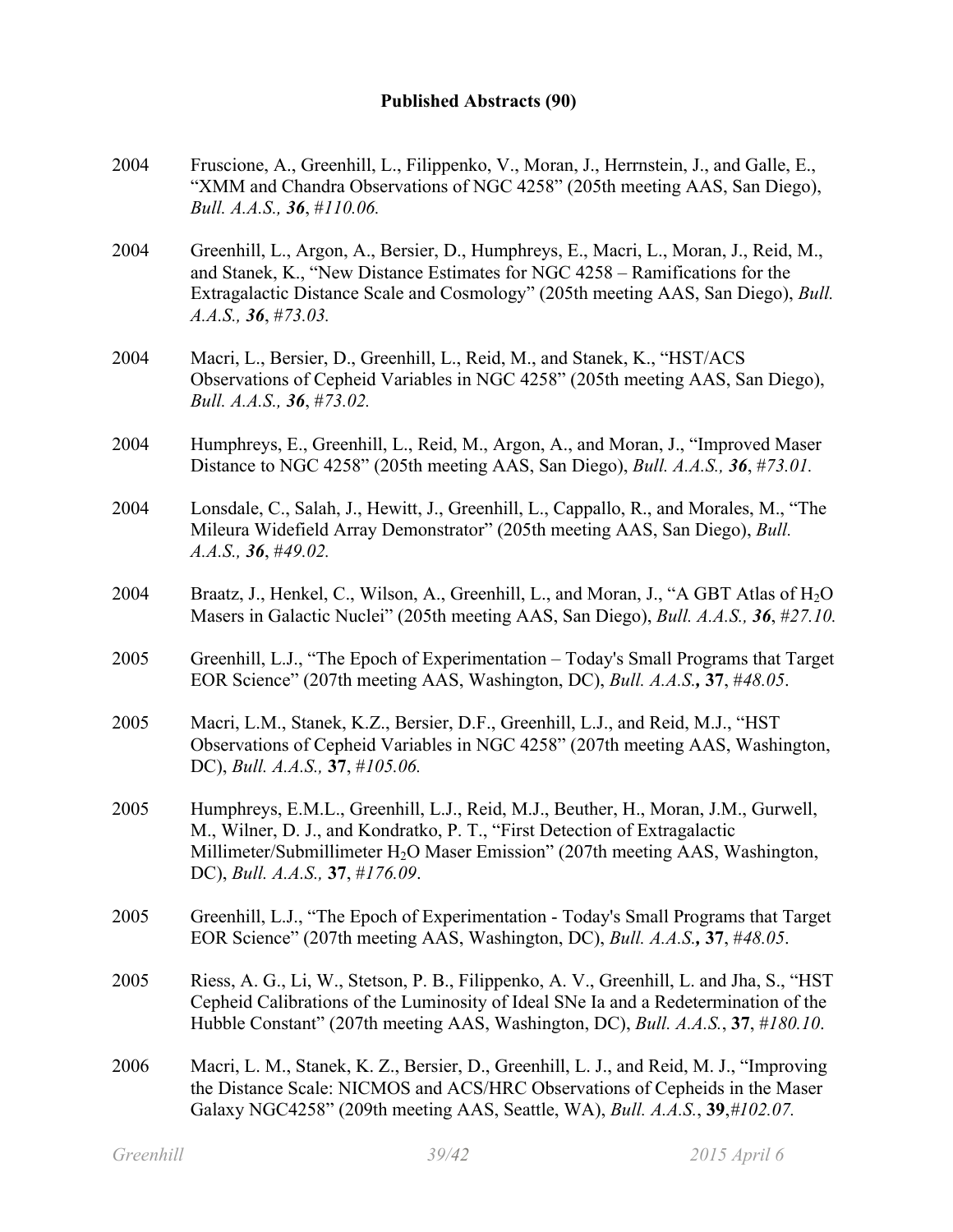- 2007 Greenhill, L. J., Matthews, L. D., Goddi, C., Humpheys, E. M. L., Chandler, C. J., and the KaLYPSO group, "Structure of Accretion and Outflow 10-100 AU from a High-Mass YSO," (210th meeting AAS, Honolulu, Hawaii), *Bull. A.A.S.*, **39(1)**, 1007.
- 2007 Tilak, A., Done, C., Greenhill, L., and Madejski, G., "XMM-Newton Observation of IC 2560" (210th meeting AAS, Honolulu, Hawaii), *Bull. A.A.S.,* **39(1)**, #*02.22.*
- 2007 Goddi, C., Matthews, L. D., Greenhill, L. J., Humphreys, E. L. M., Reid, M. J., and Chandler, C. J. JENAM-2007, ''Our Non-Stable Universe'', held 20-25 August 2007, Yerevan, Armenia.
- 2008 Greenhill, L. J., Matthews, L. D., Goddi, C., Humpheys, E. M. L., Chandler, C. J., and KaLYPSO Group, "Structure of Accretion and Outflow 10-100 AU from a High-Mass YSO" (211th meeting AAS, Austin, TX), *Bull. A.A.S.,* **39(4)**, #*154.07*.
- 2008 Lazio, T. Joseph W., Kasper, J., Jones, D., Burns, J., Furlanetto, S., Weiler, K., MacDowall, R., Demaio, L., Bale, S., Ellingson, S., Greenhill, L., and Taylor, G. B., "The Dark Ages Lunar Interferometer (DALI)" (211th meeting AAS, Austin, TX), *Bull. A.A.S.,* **39(4)**, #*135.21.*
- 2008 Humphreys, E., Reid, M. J., Greenhill, L. J., Moran, J. M., and Argon, A. L., "The Nature of an AGN Accretion Disk within the Central Parsec: Strengthened Evidence for Spiral Structure" (211th meeting AAS, Austin, TX), *Bull. A.A.S.,* **39(4)**, #*118.01.*
- 2008 Macri, L. M., Riess, A., Greenhill, L., Stanek, K., and SHOES collaboration, "Cepheids In NGC 4258: New Insights from Gemini And HST" (211th meeting AAS, Austin, TX), *Bull. A.A.S.,* **39(4)**, #*55.09.*
- 2008 Schneps, M. H., Greenhill, L. J., and Rose, L. T., "Dyslexia and Astronomy" (211th meeting AAS, Austin, TX), *Bull. A.A.S.,* **39(4)**, #*31.02.*
- 2008 Wayth, R., Dale, K., Greenhill, L. J., Mitchell, D. A., Ord, S., and Pfister, H., "Data Processing Using GPUs for the MWA" (211th meeting AAS, Austin, TX), *Bull. A.A.S.,* **39(4)**, #*11.04.*
- 2008 Mitchell, D., Greenhill, L., Wayth, R., Ord, S., Sault, R., Doeleman, S., Kasper, J., and Morales, M., "The Murchison Widefield Array Real-Time System" (211th meeting AAS, Austin, TX), *Bull. A.A.S.,* **39(4)**, #*11.03.*
- 2008 Ord, S., Wayth, R., Mitchell, D., and Greenhill, L., "The MWA Survey" (211th meeting AAS, Austin, TX), *Bull. A.A.S.,* **39(4)**, #*11.02.*
- 2008 Lonsdale, C. J., and MWA Collaboration, "The Murchison Widefield Array" (211th meeting AAS, Austin, TX), *Bull. A.A.S.,* **39(4)**, #*11.01.*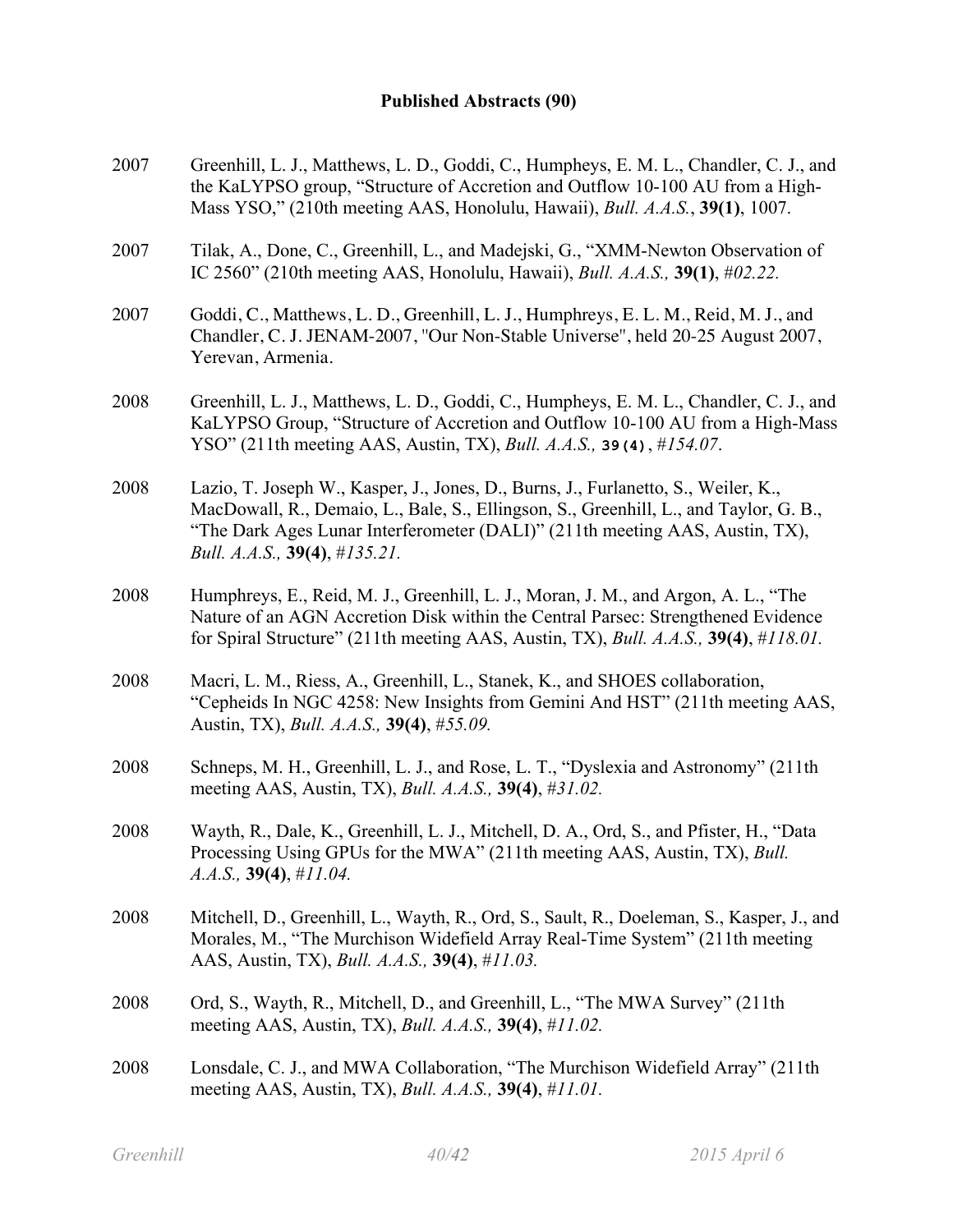- 2009 Greenhill, L. J., Backer, D. C., Carilli, C. L., and Furlanetto, S. R, "Reionization: Future Directions at cm/m-Wavelengths" (213th meeting AAS, Long Beach, CA), *Bull. A.A.S.,* **41(1)**, *#339.03.*
- 2009 Goddi, C., Greenhill, L. J., Matthews, L. D., Humphreys, E. L. M., and Chandler, C. J., "3-D Dynamical Evolution of the High-Mass Young Stellar Object Source I in Orion BN/KL On Scales 10-100 AU As Traced By SiO Masers" (213th meeting AAS, Long Beach, CA), *Bull. A.A.S.,* **41(1)**, *#347.03.*
- 2009 Matthews, L. D., Goddi, C., Greenhill, L. J., Chandler, C. J., Humphreys, E. M. L., and Reid, M. J., "Proper Motions of the SiO Masers Surrounding the Young Stellar Object Orion Source I" (213th meeting AAS, Long Beach, CA), *Bull. A.A.S.,* **41(1)**, *#439.10.*
- 2009 Braatz III, J. A., Reid, M., Humphreys, E., Kuo, C., Condon, J., Lo, K. Y., Greenhill, L., Henkel, C., Zaw, I., and Tilak, A., "The Megamaser Cosmology Project: The Maser Distance to UGC 3789" (214th meeting AAS, Pasadena, CA), *Bull. A.A.S.*, **41(2)**, *#302.03.*
- 2009 Kuo, C.-Y., Braatz III, J. A., Lo, K. Y.; Condon, J., Reid, M., Greenhill, L., and Henkel, C., "The Megamaser Cosmology Project: The Maser Disk and Distance to NGC 6323" (214th meeting AAS, Pasadena, CA), *Bull. A.A.S.*, **41(2)**, *#413.05.*
- 2009 Harris, R. J., Greenhill, L., Ord, S., Lazio, J., Kassim, N., Perley, R., "Results of 74 & 330 MHz VLA Observations of the Perseus Cluster with Application to Cosmological Interferometric Arrays" (214th meeting AAS, Pasadena, CA), *Bull. A.A.S.*, **41(2)**, *#415.01.*
- 2011 Zaw, I., Zhu, G., Blanton, M., and Greenhill, L., "The Host Galaxies of Circumnuclear Water Masers" (217th meeting AAS, Seattle, WA), *Bull. A.A.S.*, **43(2)**, *#430.09.*
- 2011 Greenhill, L. J., and Backer, D. C. "Hydrogen Epoch of Reionization Arrays" (217th meeting AAS, Seattle, WA), *Bull. A.A.S.*, **43(2)**, *#107.10.*
- 2011 Bernardi, G., Mitchell, D., Ord, S., Greenhill, L., Pindor, B., Wayth, R., and Wyithe, S. "Subtraction of Point Sources from Interferometric Radio Images Through an Algebraic Forward Modeling Scheme" (217th meeting AAS, Seattle, WA), *Bull. A.A.S.*, **43(2)**, *#116.07.*
- 2011 Schneps, M. H., Brockmole, J. R., Rose, L. T., Pomplun, M., Sonnert, G., and Greenhill, L. J., "Dyslexia Linked to Visual Strengths Useful in Astronomy" (217th meeting AAS, Seattle, WA), *Bull. A.A.S.*, **43(2)**, *#215.08.*
- 2012 Greenhill, L.J., Werthimer, D., Taylor, G., Ellingson, S., LEDA Collaboration "HI at  $z \sim 20$ : The Large Aperture Experiment to Detect the